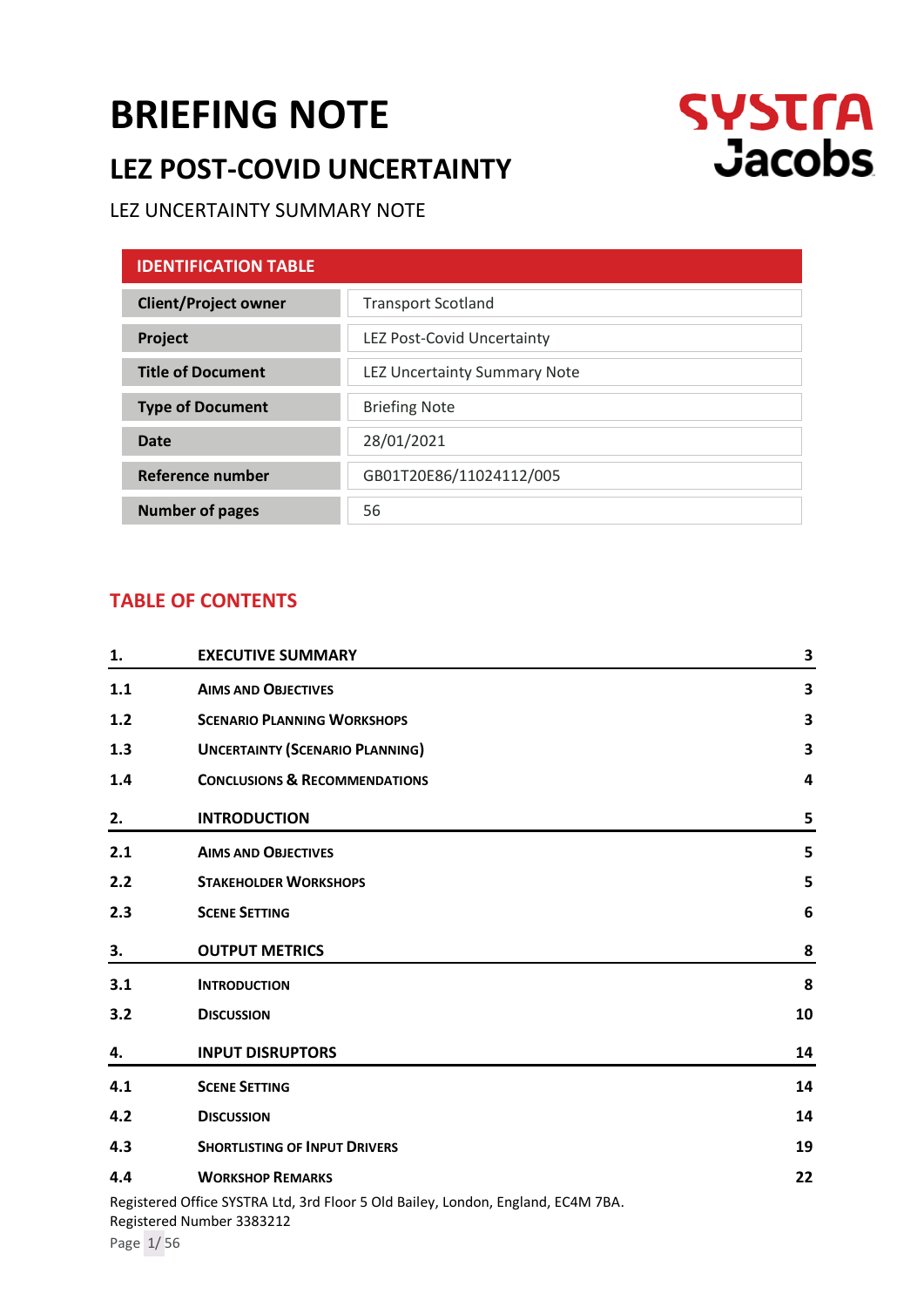| 5.                | <b>SCENARIO PLANNING APPROACH</b>          | 23 |
|-------------------|--------------------------------------------|----|
| 5.1               | <b>SCENARIO PLANNING PRINCIPLES</b>        | 23 |
| 5.2               | <b>SCENARIO PLANNING PROCESS AND TOOL</b>  | 24 |
| 6.                | <b>PLAUSIBLE FUTURES TESTING</b>           | 25 |
| 6.1               | <b>DISRUPTORS</b>                          | 25 |
| 6.2               | <b>OUTPUT METRICS</b>                      | 25 |
| 6.3               | <b>SCENARIO PLANNING TOOL</b>              | 26 |
| 6.4               | <b>PLAUSIBLE SCENARIOS</b>                 | 26 |
| 6.5               | <b>TESTING OF LEZ ON DIFFERENT FUTURES</b> | 33 |
| 7.                | <b>CONCLUSIONS &amp; RECOMMENDATIONS</b>   | 35 |
| 7.1               | <b>CONCLUSIONS</b>                         | 35 |
| 7.2               | <b>RECOMMENDATIONS</b>                     | 36 |
| <b>APPENDIX A</b> |                                            | 40 |
|                   | <b>A.1 DUNDEE WORKSHOP ATTENDEES</b>       |    |
|                   | <b>A.2 ABERDEEN WORKSHOP ATTENDEES</b>     |    |
|                   | <b>A.3 EDINBURGH WORKSHOP ATTENDEES</b>    |    |
|                   | <b>A.4 GLASGOW WORKSHOP ATTENDEES</b>      |    |
| <b>APPENDIX B</b> |                                            | 44 |
|                   | <b>B.1 DUNDEE DISRUPTORS</b>               | 44 |
|                   | <b>B.2 ABERDEEN DISRUPTORS</b>             |    |
|                   | <b>B.3 EDINBURGH DISRUPTORS</b>            |    |
|                   | <b>B.4 GLASGOW DISRUPTORS</b>              |    |

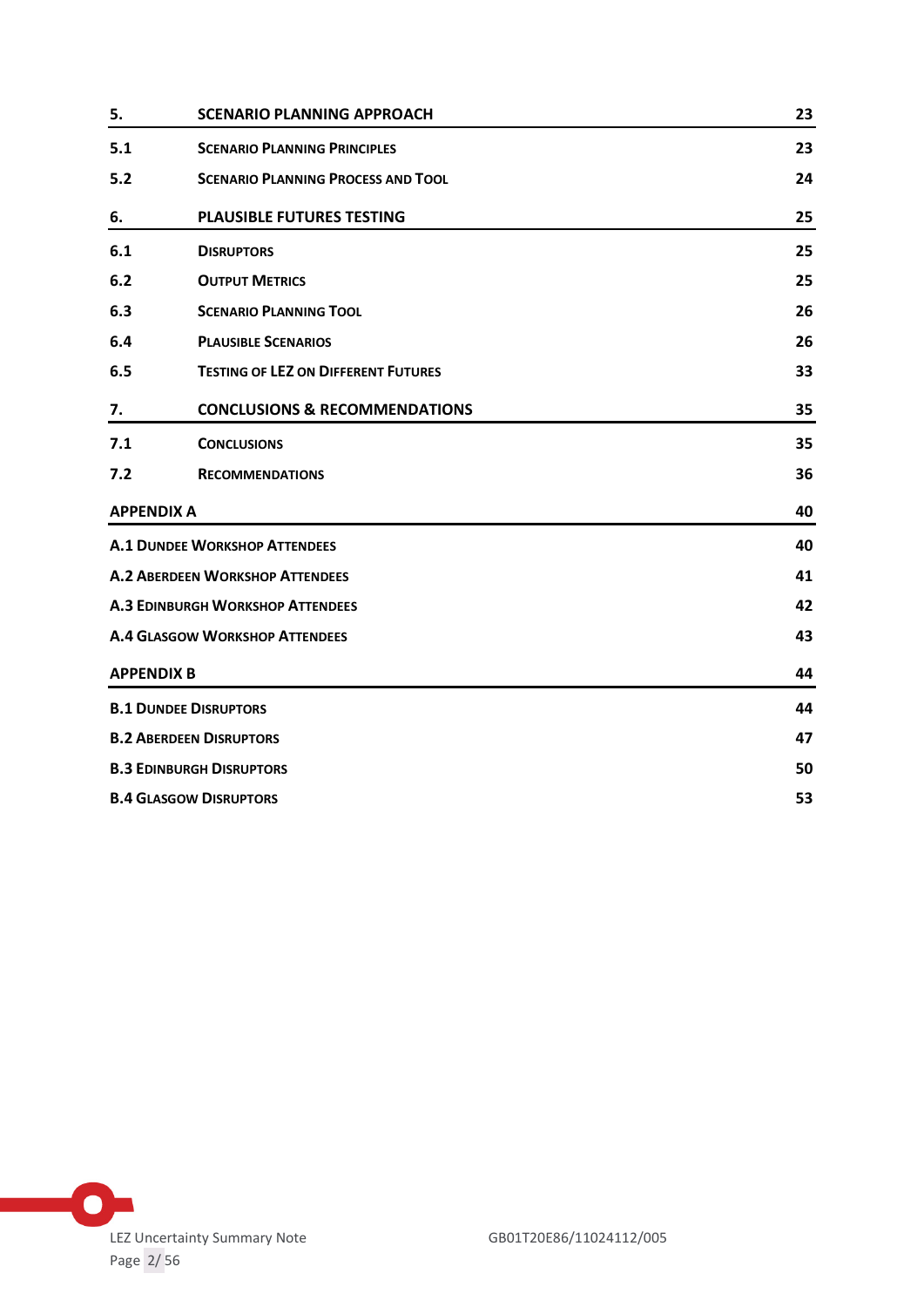# <span id="page-2-0"></span>**1. EXECUTIVE SUMMARY**

### <span id="page-2-1"></span>**1.1 Aims and Objectives**

- 1.1.1 The Covid-19 pandemic has had a dramatic impact on travel across all modes and specifically travel in Scotland's city centres. As the Low Emission Zone (LEZ) designs are currently progressing across the four cities; Glasgow, Edinburgh, Dundee and Aberdeen, further evidence is required by applying the principals of modelling to consider the uncertainty over what travel will look like after the pandemic has ended. This evidence will help inform decision makers for the LEZ schemes.
- 1.1.2 A key focus is to understand the uncertainty faced by the cities in a post-Covid environment and how policies required to address these could interface with LEZ proposals. The aim is to set out a framework for embracing uncertainty by consulting with stakeholders on 'what will travel look like post COVID-19'. This framework sets out the rationale for any additional modelling required to provide supporting evidence relating to uncertainty which would enhance the acceptability of the modelling work undertaken to date.

### <span id="page-2-2"></span>**1.2 Scenario Planning Workshops**

- 1.2.1 To assist this process, workshops were held with the respective authorities to agree the key metrics to measure against the current LEZ objectives and Identify the key disruptors which are likely to have the greatest impact on travel activities within each city centre.
- 1.2.2 The agreed output metrics informed from the stakeholder workshops are the change in emissions and traffic volumes as a result of the LEZ. A review of the disruptors for each city combined with the discussions surrounding them within the workshops concluded with a generic list including commute travel demand and changes in fleet composition.

# <span id="page-2-3"></span>**1.3 Uncertainty (Scenario Planning)**

- 1.3.1 The Scenario Planning Process allows a range of plausible future scenarios to be defined using important and likely disruptors. These scenarios, or a subset of, are used as a reference case where a scheme or in this case, the LEZ, is applied to understand how it performs in the context of each scenario.
- 1.3.2 The impact of the LEZ is quantified by understanding and predicting the impact (quantitative or qualitative) it will have on each scenario. The Scenario Planning Tool quantifies the impact of the LEZ scheme and the metrics from the Scenario Planning Tool are then translated back into an output narrative to complement the input narrative.
- 1.3.3 A total of 40 plausible future scenarios were created which was sifted to four concise scenarios encompassing a range of emissions and trip making relationships shown below. Each scenario provides an insight into what a future could look like in terms of differing outcomes. The narrative which defines the four plausible futures are:
	- A1: 'Bounce Back' Increased commuting and retail travel demand, improved bus operations and more buoyant economy along with a suppressed enthusiasm for compliant vehicles.
	- H4: 'Coping as Best We Can' A poorly performing economy results in delayed infrastructure investment, a lack of shift to healthier modes and fleet, and a lack of appetite for additional air quality measures

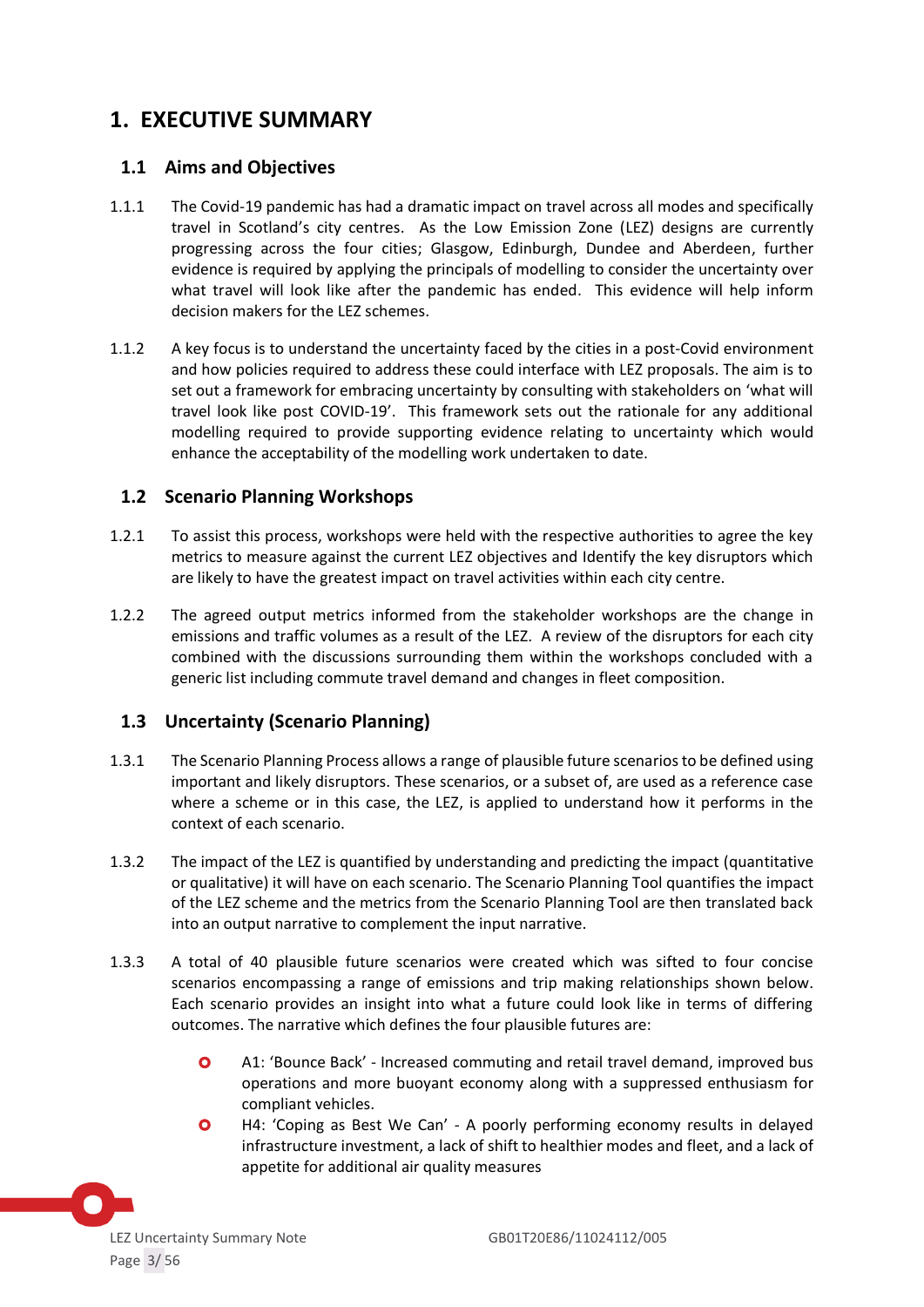- G1: 'Brave New World' Following Covid there has been a reduction in office space which has transferred to other uses. With this a general reduction in traffic in the city centre for both commuting and shopping, however the uptake in compliant vehicles continues.
- B4: 'It Could Have Been Worse' Increased retail travel demand resulting in increased congestion however public appetite for further Air Quality measures, which supports further policy shift towards more sustainable measures including a zero-Carbon fleet.
- 1.3.4 The outcome of testing the LEZ against each future is summarised below.
	- Scenario A1 'Bounce Back': With the introduction of the LEZ the volume of noncompliant vehicles have reduced which has demonstrated a marked improvement in the NOX levels within the city centre however, traffic will re-route around the city centre. The volume of vehicles within the LEZ area has reduced and active travel has increased as a result.
	- Scenario H4 'Coping as Best We Can': The LEZ has reduced the emissions within the LEZ area to an acceptable level however there is still re-routeing vehicles. The reduction in vehicular traffic has reduced below current levels however limited active travel increases have been achieved.
	- Scenario G1 'Brave New World' & B4 'It Could Have Been Worse': The emission levels are still at acceptable levels with little change as a result of the LEZ scheme.
- 1.3.5 Whilst the LEZ may achieve a consistent goal in terms of NOX emissions, it is important to understand that the consequences of a LEZ may vary e.g. re-distribution of traffic effects.

### <span id="page-3-0"></span>**1.4 Conclusions & Recommendations**

- 1.4.1 This process demonstrates that the impact of the Low Emission Zones will vary between each city depending on their specific traffic levels and fleet composition. But importantly, the LEZ will protect the city centres by preventing non-compliant vehicles from entering them. Whilst the impact of the LEZ may vary across each city in terms of NOX emissions, the outcome is likely to be very similar with the level of emissions limited to a reduced value compared to pre-LEZ levels.
- 1.4.2 For each of the four LEZ cities, the four identified plausible futures have been considered against the model assessments undertaken to date. From this, to address uncertainty, further sensitivity testing of the proposed LEZ schemes is proposed. Each city has different characteristics and strategies which defines the further testing and the sensitivity tests are to be consistent with the core testing background scenario year (2022-2024).
- 1.4.3 The objectives of undertaking the proposed sensitivity tests are to provide evidence that the LEZ schemes are robust to variations in network conditions that may occur in a post-pandemic world. Each city may undertake different sensitivity scenarios, but they will have all considered plausible futures under a consistent framework.

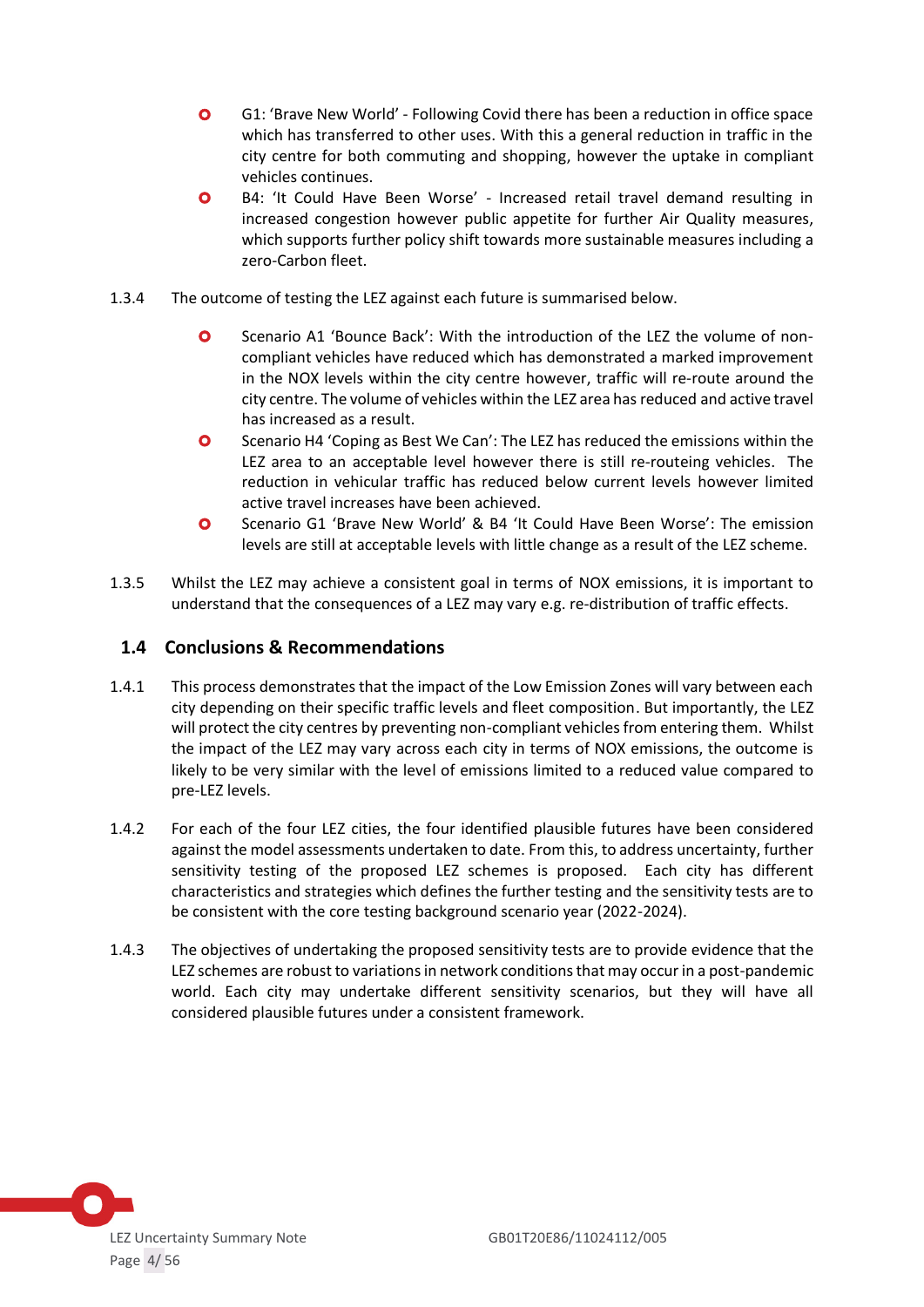# <span id="page-4-0"></span>**2. INTRODUCTION**

### <span id="page-4-1"></span>**2.1 Aims and Objectives**

- 2.1.1 The Covid-19 pandemic has had a dramatic impact on travel across all modes and specifically travel in Scotland's city centres. As the Low Emission Zone (LEZ) designs are currently progressing across the four cities; Glasgow, Edinburgh, Dundee and Aberdeen, further evidence is required by applying the principals of modelling to consider the uncertainty over what travel will look like after the pandemic has ended. This evidence will help inform decision makers for the LEZ schemes.
- 2.1.2 Jacobs and SYSTRA have been commissioned by Transport Scotland to prepare a report on key drivers of uncertainty and narratives around plausible futures. A key focus is to understand the uncertainty faced by the cities in a post-Covid environment and how policies required to address these could interface with LEZ proposals. The aim is to set out a framework for embracing uncertainty by consulting with stakeholders on 'what will travel look like post COVID-19'.
- 2.1.3 This framework sets out the rationale for any additional modelling required to provide supporting evidence relating to uncertainty which would enhance the acceptability of the modelling work undertaken to date.

# <span id="page-4-2"></span>**2.2 Stakeholder Workshops**

- 2.2.1 To assist this process, workshops were held with the respective authorities with the following objectives:
	- **O** Agree the key metrics to measure against the current LEZ objectives
	- **O** Identify the key disruptors which are likely to have the greatest impact on travel activities within each city centre.
- 2.2.2 The Dundee, Aberdeen and Glasgow workshops were chaired by Vincent McInally (Transport Scotland) with Boris Johansson and Malcolm Neil (SYSTRA) acting as workshop facilitators. The Edinburgh workshop was chaired by Vincent McInally (Transport Scotland) with Keith Gowenlock and Grant Davidson (Jacobs) acting as workshop facilitators.
- 2.2.3 The team would like to thank all attendees for their participation in what were very constructive and collaborative sessions.
- 2.2.4 Following the workshops, the information received was collated and used to inform a scenario planning exercise. This process defined a series of future scenarios, which were sifted down to a manageable number. The current Low Emission Zone concept was tested against the various futures to understand if the scheme still meets its objectives.
- 2.2.5 The workshop attendees and organisation/groups they were representing are tabulated in Appendix A.
- 2.2.6 The agenda followed the following format:
	- **O** Introduction
	- **O** Scene setting
	- **O** Output measures

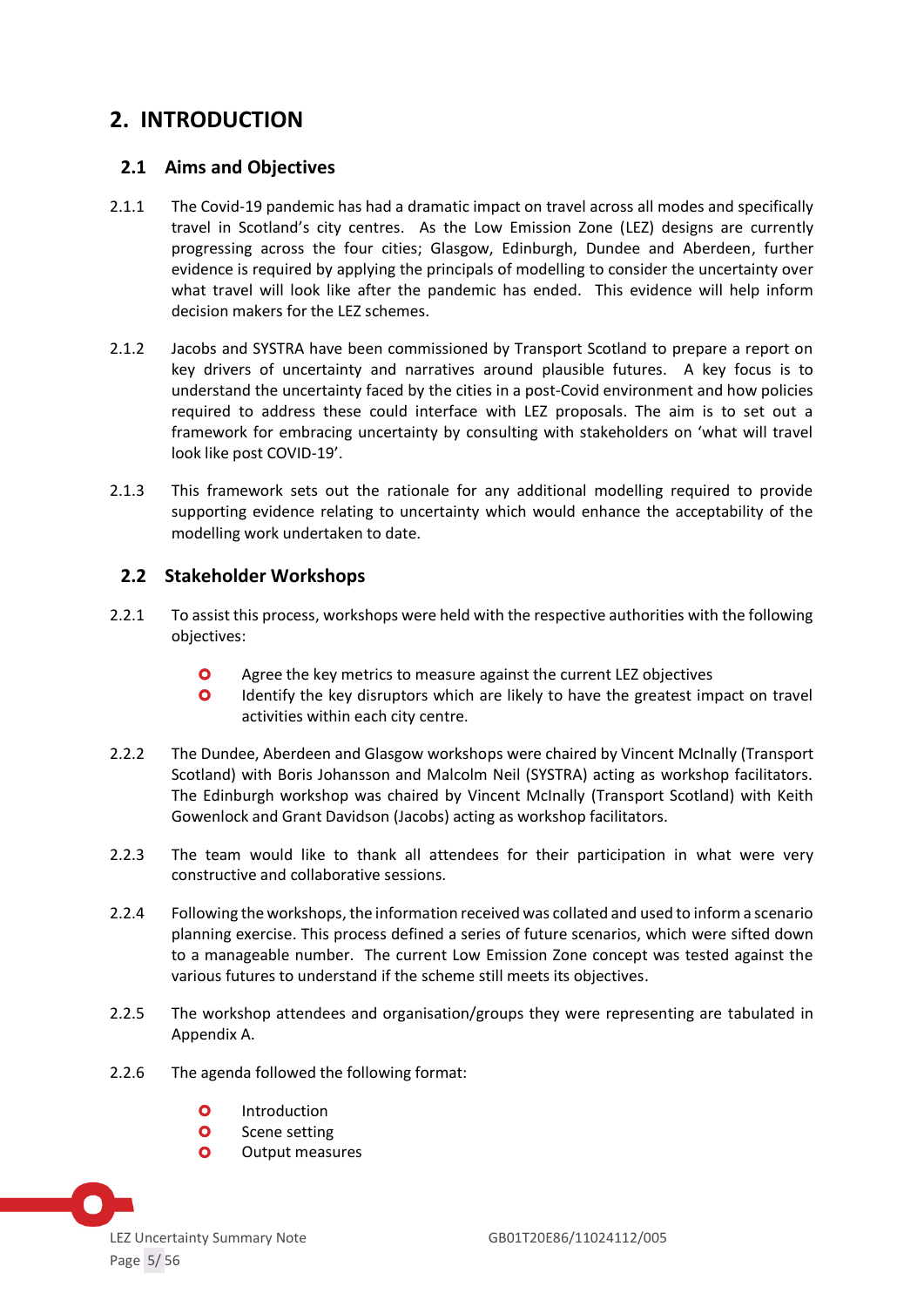- **O** Input drivers
- **O** Summing up, reflections and next steps

# <span id="page-5-0"></span>**2.3 Scene Setting**

2.3.1 The scene setting to the workshop was provided with an introduction to the objectives of the exercise:

> 'To understand: The issues faced by cities in a post-Covid-19 environment over the next 5 (or so) years How policies required to address this interface with LEZ proposals To inform decision makers and assist with potential future examination'

- 2.3.2 Throughout the presentation, the following was also highlighted:
	- **O** The process is embracing uncertainty by consulting with key stakeholders on 'what travel could look like post-Covid-19'
	- **O** The same questions are being asked across all cities
	- A degree of consensus is being sought on the key metrics and disruptors to enable post-Covid plausible future scenarios to be derived, whilst exploring any key variations between the cities that would need to be taken into account.
	- **O** Traditional modelling of these futures is too time consuming so a simplified process will be developed
	- **O** This process will cut back on the richness of detail but run times are significantly reduced
	- **O** Further modelling may or may not be required to investigate impacts of one or more scenarios.



- 2.3.3 To summarise:
	- Input drivers and output measures need to be quantifiable and may reflect proxies for more complex aspects of transport and society

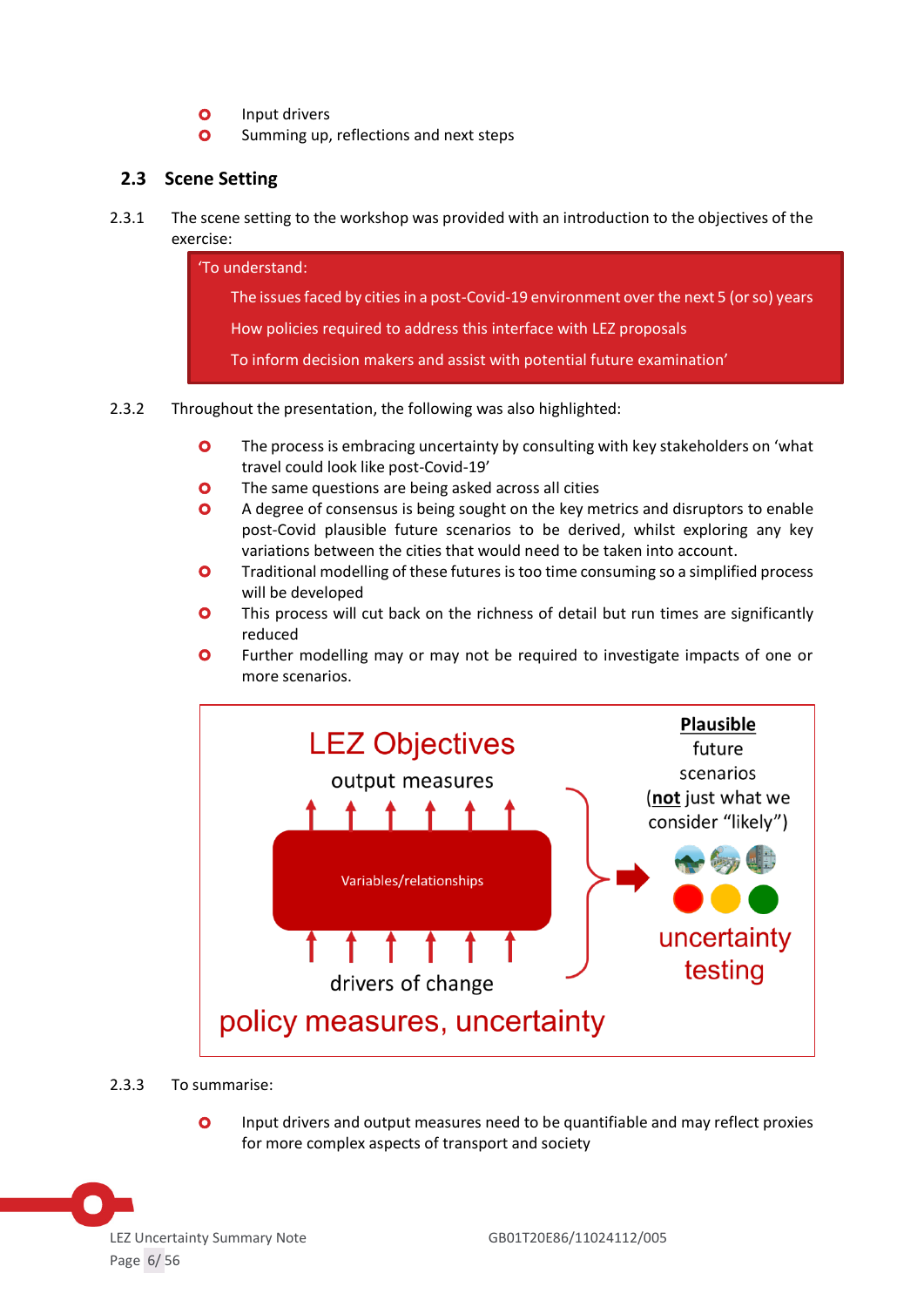- **O** The scenario planning process's purpose is the development of richer interpretation of future states through stakeholder dialogue
- **O** The process should not feel constrained by a focus upon only the scenario planning process. Focus should be upon the envisaged needs (i.e. the wider process).

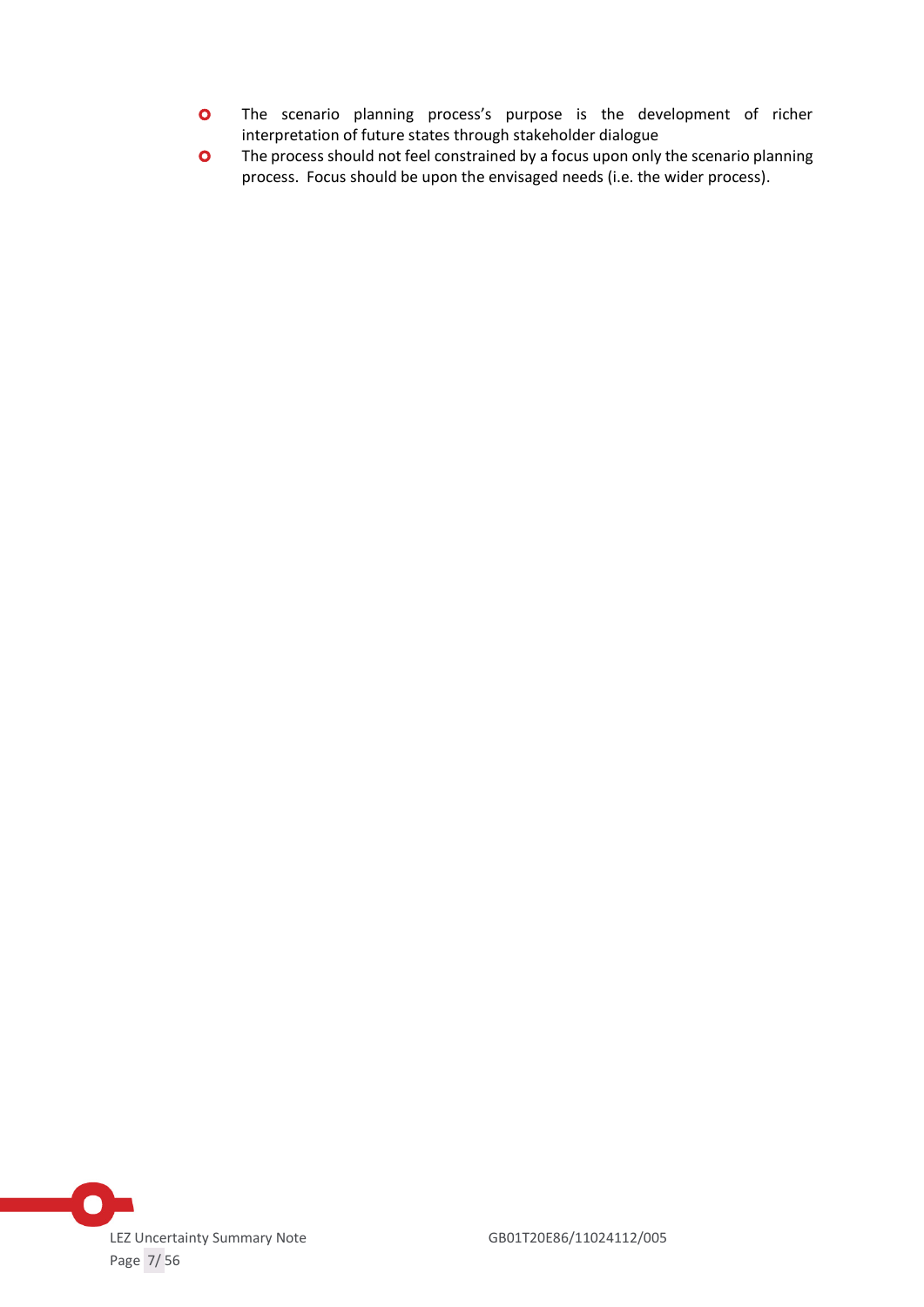# <span id="page-7-0"></span>**3. OUTPUT METRICS**

# <span id="page-7-1"></span>**3.1 Introduction**

- 3.1.1 As an introduction to the first session, workshop attendees were reminded that, for the output metrics:
	- **1.** A manageable number of output metrics are needed that best help inform judgement of the consequences of policy measures and contribution towards National Transport Strategy (NTS) outcomes
	- **2.** The more output metrics there are, the greater the likely number of input drivers that would be needed
	- **3.** Output metrics may themselves be interrelated and ordered e.g. traffic levels impacting upon air pollution impacting upon public health.
- 3.1.2 For each workshop the relevant LEZ objectives were presented as a reminder. These objectives are set out in Table 1.

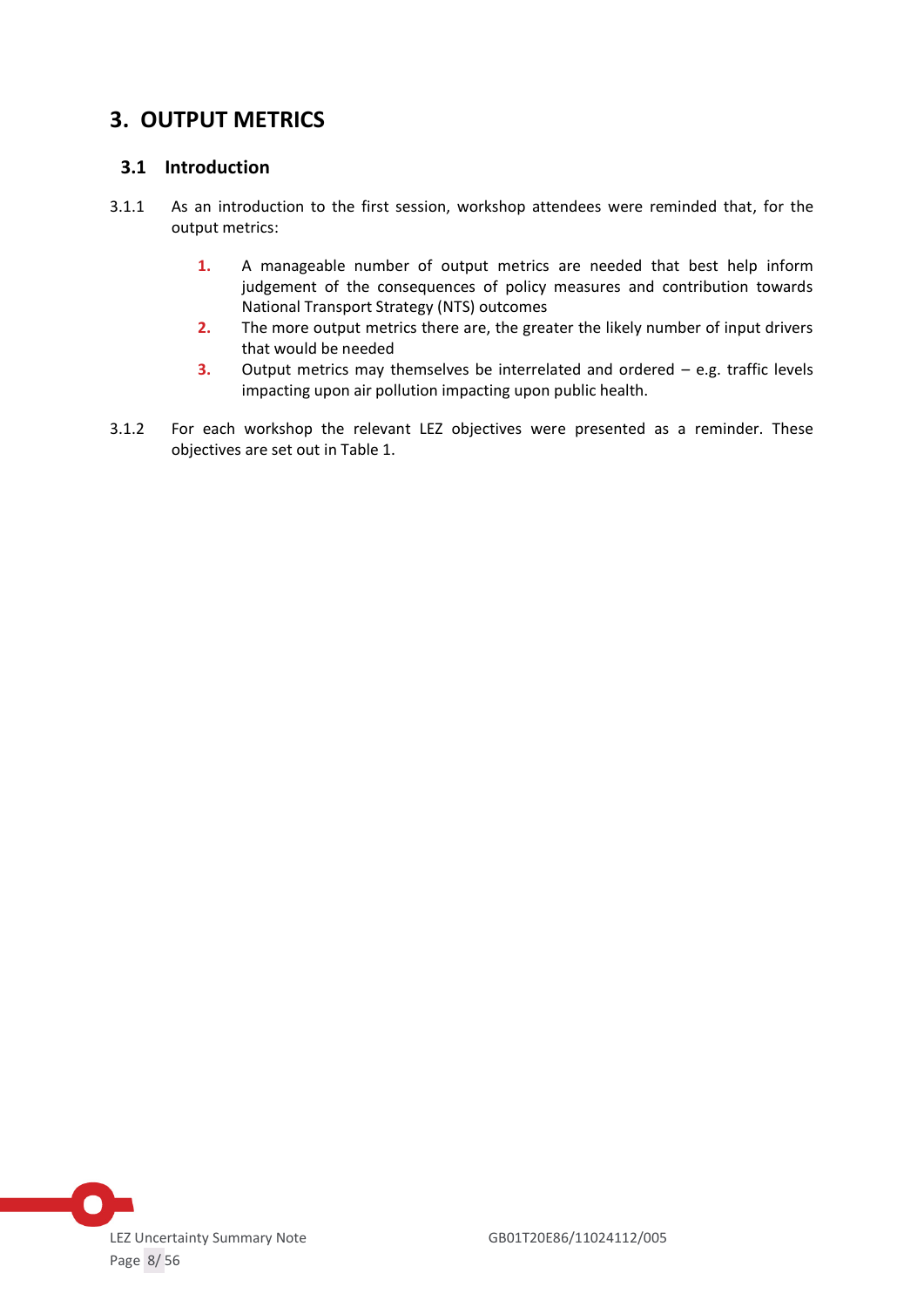| Table 1. LEZ Objectives by City |                                                                                                                                                                                                                                                                                                                                                                                                                                                                                                                                                                                                                                                                                                                                                                                                  |  |
|---------------------------------|--------------------------------------------------------------------------------------------------------------------------------------------------------------------------------------------------------------------------------------------------------------------------------------------------------------------------------------------------------------------------------------------------------------------------------------------------------------------------------------------------------------------------------------------------------------------------------------------------------------------------------------------------------------------------------------------------------------------------------------------------------------------------------------------------|--|
| <b>CITY</b>                     | <b>OBJECTIVES</b>                                                                                                                                                                                                                                                                                                                                                                                                                                                                                                                                                                                                                                                                                                                                                                                |  |
| <b>Dundee</b>                   | Primary Objectives:<br>Protect public health through improving air quality in Dundee<br>and achieving air quality compliance for NO2, PM10 and<br>PM2.5<br>Develop an environment that helps to promote more active<br>and sustainable travel choices in Dundee<br>Contribute to the ongoing transformational change in Dundee<br>and help promote the city as an inclusive and desirable place<br>to live, invest, visit and learn                                                                                                                                                                                                                                                                                                                                                              |  |
| Aberdeen                        | Primary Objectives:<br>Improve air quality in Aberdeen by reducing harmful emissions<br>from transport and delivering on the Scottish Government's<br>statutory air quality objectives.<br>Support climate change targets by reducing road transport's<br>contribution to emissions.<br><b>Supplementary Objectives:</b><br>Protect public health and wellbeing;<br>Support local and regional transport strategies by contributing<br>to the development of a vibrant, accessible, and safe city<br>centre, where the volume of non-essential traffic is minimised<br>and active and sustainable transport movements<br>are<br>prioritised; and<br>Contribute to ongoing transformational change in Aberdeen,<br>helping promote the city as a desirable place to live, visit and<br>invest in. |  |
| Edinburgh                       | Primary Objectives:<br>Achieve air quality compliance<br>Use an evidence-based approach to identify interventions that<br>reduce impact of air pollution on human health<br>Reduce congestion, promote sustainable forms of transport,<br>and achieve placemaking outcomes across Edinburgh                                                                                                                                                                                                                                                                                                                                                                                                                                                                                                      |  |
| Glasgow                         | Primary Objectives:<br>Protect public health through tackling poor air quality in the<br>city centre<br>Ensure that Glasgow moves more rapidly towards meeting<br>Scottish and EU air quality objectives for nitrogen dioxide and<br>improve air quality standards within the city<br>Contribute to broader objectives and vision by the City<br>Government to lower vehicle emissions and promote active<br>travel, thereby improving urban liveability and supporting a<br>vibrant and thriving city centre offer to residents, visitors,<br>business and tourists                                                                                                                                                                                                                             |  |

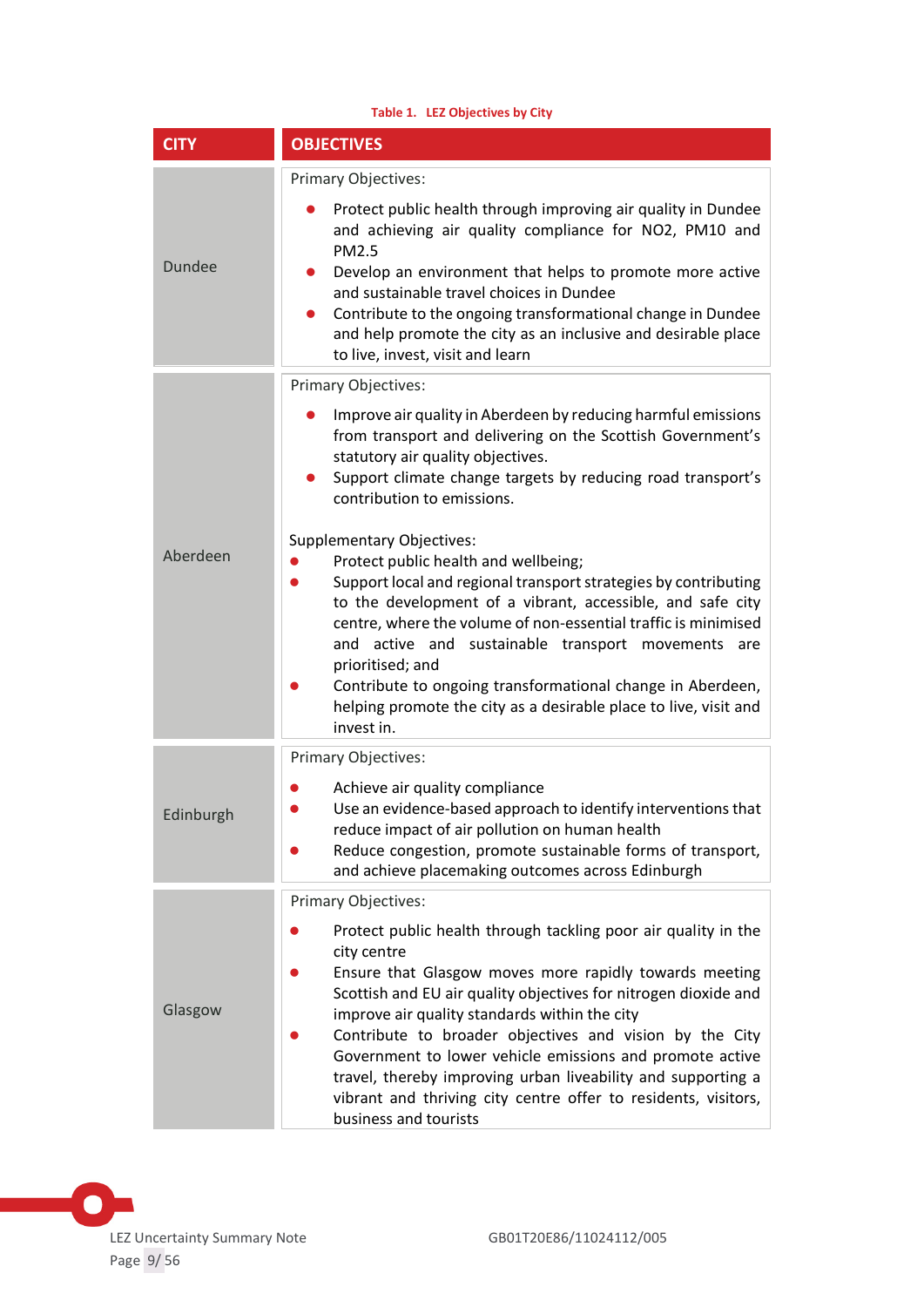3.1.3 The output metrics, identified from the modelling work that had been undertaken to date, were presented at each workshop as detailed in Table 2.

| <b>Table 2. Output Metrics</b>                |        |                                                                                                                                       |
|-----------------------------------------------|--------|---------------------------------------------------------------------------------------------------------------------------------------|
| <b>CITY</b>                                   |        | <b>OBJECTIVES</b>                                                                                                                     |
| Dundee,<br>Aberdeen,<br>Edinburgh,<br>Glasgow | O<br>О | Change in emissions in the LEZ area:<br>NOX / PM / CO2 (from AQ Modelling)<br>Change to traffic volume (every vehicle classification) |

### <span id="page-9-0"></span>**3.2 Discussion**

3.2.1 The stakeholders were offered an opportunity to discuss the output metrics which is summarised below for each city workshop. Naturally, the discussion did consider other related topics and the key elements have been summarised in the notes below for completeness.

#### **Dundee**

*Objectives have climate change element due to changes in the Transport Act. An additional objective was added to help meet the climate change programme.*

*'Develop an environment that helps promote more active and sustainable travel choices in Dundee and contributes to meeting emission reduction targets set out in Part 1 of the Climate Change (Scotland) Act 2009'.*

*Data collected in Glasgow focused on NOXs and CO2. Initial LEZ objectives was air quality improvements but CO2 is a useful metric. It is important to include traffic volume as well. LEZ objectives are primarily focused on air quality objectives and not necessarily to climate change. The air quality metric is local and Carbon is a globalised metric. The primary focus is the air quality. If we ignore carbon then this could increase as a result changes to the travel patterns.*

*Are we aiming to identify what the outcomes are e.g. high and low? Do we want to identify the future we want? This will be discussed in the disruptors session.*

*We should consider specifically the bus service changes (volumes) and the economic impacts on the city centre. Again this can be discussed in the disruptors session.*

*Could the output measures have layers to enhance the metrics relevance to the LEZ. For example, could we measure the total number of people going into and out of Dundee City Centre e.g. by mode?*

*In summary is that there is no significant change in the metrics proposed.*

#### **Aberdeen**

*Have we distinguished between the output and outcomes? Yes, we deal with this through the narrative.*

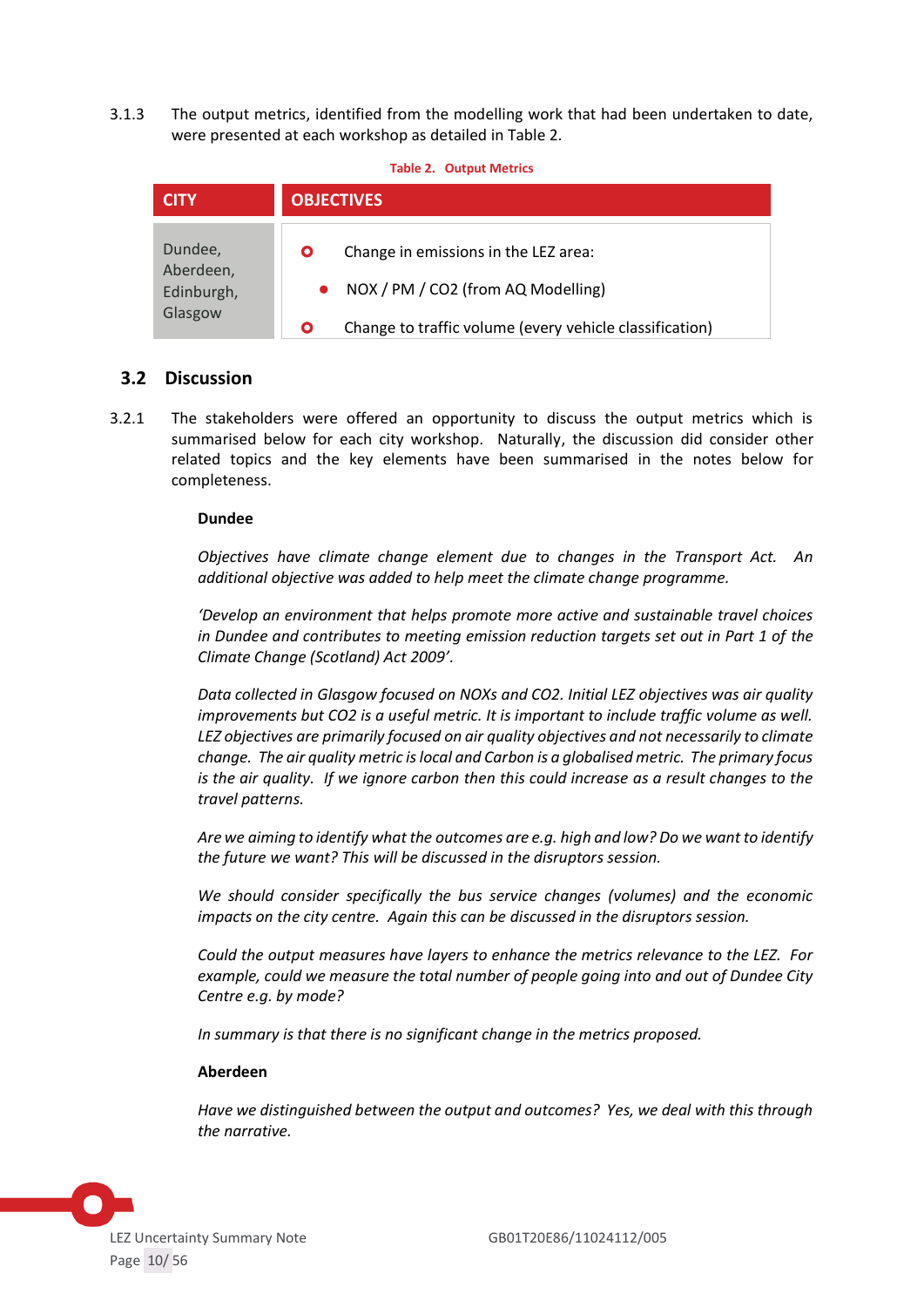*There is a link between the LEZ and the wider economy. Should there be wider economic measures? Are there specific outputs which relate to the economy? Aberdeen is an international energy city. We need to consider that there may not be a link between economy and traffic volumes, when considering Aberdeen City Centre as a place. Reference to the economy would be covered in the narrative of each scenario.*

*What will a post Covid world look like with the significant reduction in Public transport (PT) usage?. The scenarios will look at plausibility when looking at future scenarios.*

*The city centre is the major pollution hot spot and Aberdeen City Council have been progressing an LEZ scheme. These have been public consultation on different options and hope to committee in 2021 working towards a final scheme in 2022.*

*The assessment is mainly considering the car and HGV vehicle fleet and it is anticipated that this will be an all-vehicle LEZ although other option may be considered.*

*The significant drop in bus patronage levels should be captured within this exercise.*

#### **Edinburgh**

*LEZ will be implemented in 2022 with enforcement from 2023. The focus is around a 5 year horizon – 2025, therefore there is a need to consider short / to medium term disruptors.*

*The economic impact – How would this be measured?. Businesses will see the LEZ as detrimental, but more enlightened businesses will see the benefits of a healthy and clean environment. How do we quantify against the measures?. Qualitative survey of businesses.*

*How will footfall be affected?– the number of people coming into the city centre.* 

*Annual survey – monitoring the number of people coming into the city centre so that you can understand the wider impacts of LEZ. Success factors – is it being successful in driving people on to bus / active travel? It does need to be a monitoring exercise – work ongoing will help understand success factors.*

*Think about mode split and proportions. Impact of Covid – 50% of employment within region in the city, acceleration in changes in retail. Maybe not quite as busy as before. Might skew impacts of monitoring. i.e. a reduction in footfall is due to Covid and changing retail, not the LEZ.* 

*Demand level, Covid has had a significant impact. Do we still need an LEZ, will air quality still be an issue? Need to justify why we are proceeding with an LEZ.*

*Covid scenarios – potential reduced PT.*

*Need to consider fleet composition. Fleet turn-over slowdown so improvements take place more slowly or else a reduced fleet size means the withdrawal of older vehicles. Could go either way.*

*Important to reference a no LEZ scenario.*

*Fleet composition – an output or an input to the different scenarios.* 

*Other views from different groups – business, equality.*

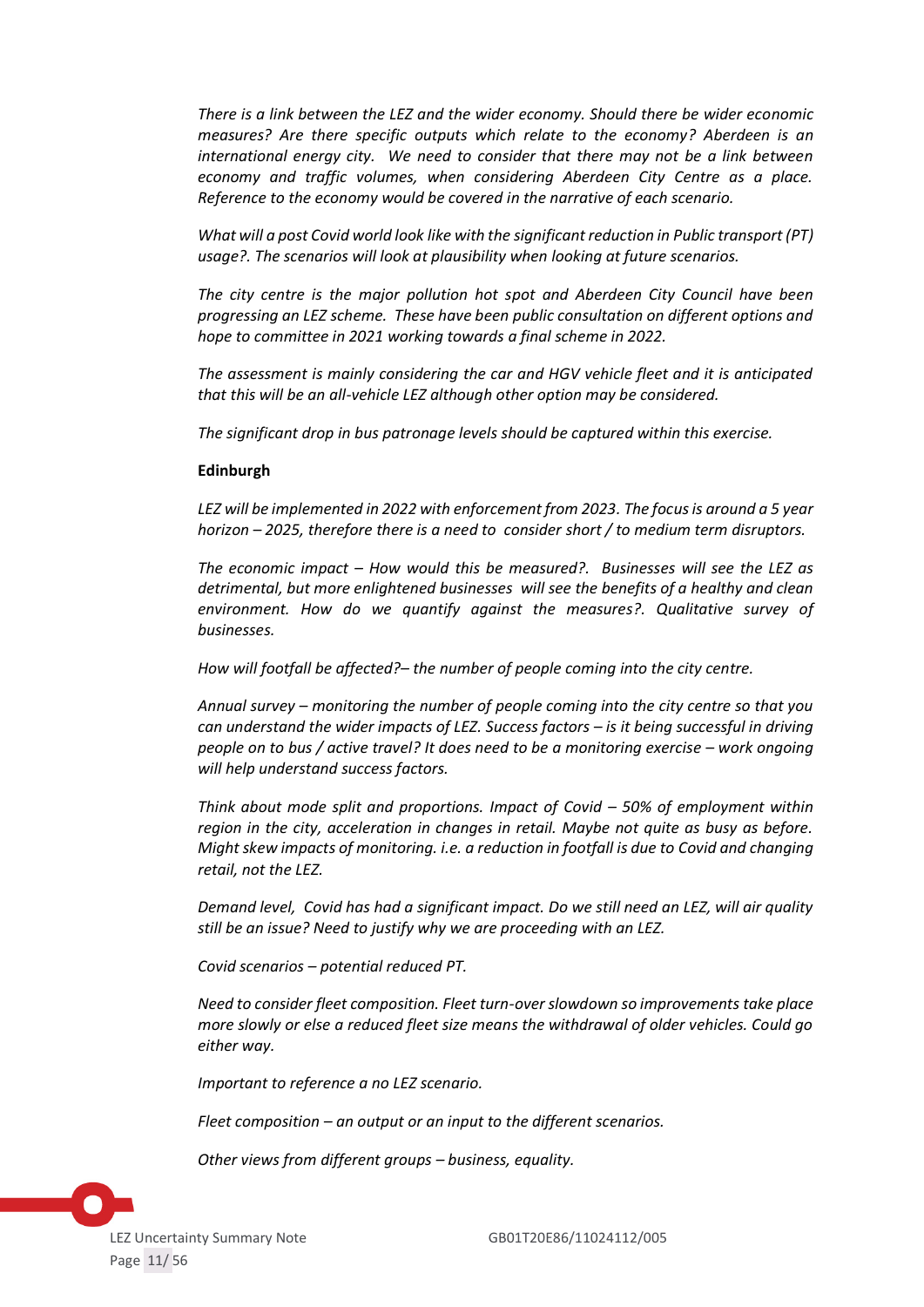*Total travel demand – similar if not more, albeit by different modes.*

*Only a third of particulates come from the exhaust pipe. Diesel and electric cars are heavier, increasing tyre wear. Making the fleet cleaner is important, but there is a need to reduce traffic volumes as well.*

#### **Glasgow**

*Should the LEZ parameters be reviewed as a result of the pandemic? If we are successful in reducing emissions to acceptable levels, can the restrictions be extended further? We still need a scheme to implement with the current fleet/emissions. We should consider the future changes and how they impact on the case for the LEZ.*

*LEZ useful to ringfence the City Centre. We need to consider what is throttling the use of new initiatives. Considering normal working patterns, should we look at transition points such as travel hubs and parking strategies?.* 

*The LEZ main purpose is to reduce NOX emissions and we need to meet the transport targets. Euro 3 buses will have to be replaced as they cannot be retro-fitted. Meeting Euro 6 bus fleet needs significant investment from the bus companies. The movement towards low emissions targets requires a number of initiatives.*

*Is the LEZ out of date with the new emerging technologies? Do we have the opportunity to move to zero emission zones? Do we review in the future or introduce more stricter restrictions?. At this time, there is no mechanism to introduce zero emission zones although there are discussions on this concept. There is still a case for the LEZ and it is acknowledged that the future is uncertain post-Covid with journeys to work and retail. There is a risk of challenge if uncertainty has not been considered.*

*GCC have been working with the taxi fleet to meet the LEZ requirement. With taxi being small businesses this is a huge investment and they have been hit hard post-Covid. Taxi fleet is needed to transport vulnerable users, so they are essential to the public transport network.*

*Given the unprecedented improvement in air quality during travel restrictions, could we increase the standards that are required to improve air quality?. This improvement could be short lived as the restrictions are lifted.*

*Complimentary measures will be needed to support the LEZ to reduce travel into the city centre. This improves the city centre environment and maintains high air quality.*

3.2.2 The resulting output metrics that have been informed from the stakeholder workshops and the consultants involved in the LEZ business case activities are presented in Table 3. This includes Carbon which is a requirement of the Transport Act and recognises the importance of all people including active travel trips travelling into and within the city centres.

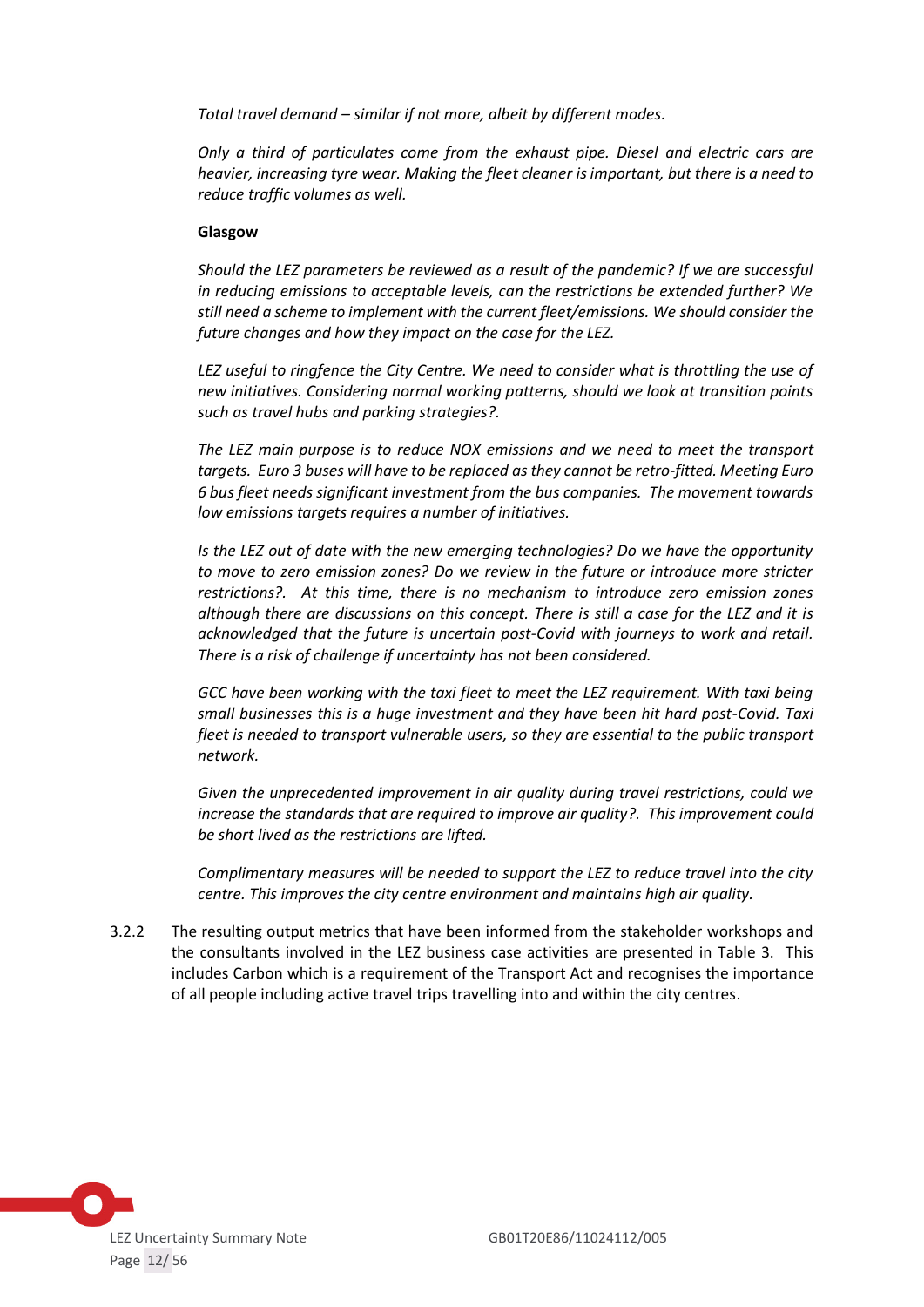| <b>Table 3. Output Metrics</b>                |                                                                                                                                                                                                           |  |
|-----------------------------------------------|-----------------------------------------------------------------------------------------------------------------------------------------------------------------------------------------------------------|--|
| <b>CITY</b>                                   | <b>METRICS</b>                                                                                                                                                                                            |  |
| Dundee,<br>Aberdeen,<br>Edinburgh,<br>Glasgow | Change in emissions in the LEZ area:<br>$\bullet$<br>NOX / PM<br>Carbon<br>Change to traffic volume:<br>$\mathbf{o}$<br><b>Active Travel</b><br>Cars<br>Taxis<br>LGVs<br><b>HGVs</b><br>●<br><b>Buses</b> |  |

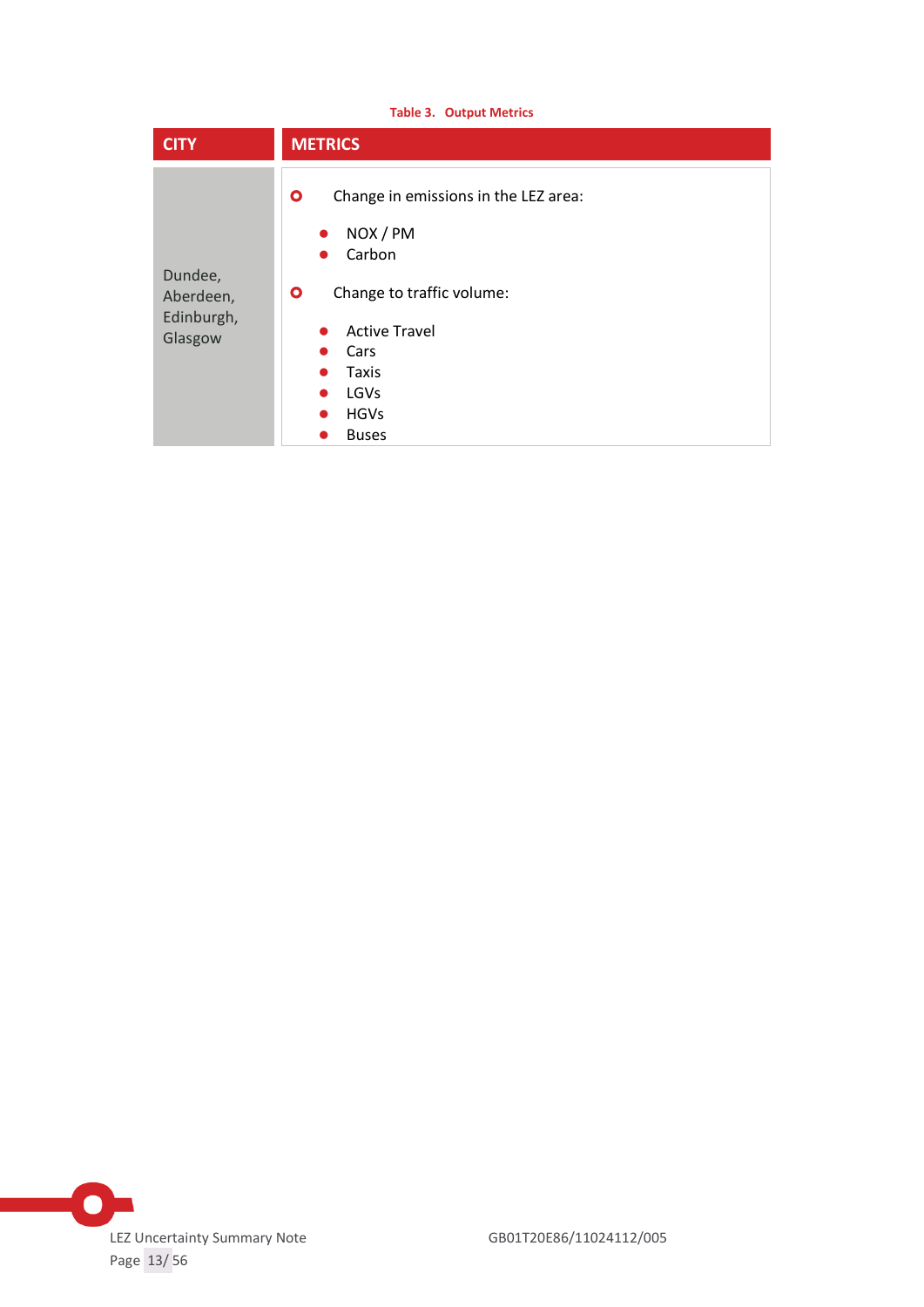# <span id="page-13-0"></span>**4. INPUT DISRUPTORS**

# <span id="page-13-1"></span>**4.1 Scene Setting**

- 4.1.1 As an introduction to the second break-out session, workshop attendees were reminded that for the input disruptors:
	- **O** The drivers of change of immediate interest are those disruptors that most influence the output measures that we prioritise
	- **O** Some disruptors will be external e.g. population change, and others will be internal i.e. within the control or influence of the Council. This process considers more of a spectrum ranging from truly external to ones totally in control of council with many being a combination of both
	- **O** Some disruptors will be more uncertain than others
	- **O** Some candidate disruptors are themselves a product of others e.g. an increase in e-shopping and an increase in homeworking contribute as drivers of declining person trip rate
	- **O** It is helpful to have confidence that some evidence exists concerning how a disruptor's value has been changing over time to date (and any existing attempts to project forward in time).

### 4.1.2 The initial list of drivers presented are shown in Table 4.

|              | <b>DISRUPTORS</b>                                                                                                                                                                                                                                                                                                                                                                                                                                                                                                 |
|--------------|-------------------------------------------------------------------------------------------------------------------------------------------------------------------------------------------------------------------------------------------------------------------------------------------------------------------------------------------------------------------------------------------------------------------------------------------------------------------------------------------------------------------|
| All 4 Cities | Travel demand to/from existing premises $-$ commute<br>(e.g. reduced employment)<br>Travel demand to/from existing premises - commute<br>(e.g. more home working)<br>Car travel demand to/from existing premises - shopping<br>(e.g. more on-line and out-of-town shopping)<br>Impact on proposed bus fleet upgrades<br>(existing fleet conversions)<br>Bus users switch to private car<br>Impact on bus patronage (related to social distancing factors)<br>Public appetite for Air Quality measures post-Covid? |

#### **Table 4. Initial Disruptors**

### <span id="page-13-2"></span>**4.2 Discussion**

- 4.2.1 Throughout the workshops, there were periods of collective discussion on what the future may look like and the associated factors that could influence a particular outcome. In the same vein, there was also an insight into the future which stakeholders wanted to see.
- 4.2.2 These discussions were important in understanding the sort of futures which appear plausible and the factors, outside transport, which may influence them. Below is a summary of the observations from each group.

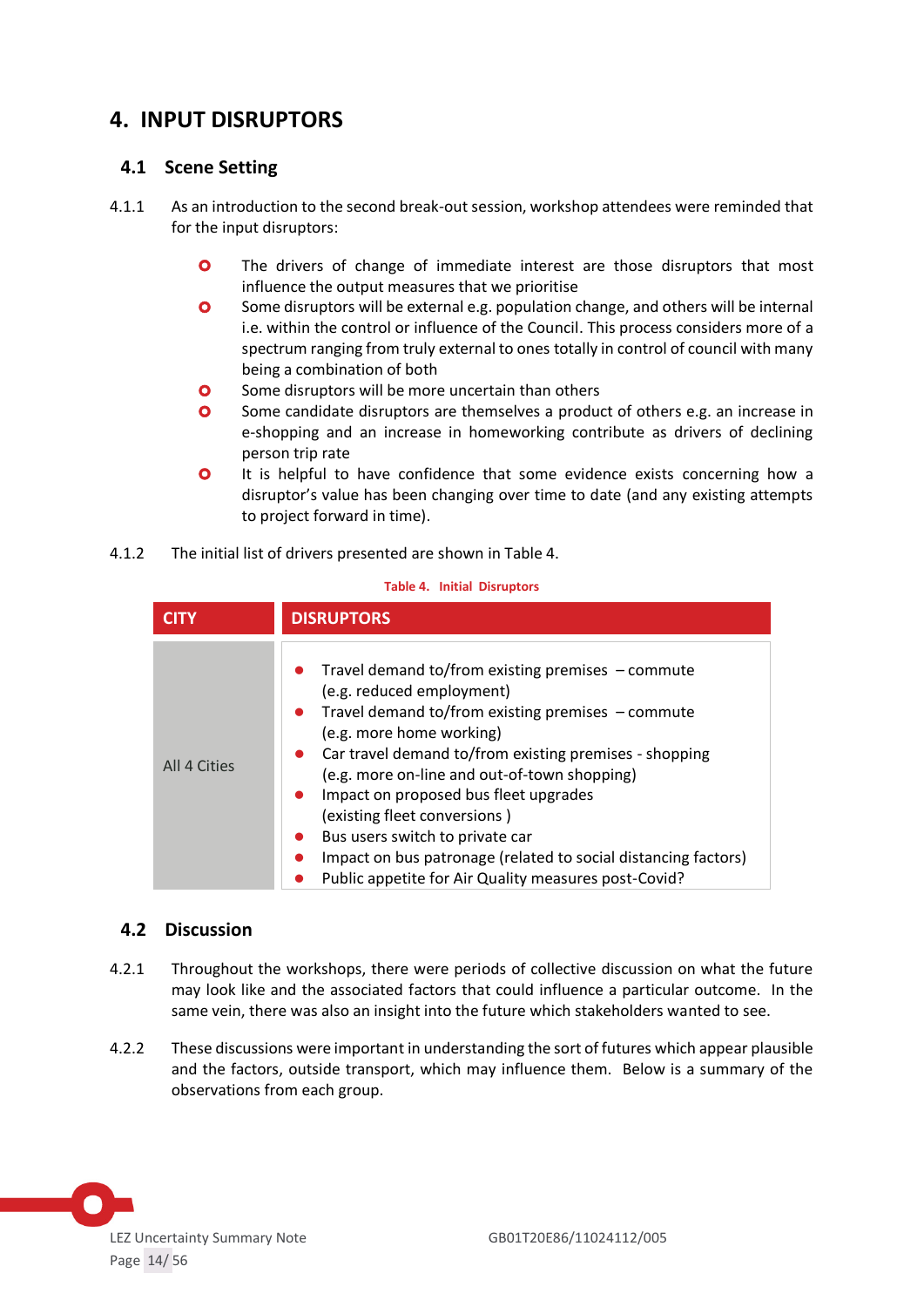#### **Dundee**

*Travel Demand to and from existing premises – commute. It's not just reduced employment it's a change in use or type of shops. There will be change in the city centre but uncertain what form it will take. Within the council, there is a drive to working from home and this has been accelerated and will continue. The type of employment may change .e.g. the percentage of office employment differs across different cities e.g. Edinburgh ~42% and Dundee ~20%. People working from home impacts on footfall in city centre.*

*People who work closer to work will be more inclined to commute and those further away will commute less/work from home more.*

*DCC has an objective to increase the number of people living, working and visiting Dundee. How this materialises is unknown. There could be increased residential within City centres to help improve the vitality of the city centre.*

*We have policies on reducing the need to travel however, now we have lots of people working from home. The question to answer is what do you want the city to look like? There are lots of pushes and pulls.*

*Online shopping could be a significant driver as people want to avoid busy city centres. Less so for the out of town shopping, however, there are out of town food shopping outlets.*

*'Twenty minutes neighbourhood' is a developing concept where people have access to all amenities they need, however, this is not necessarily developed enough to considered in this exercise.*

*This information will be used to shape the range of plausible futures scenarios, for example, scenarios with high levels to and from existing retail, or the opposite. These will consider the issues discussed through the scenario narrative within this process.*

*One consideration is the number of bus services may reduce within Dundee, so the ability to use the bus could be impacted i.e. the bus network. Bus operations may be more important that the fleet upgrade. Buses are still a major contributor of air pollution.*

*There is a boom in 2nd hand car sales just now and in time more people will be able to buy compliant vehicles. People may switch to the private car in the short term but in the longer term it is uncertain.*

*We should be cautious of what disruptors we use because the design life of the LEZ is limited. The earlier years of the post-Covid impacts could include a hangover from Covid impacts for example, social distancing/usage on buses.*

*We should be mindful of the different sectors of the population, specifically more vulnerable people who need to travel and its impact on buses and taxis, for example, considering taxi usage within the disruptors.*

*We should be ensure that the plausible scenarios include shift in travel, which is plausible within the time horizons we are considering.*

*Things will not go back to normal after Covid and the future will be different, moving forward.*

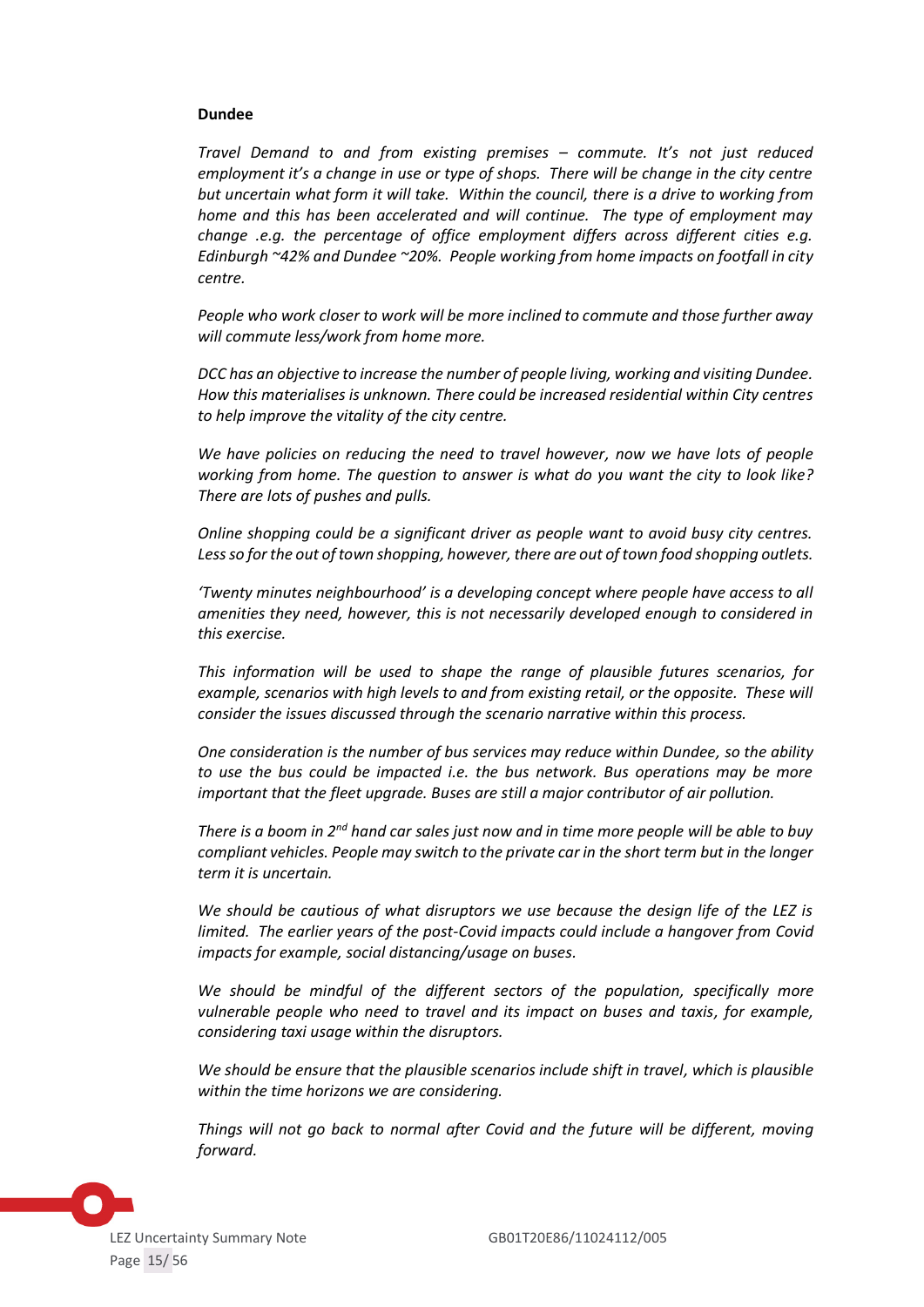*Post Covid, the public appetite will affect the public in different ways, for example, the business community will be against anything that reduces footfall, however local residents may support LEZ's. The relevance of this as a disruptor is it could be used to describe the narrative which will influence the direction of travel.*

*Road user charging has featured in the media due to loss in taxation revenue with the uptake in electric vehicles. Is this not a disruptor?.*

*What are the timescales for this exercise? In 10 years' time an LEZ will not be required. We are trying to consider the impact of uncertainty on the process within the short to medium term e.g. 2-6 years. An outcome will be informing the lifespan of the LEZ.*

*General agreement that we should capture the uncertainty in fleet changes over the period being considered.*

#### **Aberdeen**

*The city centre could return to pre-Covid conditions, however, there could be reduced traffic and increased pedestrians in in the city centre. This is accompanied with a change in the city centre economy, however, the focus should be on a vibrant and attractive place to visit which is not car dominated.*

*The City Centre Masterplan (CCMP) may not arrive in time to impact on the LEZ and improve the air quality. Aberdeen is not significantly exceeding air quality levels and it is not clear on the confidence we have on the decision making process.*

*A concern is the strength of the recovery may not be sufficient to realise the vision of the City Centre Masterplan i.e. less people going into the city centre. The policy interventions as a result may not be as radical as is necessary.*

*With an LEZ in place, the city centre could provide a calmer environment with quieter traffic. This results in a better place to visit. The CCMP communication could be strengthened to let everyone know that it is coming.*

*We need to be aware of unintended consequences with online shopping, so the city centre will become more leisure and entertainment based. The change in culture could impact on social inclusion.*

*There still needs to be accessibility to the city centre and Covid has impacted on public transport, which has been an alternative method of access. The long term impact on PT could impact on PT provision and confidence in public transport.*

*Cities will adapt in the post-Covid world. Office working will change and as a result footfall and office rents will fall, which results in potential change in use. The fleet composition would impact on the LEZ. Need to make Aberdeen an attractive place to visit for leisure and retail, noting that it has a regional draw.*

*Nervous of the worst case scenario where traffic levels have return close to pre-Covid levels but this is not reflected in the city centre activity. With increase in online shopping, this could increase delivery trips. If all offices return to normal, what will happen to the trip levels?*

*The long term vision is clear however there may be some short term pain. For the LEZ to work the supporting infrastructure must be in place to support it e.g. bus lanes, cycling.*

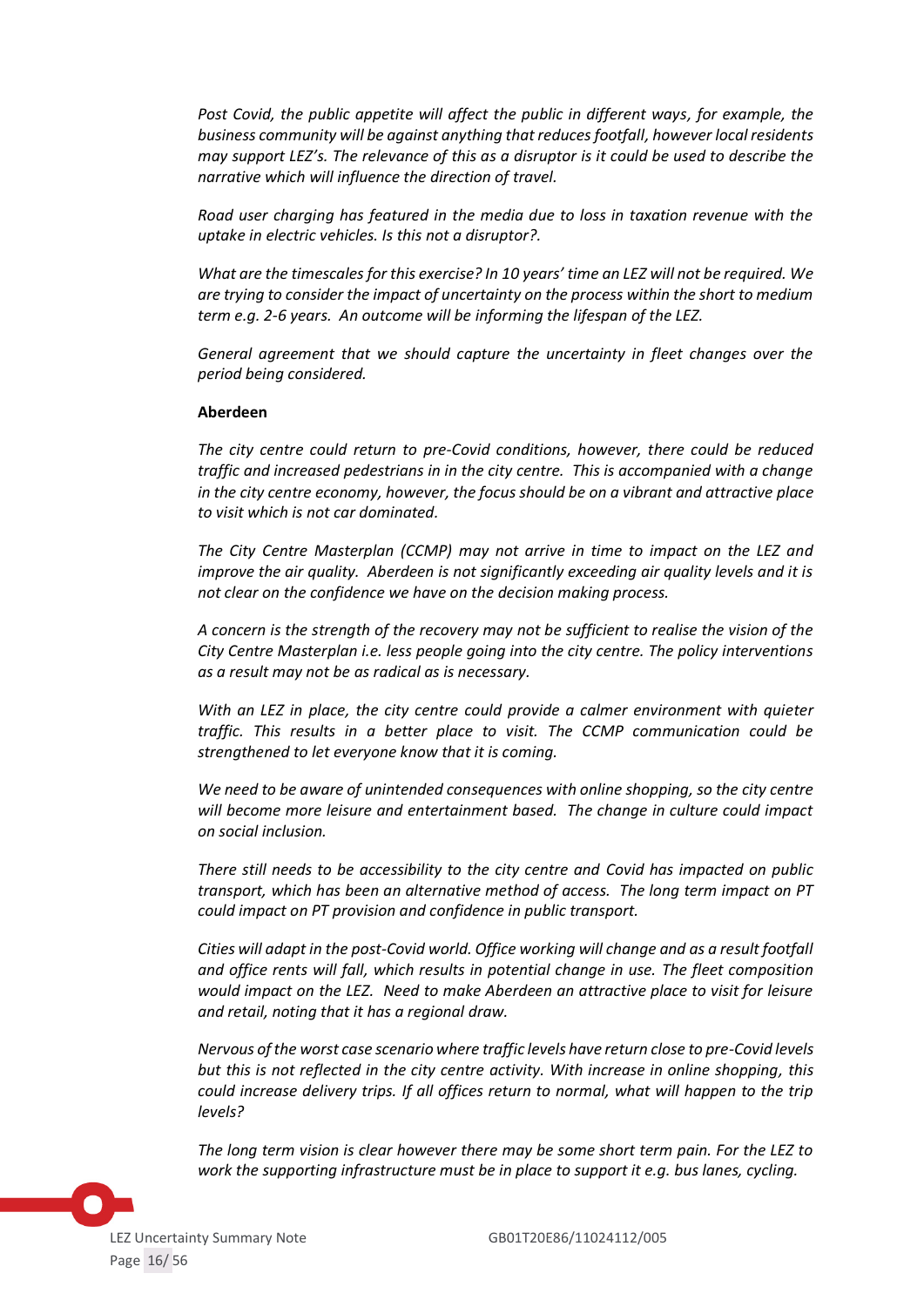### **Edinburgh**

*Changes were happening but Covid has accelerated the process. Increase density of office use.*

*Retail already moving to online but more experiential type offer.* 

*May be a city centre renaissance – keen to get back to enjoy the social activities and cultural life that has been missing. What does the city need to do to reflect that?.*

*Not a lot, the city was already geared up to cater for large numbers of people.*

*Place and place management – how do we continue to have a very attractive place for people to be in and how do we continue to manage – a busy animated city centre?.*

*Children and young families tend to go the Fort / Gyle. It's about having a day out. Retail food, cinema in a good environment, easy to access. City centre is a fantastic arena but Princes St is pretty scruffy really and the public realm is poor. Level of bus activity means that on a warm day, air quality really is an issue.*

*Better access – tram and active travel promote it as somewhere good to go and a relaxing experience.*

*Use City Mobility Plan, City Centre Transformation and the LEZ to encourage change. Big chain stores are closing or moving online, there is a need to encourage a broader mix of businesses. Could buildings be specialist stores rather than one big store?.*

*Piece of work around Princes St – what is the right use of the buildings going forward?.*

*Christmas markets could be split up more. Tourism is all so concentrated. Use events to draw people to different parts of the city centre.*

*Create the environment. Deal with busyness of the traffic, dealing with the accessibility, dealing with the air quality, would really underpin the city centre.*

*Way people travel to city centre may change – public transport to leisure.* 

*A lot investment is going on the city centre – Edinburgh St James, tram and Haymarket which should help support growth.*

*LEZ is one of the many tools to create the environment that people want to come to the city more attractive.* 

*Edinburgh St James with 1,500 spaces is a concern.*

*Traffic diversion – where does it go?. Impact on the LEZ boundary. Better planning within the city centre – interface between traffic and PPZ.*

*Strong policy provision.*

*Improve the environment, if the shops and attractions aren't there people won't go. The LEZ needs to help create a better environment.*

*Tourism is important but need to provide a balance with local residents. City centre needs to remain relevant to everyone, young and old.*

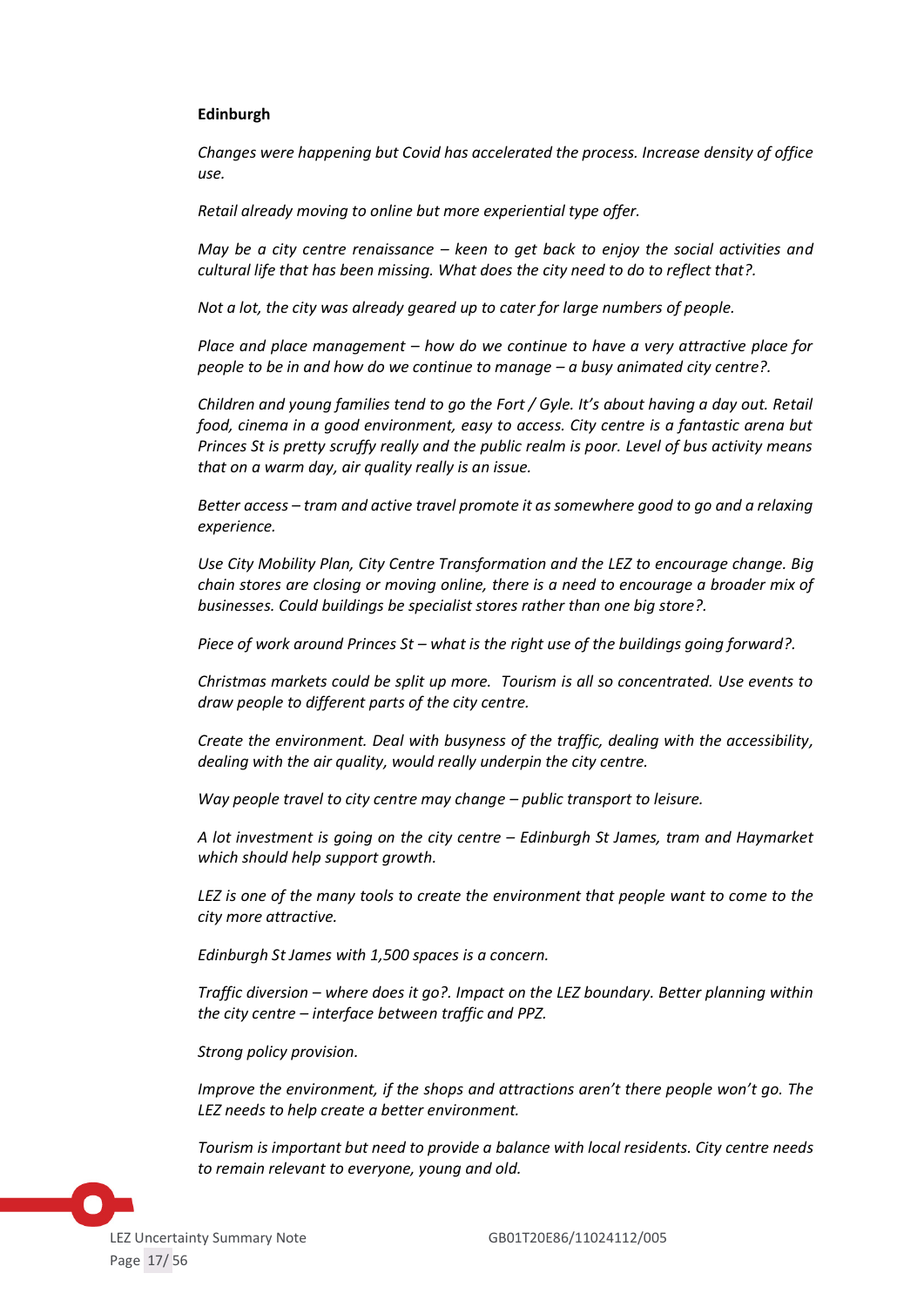*Night life currently gone but needs to be encouraged to return.*

*Impact on offices and shops.*

#### **Glasgow**

*Taxi trade has been decimated by Covid, and this may change the landscape of how the city centre will look like. The city centre will recover to a degree as we are creatures of habit. People may look at alternative methods of travel e.g. active travel, and reallocation of road space, and public transport should support this and provide connectivity to get to and from the city centre.*

*Very uncertain, and beyond the LEZ, reduced vehicle travel in the city centre is needed. The temporary spaces for people measures may become permanent and people will realise that there are alternatives to the private car.*

*Following Covid, there is likely to be a reduced workforce (and resulting office space) in the city centre with more working from home. This space needs to be reallocated to other uses. The knock-on effect of reduced office space will impact on supporting businesses e.g. food retail. There may be a reduction in cars in the city centre, however, there should be more spaces for the disabled. Promoting car clubs in the city to dissuade owning a car.* 

*There will be a degree of returning to city centre working. There should be reductions in parking in the city centre and the urban villages. More priority should be given to bus provision especially from the urban villages as they provide a service for the vulnerable. Reductions in bus services would have a disproportionate impact on vulnerable people.*

*The population will not give up their car (ownership) but hopefully for longer journeys. The reallocation of road space (e.g. avenues) will restrict cars but bus service provision is required to maintain the vitality of the city centre.*

*Covid is accelerating what is everyone is trying to achieve in Glasgow.*

*A decline in retail post-Covid with an increased social activity in the city centre. We need to keep the city centre vibrant and easy to get to. Reallocation of road space has helped make progress. Need to get people onto public transport.*

*Following a downturn, there is usually an explosion of activity, for example, the retail centre. The office space will be taken up by others business and finance centres will remain. There will still be residential and the universities will remain. There are more shared surfaces which are not clogging up the network but restricting vehicle movements. Capping the M8 and providing car parking spaces. The city will recover but it will likely be different.*

*Looking towards a Carbon neutral city by 2030. Retail unit may be replaced by start-up companies and a regeneration of the city will be actioned. Transport Hubs will have a massive part to play and innovated approaches to travel within the city and looking at the last mile deliveries.*

*There will be a massive reduction in parking spaces in the city centre e.g. spaces for people impacts. There may be more bus gates, electric vehicle and car club parking. There may be an emissions based parking permit scheme to manage demand to the city centre.*

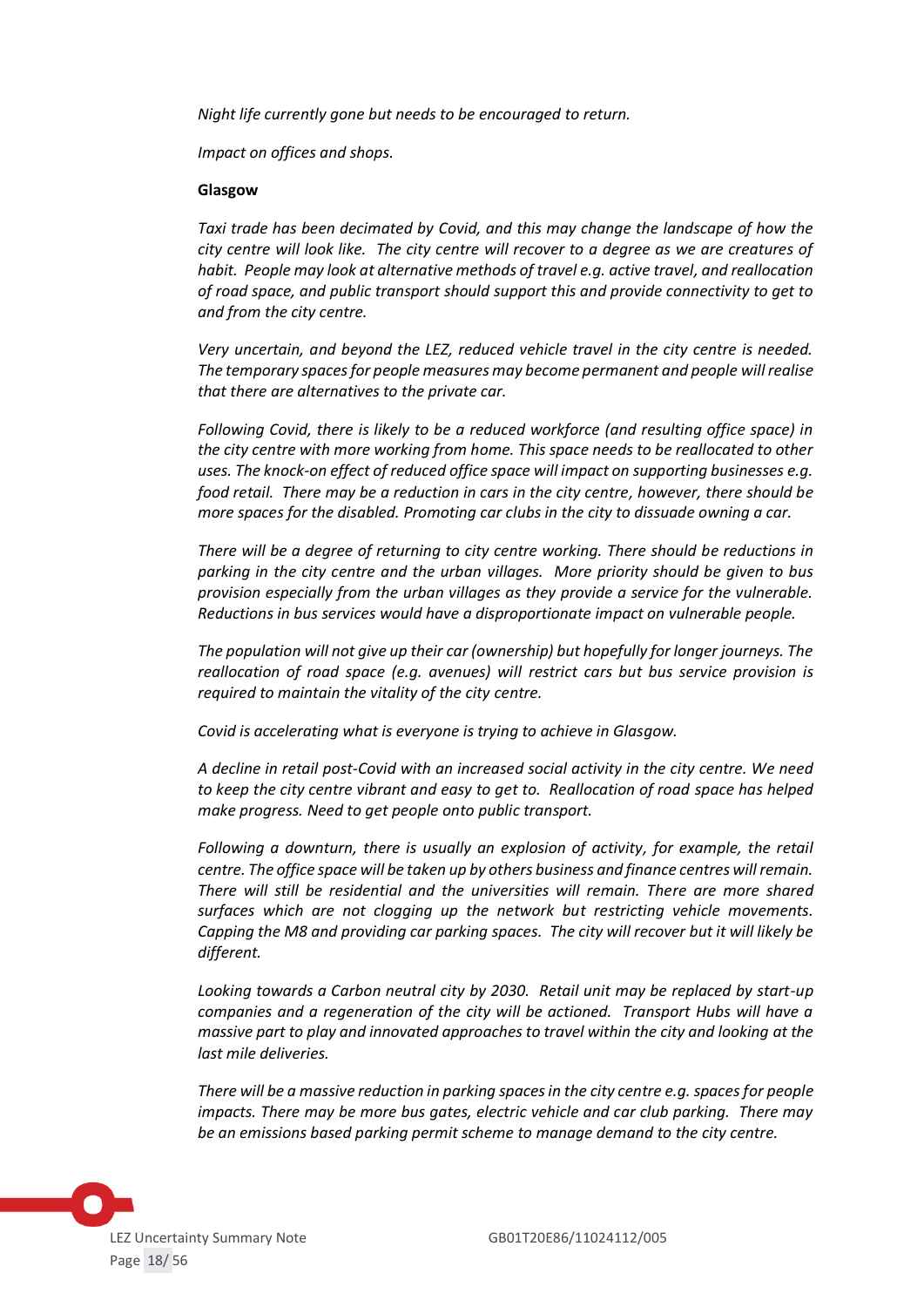*Don't want the city centre to back to the way it was. The temporary measures for spaces for people are not attractive, however once they are made permanent they can be made more attractive. The priorities in the future will reflect the travel hierarchy. Difficult decisions ahead for the local authorities. Last mile deliveries and bus service provision are very important. What happens after bus current Covid bus services subsidies are removed? Fearful of the risk to deprived areas and vulnerable people.*

*Should be asking economic development and retail representatives to get the opinion from other organisations. We have input from economic development in other cities and we are seeing common opinions which apply to Glasgow.*

*Considering Covid and climate change the LDP want to deliver an increase in residents within the city. These resident need access to transport so a car free city centre is a challenge. Safe and secure parking hubs outside the centre? Retail and office space will continue in the city centre, especially where money is involved. Young people will be desperate to get back into society.*

Less traffic, more pedestrianisation and safe route activity within the city. Concerned *about more working from home and the effect this will have on the city centre.*

*Higher priority for walking and cycling with spaces for people and cleaner buses in the future with lower private car use.*

### <span id="page-18-0"></span>**4.3 Shortlisting of Input Drivers**

- 4.3.1 Prior to the workshop, a list of 54 possible input drivers, separated into eight themes, were identified by both SYSTRA and Jacobs staff, who are directly involved in the detailed LEZ modelling and appraisal.
- 4.3.2 This list was circulated to the stakeholders ahead of each workshop, where they were requested to review the list of disruptors and add any they felt were missing, then score each disruptor in terms of likelihood and impact (1-lowest and 10 highest). The purpose of this task was to sift out the most important drivers of uncertainty from the stakeholders' perspectives and present these at the workshop for refinement and confirmation.
- 4.3.3 It was acknowledged that the period in which the current LEZ would remain applicable is uncertain, but limited, given the continued uptake of compliant vehicles within the vehicle fleet. As such, the disruptors should be considered within a three to ten year time horizon.
- 4.3.4 During the workshop, the disruptors presented in Table 5 were agreed. Further postworkshop feedback on the disruptors within the workshop has resulted in the following additions to the list of disruptors:

#### **Dundee**

**O** Changes to the function of office space (shared offices / hired office space) **Aberdeen**

**O** Impact on bus patronage (related to social distancing factors) **Edinburgh**

- **O** Changing balance between visitors and residents
- **O** Speed of transition to electric cars, taxis and LGVs

#### **Glasgow**

**O** No changes proposed

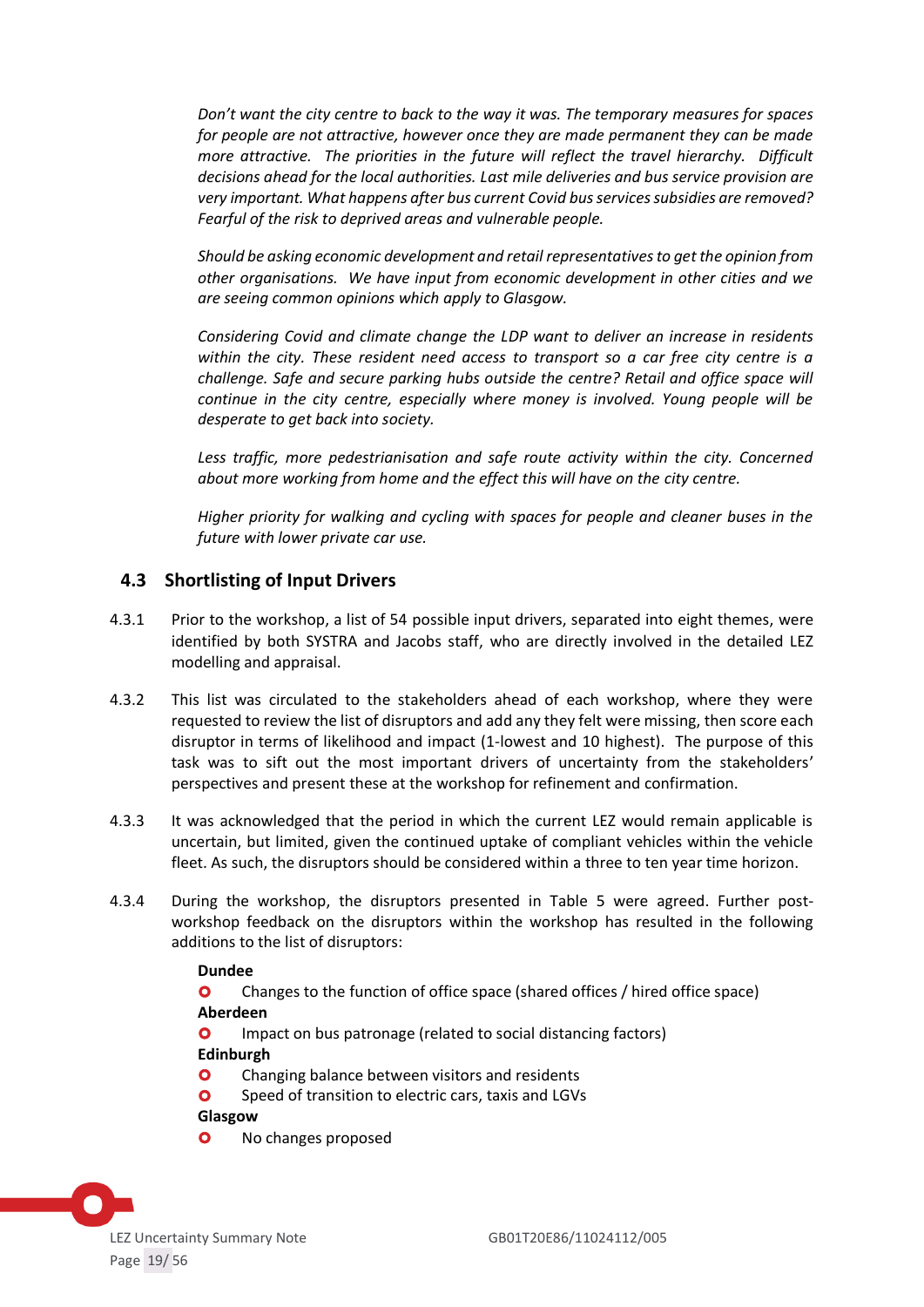| <b>Table 5. Agreed Disruptors</b> |                                                                                                                                                                                                                                                                                                                                                                                                                                                                                                                                                                  |  |
|-----------------------------------|------------------------------------------------------------------------------------------------------------------------------------------------------------------------------------------------------------------------------------------------------------------------------------------------------------------------------------------------------------------------------------------------------------------------------------------------------------------------------------------------------------------------------------------------------------------|--|
| <b>CITY</b>                       | <b>DISRUPTORS</b>                                                                                                                                                                                                                                                                                                                                                                                                                                                                                                                                                |  |
| <b>Dundee</b>                     | Travel demand to/from existing premises - commute<br>$\bullet$<br>(e.g. reduced employment)<br>Travel demand to/from existing premises - commute<br>$\bullet$<br>(e.g. more home working)<br>Car travel demand to/from existing premises - shopping<br>$\bullet$<br>(e.g. more on-line and out-of-town shopping)<br>Impact on proposed bus fleet upgrades (existing fleet conversions)<br>$\bullet$<br>Bus users switch to private car<br>Impact on bus patronage (related to social distancing factors)<br>Public appetite for air quality measures post-Covid? |  |
| Aberdeen                          | Travel demand to/from existing premises - commute<br>$\bullet$<br>(e.g. more home working)<br>Travel demand to/from existing premises - commute<br>$\bullet$<br>(e.g. more internet-based)<br>Car travel demand to/from existing premises - shopping<br>$\bullet$<br>(e.g. more on-line and out-of-town shopping)<br>Impact on proposed bus fleet upgrades<br>$\bullet$<br>(existing fleet conversions)<br>Changes to the function of office space (shared offices / hired office<br>space)<br>Impact on economy                                                 |  |
| Edinburgh                         | Travel demand – change in commuting patterns (e.g. more home<br>$\bullet$<br>working / internet based)<br>Car travel demand – change in shopping patterns, convenience and<br>$\bullet$<br>comparison goods (e.g. more on-line and out-of-town shopping)<br>Changing balance between visitors and residents<br>Impact on proposed bus fleet investment (including fully electric<br>vehicles e.g. Service 30)<br>Speed of transition to electric cars, taxis and LGVs<br>Changes to the function of office space (shared offices / hired office<br>space)        |  |
| Glasgow                           | Impact on proposed bus fleet upgrades<br>(existing fleet conversions)<br>Increase in new purchase of low carbon vehicles<br>Decrease in purchase of diesel vehicles<br>Impact on bus patronage<br>(related to social distancing factors)<br>Changes to the function of office space<br>(shared offices / hired office space)<br>Shift in policy (further) towards sustainable/healthier modes<br>(walk/cycle)<br>Delay on committed infrastructure schemes                                                                                                       |  |

4.3.5 A full list of the disruptors is presented in **Appendix B** along with the average stakeholder scoring. The highlighted scores indicated the highest ranking disruptors which have been considered.

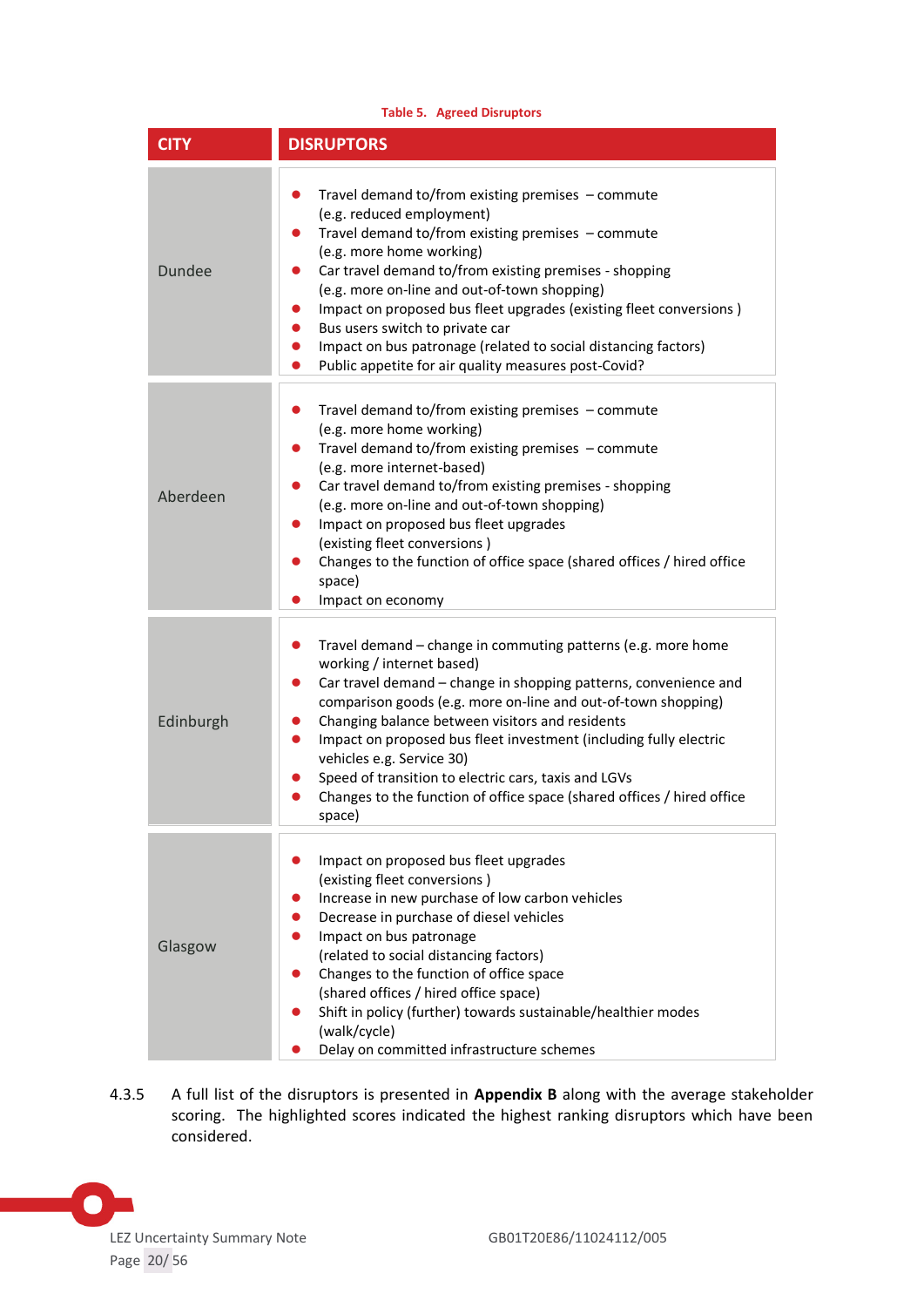4.3.6 The feedback received on the disruptors has resulted in the following changes to the list of disruptors. The final list of Drivers are presented in the following tables. This list broadly aligns with the scoring in Appendix B:

### **Dundee**

- **O** Changes to the function of office space (shared offices / hired office space)
- **O** Impact on proposed bus operations
- **O** Changes in fleet composition

#### **Table 6. Final Dundee Disruptors**

|        | <b>DISRUPTORS</b>                                                                                                                                                                                                                                                                                            |
|--------|--------------------------------------------------------------------------------------------------------------------------------------------------------------------------------------------------------------------------------------------------------------------------------------------------------------|
| Dundee | • Travel demand to/from existing premises $-$ commute<br>Car travel demand to/from existing premises - shopping<br>Impact on proposed bus operations<br>Changes in fleet composition<br>Impact on bus patronage related to social distancing factors<br>Public appetite for Air Quality measures post-Covid? |

### **Aberdeen**

- **O** Impact on bus patronage (related to social distancing factors)
- **O** Impact on wider economy rather than specifically oil

#### **Table 7. Final Aberdeen Disruptors**

| <b>QINT</b> | <b>DISRUPTORS</b>                                                                                                                                                                                                                                                                          |  |
|-------------|--------------------------------------------------------------------------------------------------------------------------------------------------------------------------------------------------------------------------------------------------------------------------------------------|--|
| Aberdeen    | Travel demand to/from existing premises $-$ commute<br>$\bullet$<br>Car travel demand to/from existing premises - shopping<br>Impact on bus patronage<br>Impact on proposed bus fleet upgrades<br>$\bullet$<br>Changes to the function of office space<br>Impact on wider Aberdeen economy |  |

#### **Edinburgh**

#### **Table 8. Final Edinburgh Disruptors**

|           | <b>DISRUPTORS</b>                                                                                                                                                                                                                                                                  |  |
|-----------|------------------------------------------------------------------------------------------------------------------------------------------------------------------------------------------------------------------------------------------------------------------------------------|--|
| Edinburgh | • Travel demand to/from existing premises $-$ commute<br>Car travel demand to/from existing premises - shopping<br>Changing balance between visitors and residents<br>Impact on proposed bus fleet investment<br>$\bullet$<br>Speed of transition to electric cars, taxis and LGVs |  |

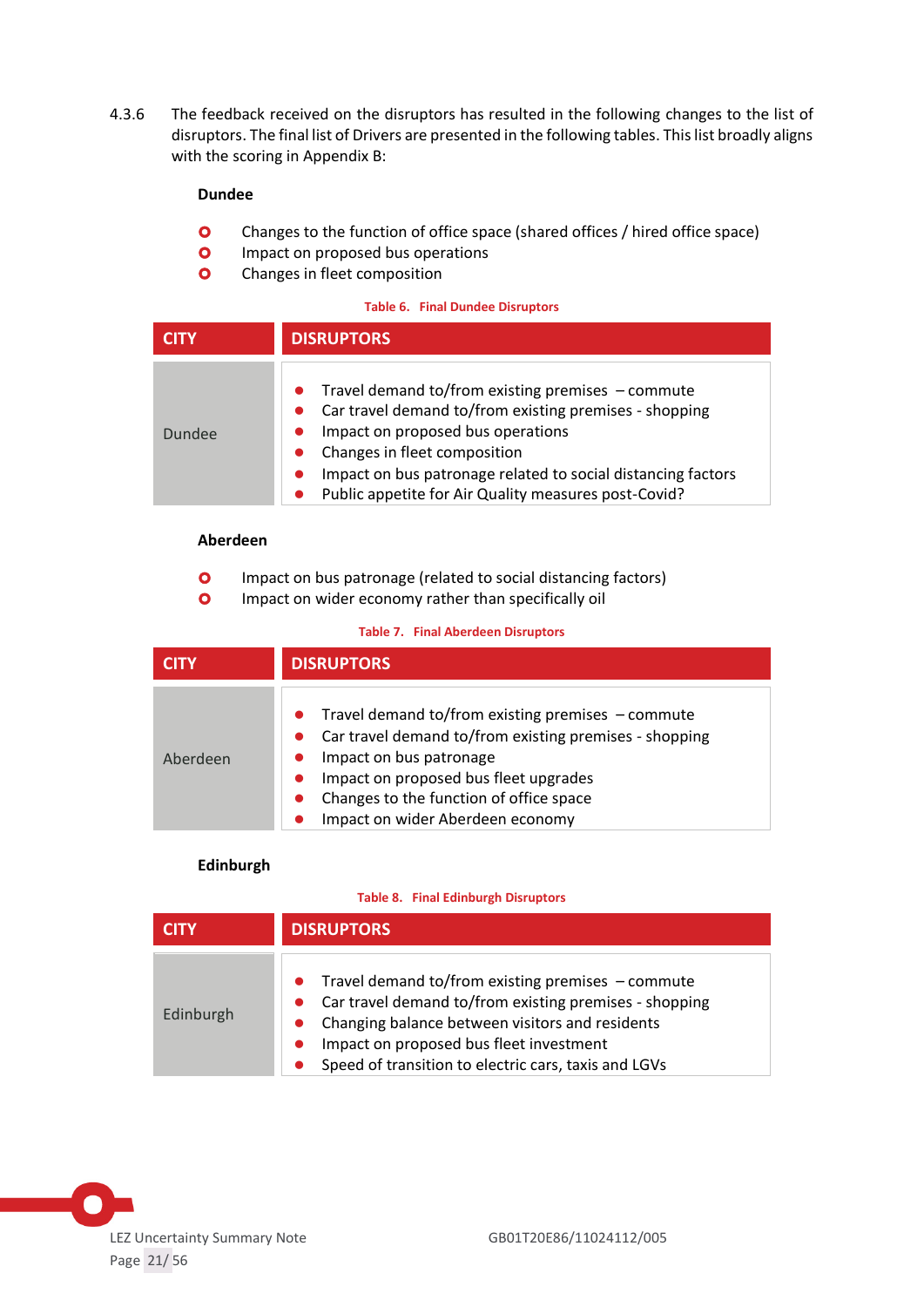#### **Glasgow**

**O** Decrease in new diesel cars not specifically due to Covid but will be maintained.

#### **Table 9. Final Glasgow Disruptors**

|         | <b>DISRUPTORS</b>                                                                                                                                                                                                                                                                                                                                                           |  |
|---------|-----------------------------------------------------------------------------------------------------------------------------------------------------------------------------------------------------------------------------------------------------------------------------------------------------------------------------------------------------------------------------|--|
| Glasgow | Impact on proposed bus fleet upgrades<br>Increase in new purchase of low carbon vehicles<br>$\bullet$<br>Decrease in purchase of diesel vehicles<br>$\bullet$<br>Impact on bus patronage<br>$\bullet$<br>Changes to the function of office space<br>Shift in policy (further) towards sustainable/healthier modes<br>$\bullet$<br>Delay on committed infrastructure schemes |  |

### <span id="page-21-0"></span>**4.4 Workshop Remarks**

4.4.1 The general view was that the workshops have been valuable in understanding the factors that are important to each city and the different views shared on how Cities may look post-Covid. It is important that contact with each local authority is maintained throughout the process.

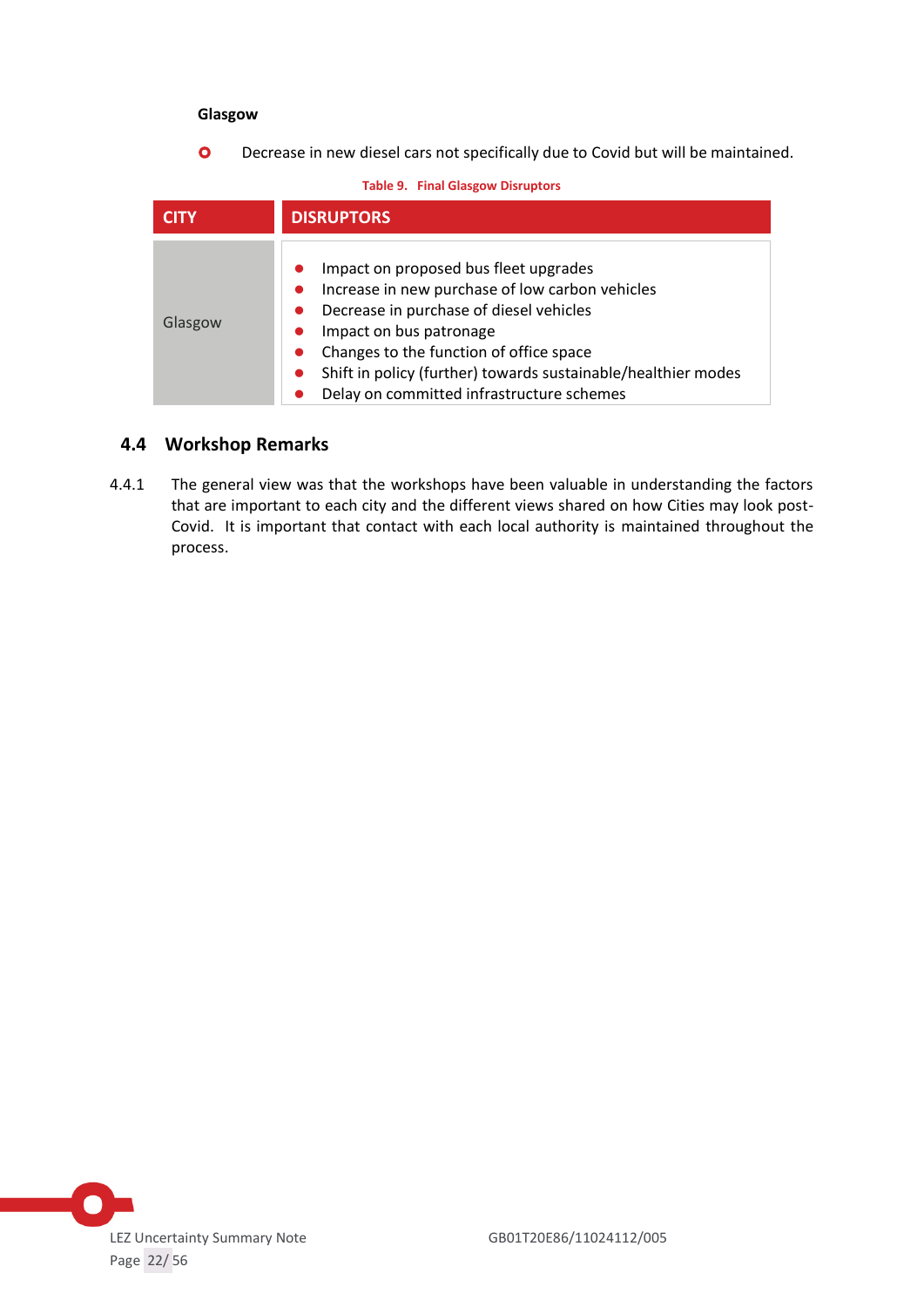# <span id="page-22-0"></span>**5. SCENARIO PLANNING APPROACH**

# <span id="page-22-1"></span>**5.1 Scenario Planning Principles**

- 5.1.1 The high level requirement of the Scenario Planning Process and Tool is to provide a means by which the impacts of the LEZ can be gauged within the context of various uncertain plausible futures.
- 5.1.2 To understand uncertainty within the context of the LEZ, multiple plausible futures were developed with knowledge of the variables and relationships but not necessarily the confidence in the magnitude of the uncertainty. The different types of future that have been considered and where Scenario Planning flourishes is illustrated below<sup>1</sup>.



- 5.1.3 The inputs to the Tool i.e. the make-up of the plausible futures, were defined by the uncertainty drivers defined and agreed by the stakeholders. The Tool functions by using information and known relationships from complex models, such as the traffic and urban air quality models, to predict how well (or otherwise) the outputs of a potential LEZ scheme might align with the LEZ objectives.
- 5.1.4 It should be recognised that the Process and Tool attempts to use current understanding and relationships to predict answers to qualitative, future-facing questions. There are different possible approaches that could influence how a Scenario Planning Process and Tool is developed and this is discussed further in the process adopted for the Nation Transport Strategy<sup>2</sup>.
- 5.1.5 The work undertaken to date on the LEZ schemes point towards a *'preferred future'*. Scenario Planning can allow for the identification of those *probable*, *plausible* or *possible futures* which overlap with the *'preferred future'*.

<sup>&</sup>lt;sup>1</sup> Image reproduced from [https://media.nesta.org.uk/documents/dont\\_stop\\_thinking\\_about\\_tomorrow.pdf](https://media.nesta.org.uk/documents/dont_stop_thinking_about_tomorrow.pdf)

<sup>2</sup> <https://www.transport.gov.scot/publication/scenario-planning-process-report/>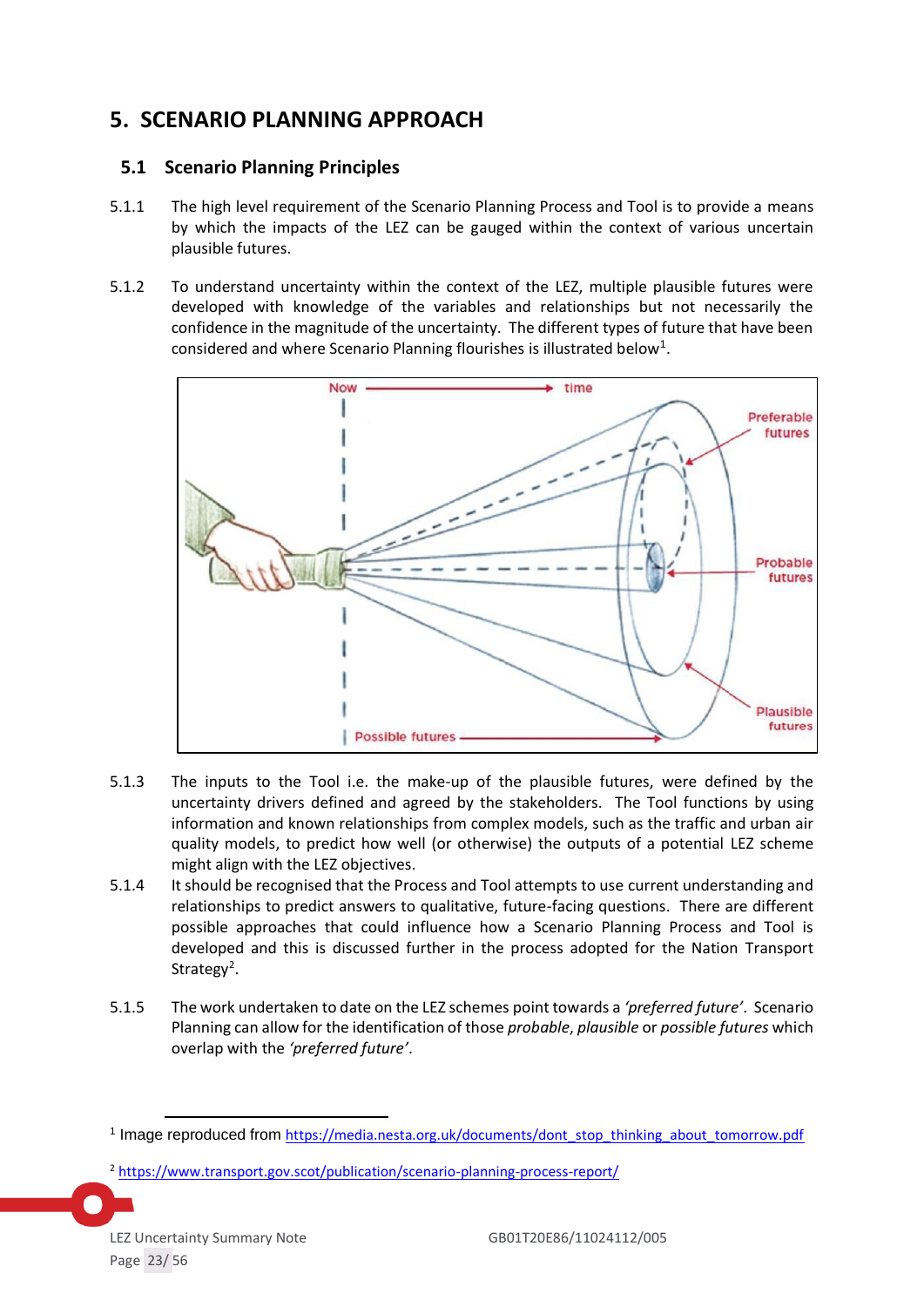# <span id="page-23-0"></span>**5.2 Scenario Planning Process and Tool**

- 5.2.1 The Scenario Planning Process allows a range of plausible future scenarios to be defined using various important and likely disruptors. Each scenario is defined using a range of inputs (whether quantitative or qualitative) derived from an input narrative which are applied to the Scenario Planning Tool. The Scenario Planning Tool is a simple spreadsheet model that links the inputs and metrics using known relationships. Outputs for each scenario are generated by the tool and these are integrated into the scenario narrative. These scenarios, or a subset of, are used as a reference case where a scheme or in this case, the LEZ, is applied to understand how it performs in the context of each scenario.
- 5.2.2 The impact of the LEZ is quantified by understanding and predicting the impact (again, quantitative or qualitative) it will have on each scenario. The Scenario Planning Tool quantifies the impact of the LEZ scheme and the metrics from the Scenario Planning Tool are then translated back into an output narrative to complement the input narrative.
- 5.2.3 The process, illustrated below provides an opportunity to think through:
	- **O** Who will be impacted on by the LEZ and how will they be affected;
	- **O** Which of the outcomes will the LEZ support
	- **O** Whether the LEZ likely presents any tensions/negative impacts on the outcomes.



- 5.2.4 The process includes an opportunity to document any evidence to support the conclusion that the LEZ will have an impact on the agreed outcomes in the manner intended or if any further detailed modelling is required.
- 5.2.5 The Scenario Planning Tool is designed to complement the work undertaken to date and understand if any further modelling of the LEZ schemes is required to consider uncertainty.

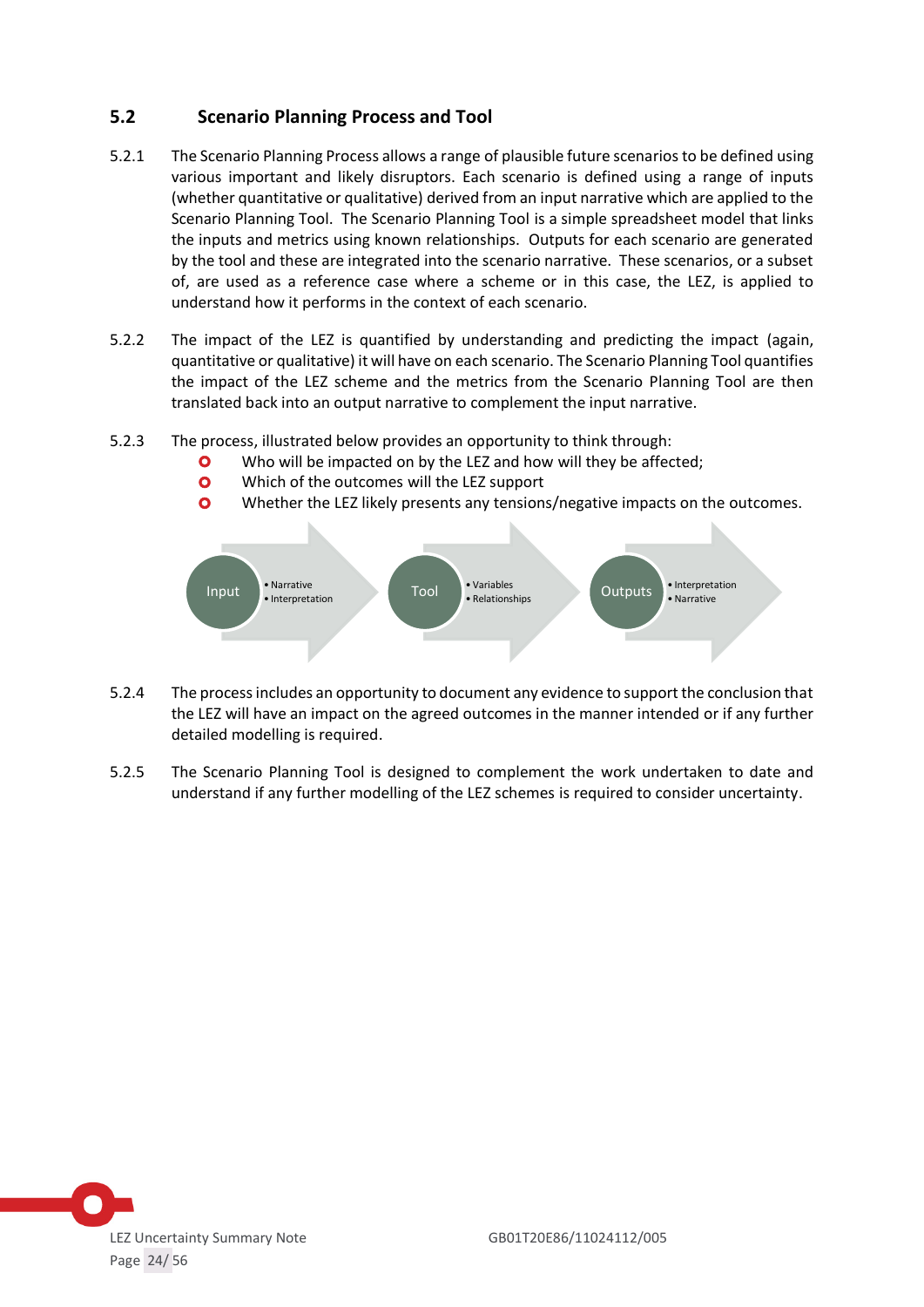# <span id="page-24-0"></span>**6. PLAUSIBLE FUTURES TESTING**

# <span id="page-24-1"></span>**6.1 Disruptors**

6.1.1 A review of the disruptors for each city combined with the discussions surrounding them within the workshops confirmed that whilst there were subtle differences between the cities the themes were common. With this in mind, a generic list of disruptors was defined (A to L) which are seen as suitably representative to be used for all the cities. This is presented in Table 10.

#### **Table 10. Generic Disruptors**

| <b>Derived Disruptors</b><br>(Dundee)                              | <b>Derived Disruptors</b><br>(Aberdeen)                      | <b>Derived Disruptors</b><br>(Glasgow)                                 | <b>Derived Disruptors</b><br>(Edinburgh)                                                                                                       | Final<br><b>Generic Disruptors</b>                               |   |
|--------------------------------------------------------------------|--------------------------------------------------------------|------------------------------------------------------------------------|------------------------------------------------------------------------------------------------------------------------------------------------|------------------------------------------------------------------|---|
| Travel demand to/from<br>existing premises - commute               | Travel demand to/from<br>existing premises -<br>commute      |                                                                        | Travel demand - change in<br>commuting patterns (e.g.<br>more home working /<br>internet based)                                                | <b>Travel demand to/from existing</b><br>premises - commute      | A |
| Car travel demand to/from<br>existing premises - shopping          | Car travel demand<br>to/from existing<br>premises - shopping |                                                                        | Car travel demand -<br>change in shopping<br>patterns, convenience and<br>comparison goods (e.g.<br>more on-line and out-of-<br>town shopping) | <b>Travel demand to/from existing</b><br>premises - shopping     | B |
| Impact on proposed bus<br>operations                               |                                                              |                                                                        |                                                                                                                                                | Impact on proposed bus<br>operations                             | c |
| Changes in fleet composition                                       | Impact on proposed bus<br>fleet upgrades                     | Impact on proposed bus<br>fleet upgrades                               | Speed of transition to<br>electric cars, taxis and LGVs                                                                                        |                                                                  | D |
|                                                                    |                                                              | Increase in new purchase<br>of low carbon vehicles                     | Impact on proposed bus<br>fleet upgrades                                                                                                       | <b>Changes in fleet composition</b>                              | E |
|                                                                    |                                                              | Decrease in purchase of<br>diesel vehicles                             |                                                                                                                                                |                                                                  | F |
| Impact on bus patronage<br>related to social distancing<br>factors | Impact on bus patronage                                      | Impact on bus patronage                                                |                                                                                                                                                | Impact on bus patronage                                          | G |
| Public appetite for Air Quality<br>measures post-Covid?            |                                                              |                                                                        |                                                                                                                                                | <b>Public appetite for Air Quality</b><br>measures post-Covid?   | н |
|                                                                    | Changes to the function<br>of office space                   | Changes to the function<br>of office space                             | Changes to the function of<br>office space (shared offices<br>/ hired office space)                                                            | Changes to the function of<br>office space                       |   |
|                                                                    | Impact on wider<br>Aberdeen economy                          |                                                                        | Changing balance between<br>visitors and residents                                                                                             | Impact on wider economy                                          | J |
|                                                                    |                                                              | Shift in policy (further)<br>towards<br>sustainable/healthier<br>modes |                                                                                                                                                | Shift in policy (further) towards<br>sustainable/healthier modes | K |
|                                                                    |                                                              | Delay on committed<br>infrastructure schemes                           |                                                                                                                                                | <b>Delay on committed</b><br>infrastructure schemes              | L |

# <span id="page-24-2"></span>**6.2 Output Metrics**

6.2.1 The output metrics are used to understand the performance of the city centre in each of the plausible future scenarios with consideration of the LEZ objectives. The two broad categories are: emissions and vehicular traffic, which represents the indicators for the LEZ objectives for each city; Aberdeen, Dundee, Edinburgh and Glasgow, presented in Table 1.

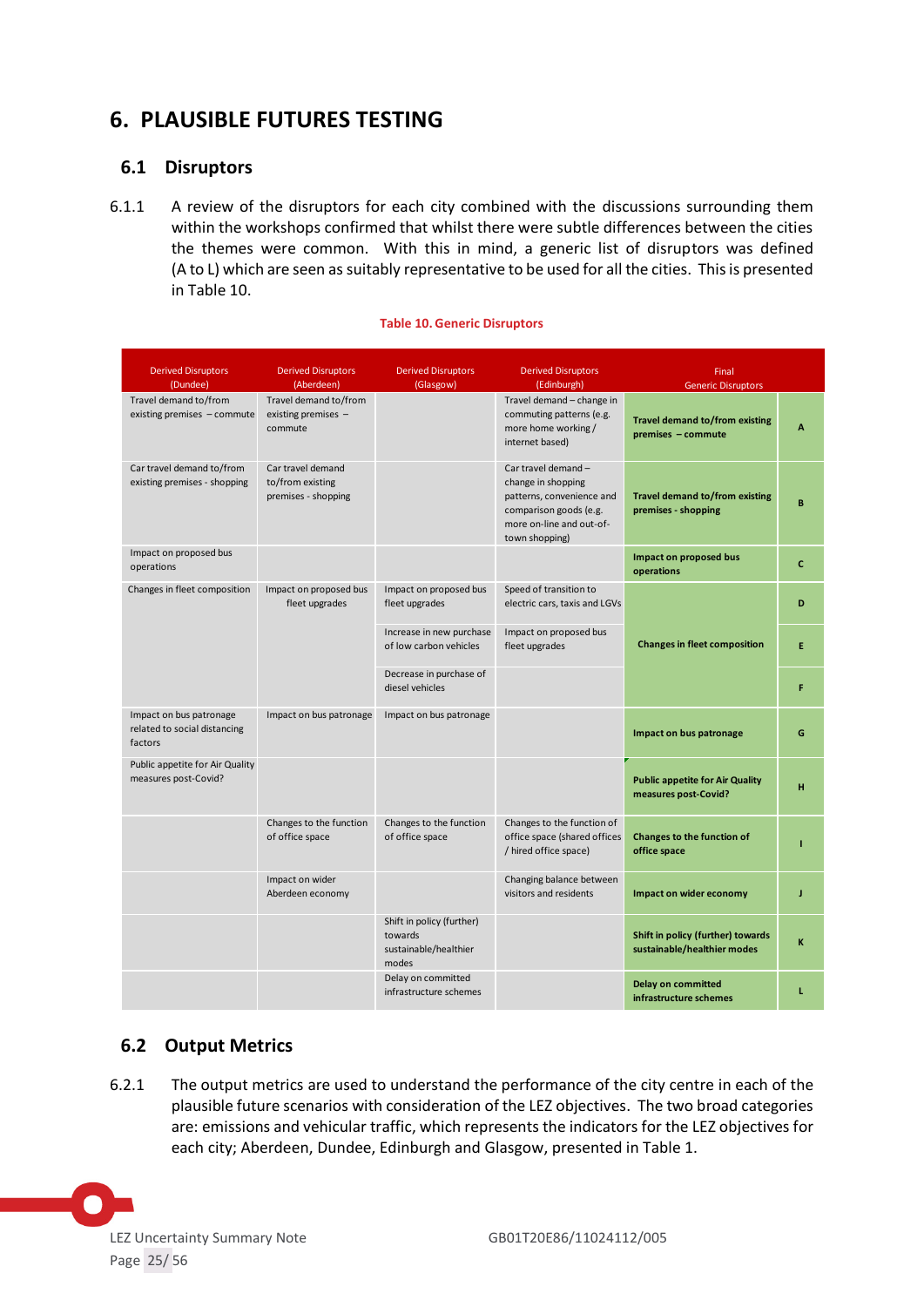### <span id="page-25-0"></span>**6.3 Scenario Planning Tool**

- 6.3.1 An important aspect of the tool is that there is a level of judgment when populating inputs and interpreting the outputs. The tool is designed to inform the likely LEZ outcomes, not precisely measure the impact of an LEZ. The tool has been tested in advance of active use to ensure it is producing intuitive results which are credible, coherent and comprehensible. Examples are discussed in Section 5.5.3.
- 6.3.2 As discussed previously, the structure of the tool comprises three core elements:
	- O Inputs;
	- **O** Impacts; and
	- **O** Metrics.
- 6.3.3 Again, the application of the tool uses these elements to form a more comprehensive structure:
	- **O** Plausible Future Inputs;
	- **O** Plausible Future Assessment;
	- **O** LEZ Inputs; and
	- **O** LEZ Future Assessment.

### <span id="page-25-1"></span>**6.4 Plausible Scenarios**

- 6.4.1 The most likely disruptors (A to L in Table 10) which will have the biggest impact, are individually scored using a 7 point scale (from -3 to 3) to understand any change will have on emissions and travel demand .
- 6.4.2 The next stage is to consider the relationships between each disruptors, e.g. what disruptors are linked with other disruptors? For example, changes to travel demand for commuting could be linked with changes to bus operations and travel demand for shopping, amongst others. Table 11 details the proposed relationships (1 denotes a relationship, 0 denotes no plausible relationship) identified between the disruptors which have been used to derived the plausible future scenarios.
- 6.4.3 An example of the relationships between the disruptors being used to derive plausible scenarios is starting with Disruptor A. Table 11 confirms that A could be linked with B, B is linked with C, C is linked with H. This linkage creates a plausible scenario, with a narrative: *Increased travel demand (commuting) resulting in increased travel demand (shopping), improved bus operations and more buoyant economy.* Different plausible scenarios can be developed from each disruptor or 'Driver' (Driver being the initial disruptor that drives the scenario).

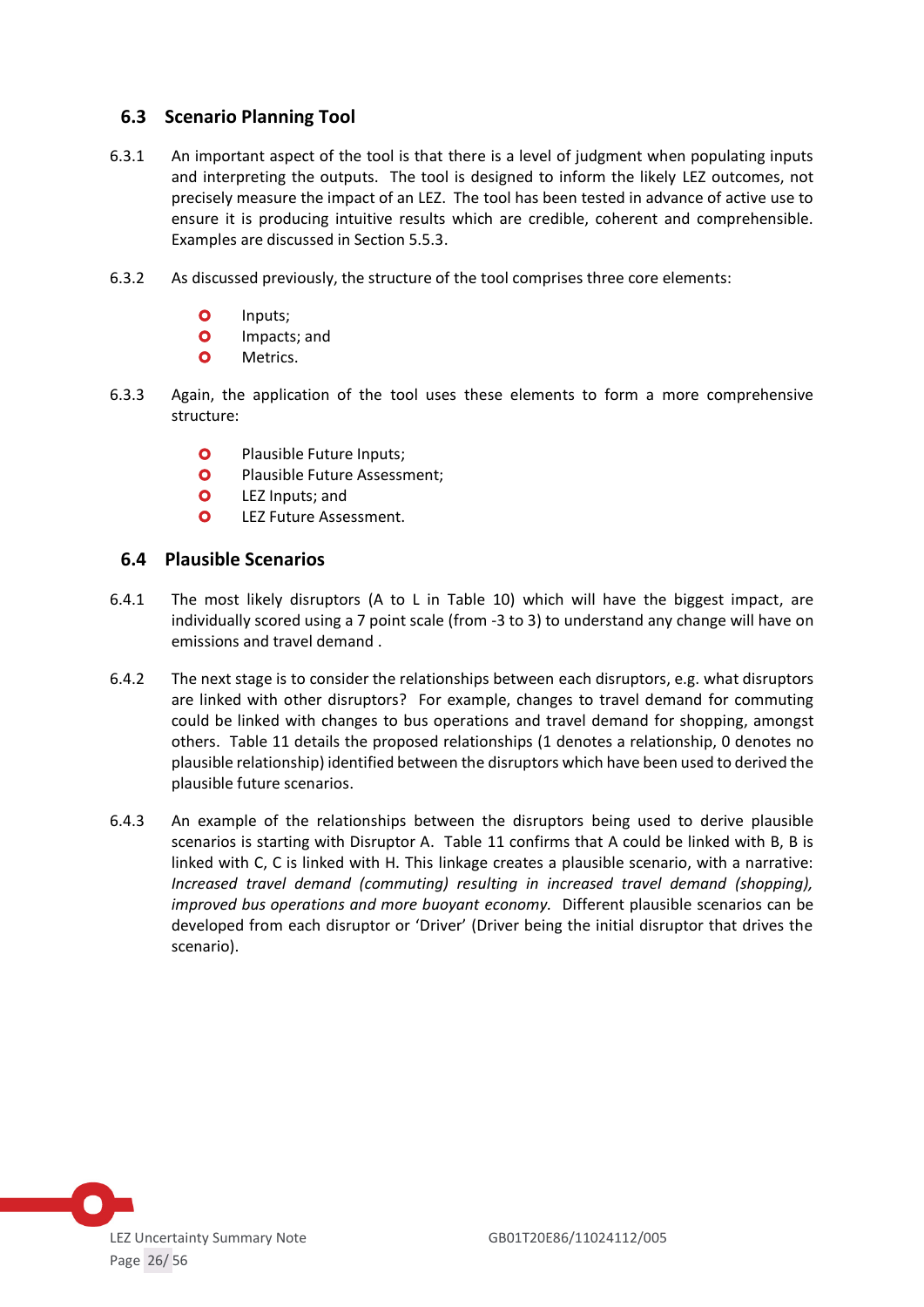| x,<br>$\circ$          | sustainable/health infrastructure<br>committed<br>Delay on<br>schemes<br>Further Shift in<br>policy towards<br>ier modes<br>Boyant wider<br>office space tranferred economy<br>to residential/Retail<br>space e.g. Reduced<br>function of office<br>Changes to the | $\circ$<br>$\circ$<br>$\circ$                                  | $\circ$<br>$\circ$<br>$\circ$<br>$\circ$                           | $\circ$<br>H<br>H<br>$\circ$       | $\circ$<br>$\circ$<br>$\circ$                        | $\circ$<br>$\circ$<br>4                         | ٣<br>$\circ$<br>$\circ$                                             | $\circ$<br>$\circ$                                                                                          | $\circ$<br>$\circ$<br>$\circ$ | $\circ$<br>$\circ$<br>$\circ$                                        |  |
|------------------------|--------------------------------------------------------------------------------------------------------------------------------------------------------------------------------------------------------------------------------------------------------------------|----------------------------------------------------------------|--------------------------------------------------------------------|------------------------------------|------------------------------------------------------|-------------------------------------------------|---------------------------------------------------------------------|-------------------------------------------------------------------------------------------------------------|-------------------------------|----------------------------------------------------------------------|--|
| $\mu_{\rm s}$          | Quality measures<br>Improved Public<br>appetite for Air<br>post-Covid?                                                                                                                                                                                             |                                                                |                                                                    | $\circ$                            |                                                      | $\circ$                                         | $\circ$                                                             |                                                                                                             | $\circ$                       |                                                                      |  |
| ш                      | patronage                                                                                                                                                                                                                                                          | $\circ$                                                        | $\circ$                                                            | $\circ$                            | $\circ$                                              | $\circ$                                         | $\circ$                                                             | $\circ$                                                                                                     | $\circ$                       | $\circ$                                                              |  |
| $\Omega$               | composition/comp distancing on bus<br>liance level                                                                                                                                                                                                                 | $\circ$                                                        | $\circ$                                                            | ÷                                  | $\circ$                                              | $\circ$                                         | $\circ$                                                             | $\circ$                                                                                                     |                               |                                                                      |  |
| $\cup$                 | Reduced proposed Improved in fleet Impact of social                                                                                                                                                                                                                |                                                                | ۳                                                                  | $\circ$                            | $\circ$                                              | $\overline{\phantom{0}}$                        | $\circ$                                                             |                                                                                                             |                               |                                                                      |  |
| $\pmb{\mathsf{m}}$     | existing premises - bus operations<br>demand to/from<br>Increased Travel<br>shopping                                                                                                                                                                               |                                                                | $\circ$                                                            | ٣                                  | $\circ$                                              | H                                               | $\circ$                                                             |                                                                                                             |                               | $\circ$                                                              |  |
| $\blacktriangleleft$   | existing premises<br>demand to/from<br>Increased Travel<br>-commute                                                                                                                                                                                                | $\circ$                                                        |                                                                    | ٣                                  | $\circ$                                              |                                                 | $\circ$                                                             |                                                                                                             |                               | $\circ$                                                              |  |
| Affected $\rightarrow$ | $\bullet$<br><b>Disruptor Relationship</b><br>$= No, 1 = Yes$                                                                                                                                                                                                      | to/from existing premises<br>ncreased Travel demand<br>commute | to/from existing premises -<br>Increased Travel demand<br>shopping | Reduced proposed bus<br>operations | composition/compliance<br>Improved in fleet<br>level | Impact of social distancing<br>on bus patronage | Improved Public appetite<br>for Air Quality measures<br>post-Covid? | Changes to the function of<br>office space tranferred to<br>office space e.g. Reduced<br>residential/Retail | Boyant wider economy          | Further Shift in policy<br>sustainable/healthier<br>towards<br>modes |  |
| Affector               | Variant                                                                                                                                                                                                                                                            | ⋖                                                              | m                                                                  | $\cup$                             | $\circ$                                              | ш                                               | u.                                                                  | G                                                                                                           | x                             |                                                                      |  |

### **Table 11. Disruptor Relationships**

 $\bullet$ LEZ Uncertainty Summary Note GB01T20E86/11024112/005 Page 27/ 56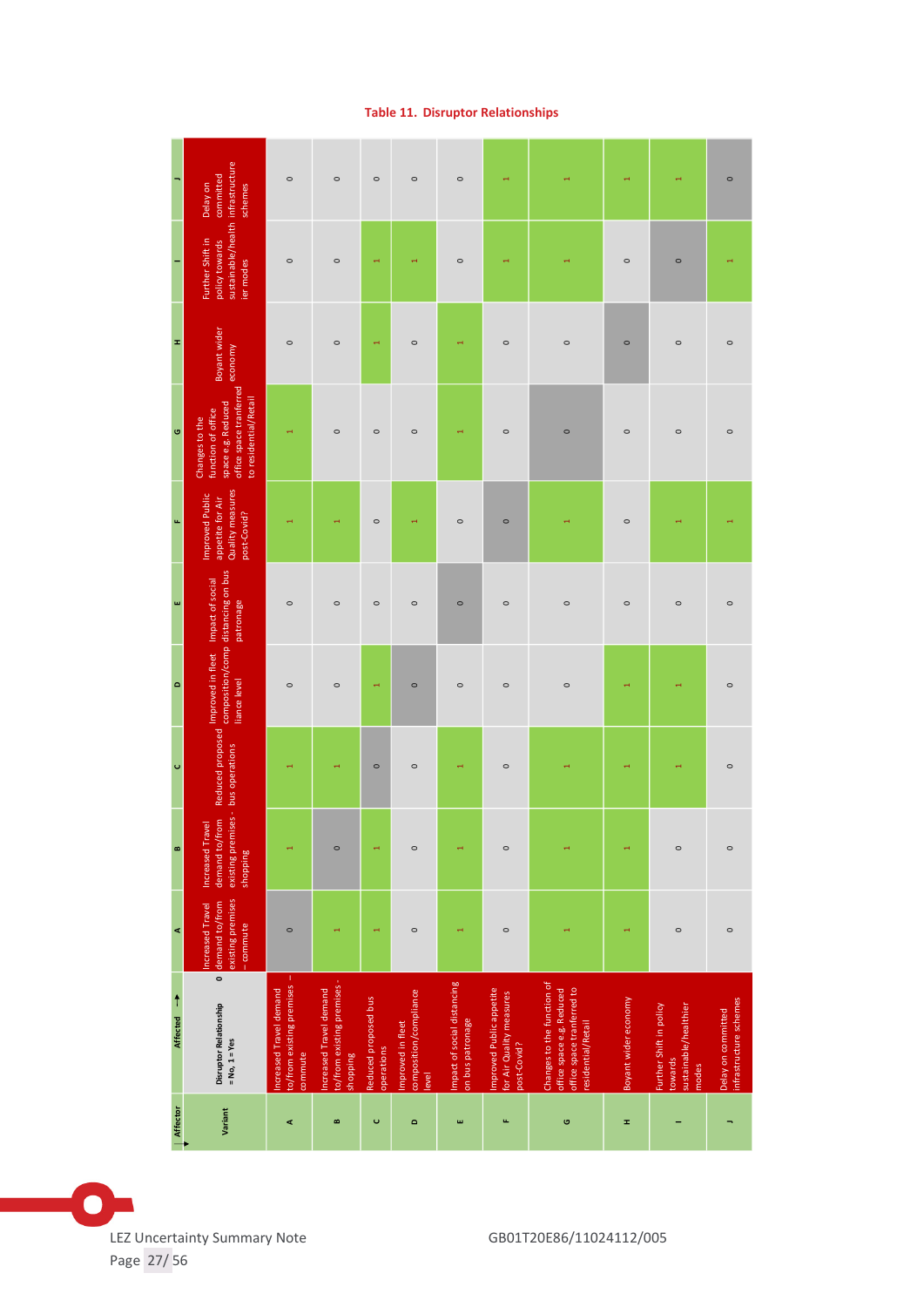- 6.4.4 A total of 40 plausible future scenarios were created (10 Drivers with 4 variations in direction) with a short descriptive narrative and a corresponding set of input parameter values for each. Each plausible future was fed into the Scenario Planning Tool to confirm the logical nature of their metrics.
- 6.4.5 For example, for Driver A being the primary influence, the 4 scenario variants were:
	- **A1**: 'Optimistic Outcome' *A buoyant economy increases travel demand (commuting) resulting in increased travel demand (shopping), improved bus operations and continued investment in network infrastructure improvements*
	- **A2**: 'Realistic Downturn' *Following an economic downturn, decreased travel demand (commuting) resulting in decreased travel demand (shopping), results in reduced bus operations*
	- **A3**: 'Placemaking Outcome'- *Post-Covid, decreased travel demand (commuting) results in reduced office space. This change in city centre function from office to retail / residential helps placemaking in the city centre area. From this, the public appetite for air quality measures becomes more important, which may lead to further shift in policy for sustainable transport and fast-tracking of sustainable transport schemes*
	- **A4**: 'Alternative Impact of Increase in Commuting' *Increased travel demand (commuting) resulting in normal or increased function of office space (not working at home as much as during COVID). Bus demand (& operations) would be retained with non- compliant buses remaining on the network, resulting in poorer air quality out-with core city centre area. This may force Local Authories/Government to shift policy further to more healthier modes / improve fleet*
- 6.4.6 The scenario planning tool calculates a score for each scenario, using the 7 point scale score (-3 to 3) for each disruptor.
- 6.4.7 Using the above example Scenario A1, the cumulative impact score was calculated as detailed in Table 12. Note the polarity application (or direction of travel) to the score for each disruptor. The resulta score for scenario A1 was 12 for emissions and 17 for traffic volumes, with a combined total of 29.
- 6.4.8 Each scenario Driver with four plausible future is illustrated in Table 13 along with the respective scoring for emissions and travel volumes.

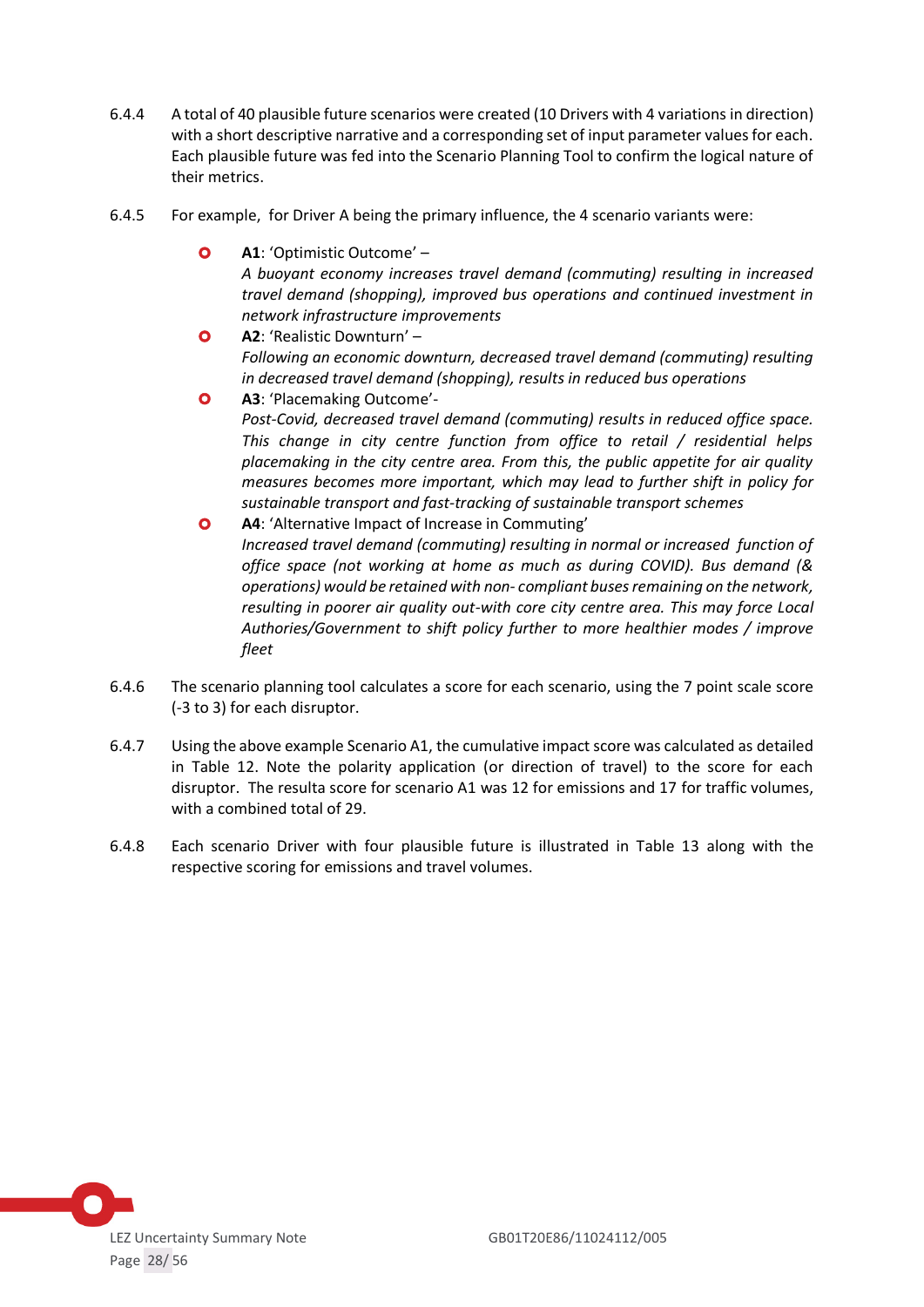|                 |                                                    |                                                                    | <b>NOX</b> emissions in |                         | <b>Active</b>  |                |              |                |                     |                         |
|-----------------|----------------------------------------------------|--------------------------------------------------------------------|-------------------------|-------------------------|----------------|----------------|--------------|----------------|---------------------|-------------------------|
| <b>Polarity</b> |                                                    | <b>Scenarios</b>                                                   | the LEZ area:           | <b>Carbon</b>           | <b>Travel</b>  | Cars           | <b>Taxis</b> | <b>LGVs</b>    | <b>HGVs</b>         | <b>Buses</b>            |
| $\mathbf{1}$    | $\mathbf{1}$                                       | Increased Travel demand<br>to/from existing premises -<br>commute  | 3                       | $\mathbf{1}$            | $\mathbf{1}$   | $\overline{2}$ | $\mathbf{1}$ | $\mathbf{0}$   | $\mathbf{0}$        | $\mathbf{0}$            |
| $\mathbf{1}$    | $\overline{2}$                                     | Increased Travel demand<br>to/from existing premises -<br>shopping | $\overline{3}$          | $\mathbf{1}$            | $\mathbf{1}$   | $\overline{2}$ | $\mathbf{1}$ | $\bf 0$        | $\mathsf{O}\xspace$ | $\mathsf 0$             |
| $-1$            | $\overline{3}$                                     | Reduced proposed bus<br>operations                                 | $-2$                    | $-1$                    | $\mathbf{1}$   | $\mathbf{1}$   | $\mathbf{1}$ | $\mathbf{0}$   | $\mathbf{0}$        | $-2$                    |
| $\mathbf{1}$    | 8                                                  | Boyant wider economy                                               | $\overline{2}$          | $\mathbf{1}$            | $\mathbf{1}$   | $\overline{2}$ | $\mathbf{1}$ | $\overline{2}$ | $\overline{2}$      | $\mathbf{1}$            |
| $-1$            | Delay on committed<br>10<br>infrastructure schemes |                                                                    | $\mathbf{1}$            | $\mathbf{1}$            | $-2$           | $\mathbf{1}$   | $\mathbf{1}$ | $\mathbf{0}$   | $\mathbf{0}$        | $-1$                    |
|                 |                                                    | Sum                                                                | 9                       | $\overline{\mathbf{3}}$ | $\overline{4}$ | $\overline{4}$ | $\mathbf{1}$ | $\overline{2}$ | $\overline{2}$      | $\overline{\mathbf{4}}$ |
|                 |                                                    | <b>Emissions Total</b>                                             |                         | 12                      |                |                |              |                |                     |                         |
|                 |                                                    | <b>Travel Volumes</b>                                              |                         |                         |                |                |              |                |                     | 17                      |

#### **Table 12. Example of Scenario Scoring (Scenario A1)**

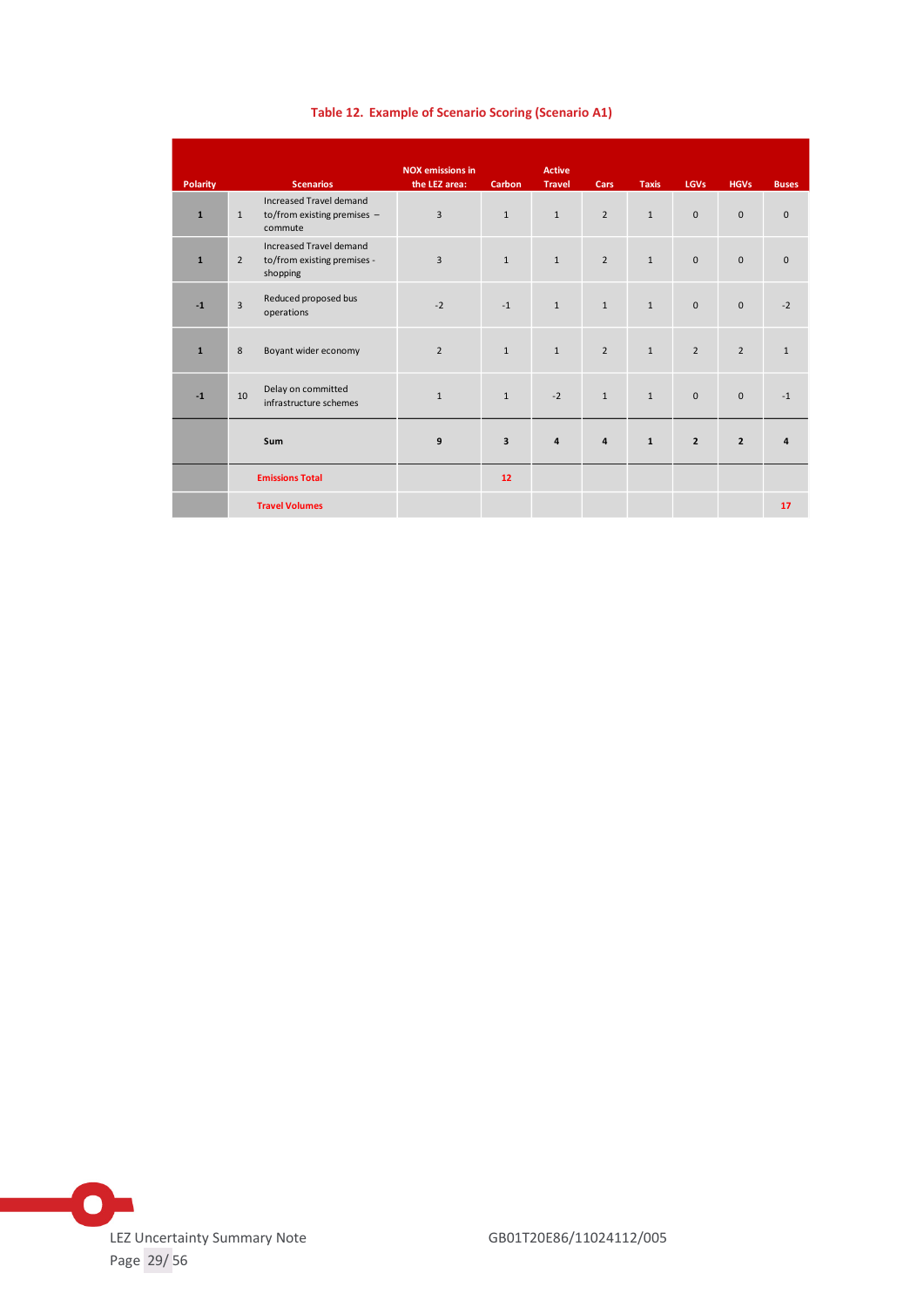|--|

|                 | <b>SCENARIO</b>                     |                |                           | <b>CUMULATIVE IMPACT</b> |                |
|-----------------|-------------------------------------|----------------|---------------------------|--------------------------|----------------|
| <b>Scenario</b> |                                     | Scenario       |                           |                          |                |
| <b>Driver</b>   | <b>Scenario Detail</b>              | Variant        | <b>Emissions</b>          | <b>Travel Volumes</b>    | <b>TOTAL</b>   |
|                 |                                     | A1             | 12                        | 17                       | 29             |
| A               | Increased Travel demand to/from     | A2             | $-12$                     | $-17$                    | $-29$          |
|                 | existing premises - commute         | A <sub>3</sub> | $-12$                     | $-1$                     | $-13$          |
|                 |                                     | A4             | 9                         | $\overline{2}$           | 11             |
|                 |                                     | <b>B1</b>      | $\overline{6}$            | 13                       | 19             |
| B               | Increased Travel demand to/from     | <b>B2</b>      | $-7$                      | 2                        | -5             |
|                 | existing premises - shopping        | <b>B3</b>      | -12                       | $-16$                    | $-28$          |
|                 |                                     | <b>B4</b>      | $-2$                      | 5                        | 3              |
|                 |                                     | C1             | $-9$                      | $\overline{2}$           | -7             |
| $\mathsf{C}$    | Reduced proposed bus operations     | C <sub>2</sub> | $\mathbf{1}$              | 5                        | 6              |
|                 |                                     | C <sub>3</sub> | $-11$                     | -1                       | -12            |
|                 |                                     | C <sub>4</sub> | $\overline{0}$            | 15                       | 15             |
|                 |                                     | D <sub>1</sub> | $-8$                      | 2                        | -6             |
| D               | Improved in fleet                   | D <sub>2</sub> | -7                        | -3.                      | -10            |
|                 | composition/compliance level        | D <sub>3</sub> | $\overline{2}$            | $-2$                     | 0              |
|                 |                                     | D <sub>4</sub> | $-2$                      | $-8$                     | $-10$          |
|                 |                                     | E <sub>1</sub> | $\overline{3}$            | 6                        | 9              |
| E               | Impact of social distancing on bus  | E <sub>2</sub> | 1                         | -3.                      | -2             |
|                 | patronage                           | E <sub>3</sub> | 1                         | 8                        | 9              |
|                 |                                     | <b>E4</b>      | $-11$                     | $\mathbf{0}$             | $-11$          |
|                 |                                     | F1             | -6                        | $\mathbf{1}$             | -5             |
| F               | Improved Public appetite for Air    | F <sub>2</sub> | 6                         | -1                       | 5              |
|                 | <b>Quality measures post-Covid?</b> | F <sub>3</sub> | $-5$                      | 3                        | $-2$           |
|                 |                                     | F <sub>4</sub> | $-7$                      | -3.                      | $-10$          |
|                 | Changes to the function of office   | G1             | $-11$                     | -8                       | $-19$          |
| G               | space e.g. Reduced office space     | G2             | 1                         | $\mathbf{0}$             | 1              |
|                 | tranferred to residential/Retail    | G <sub>3</sub> | -5                        | 1                        | -4             |
|                 |                                     | G <sub>4</sub> | $\ensuremath{\mathsf{3}}$ | 4                        | $\overline{7}$ |
|                 |                                     | H1             | -3                        | 11                       | 8              |
| H               | Boyant wider economy                | H2             | $\overline{\mathbf{c}}$   | 9                        | 11             |
|                 |                                     | H <sub>3</sub> | 9                         | 18                       | 27             |
|                 |                                     | H4             | 3                         | $-11$                    | -8             |
|                 |                                     | 1              | $-8$                      | $\overline{2}$           | -6             |
| T               | Further Shift in policy towards     | 12             | $-7$                      | -9                       | $-16$          |
|                 | sustainable/healthier modes         | 13             | $-6$                      | 2                        | $-4$           |
|                 |                                     | 4              | 6                         | $-2$                     | 4              |
|                 |                                     | J1             | $\sqrt{6}$                | $-2$                     | 4              |
| J               | Delay on committed infrastructure   | J2             | $-4$                      | $\mathbf{0}$             | $-4$           |
|                 | schemes                             | J3             | $-7$                      | $-8-$                    | $-15$          |
|                 |                                     | J4             | -8                        | $\overline{2}$           | -6             |

6.4.9 Any With-LEZ scenario can then be compared with its corresponding without-LEZ plausible future, to understand the predicted its impact.

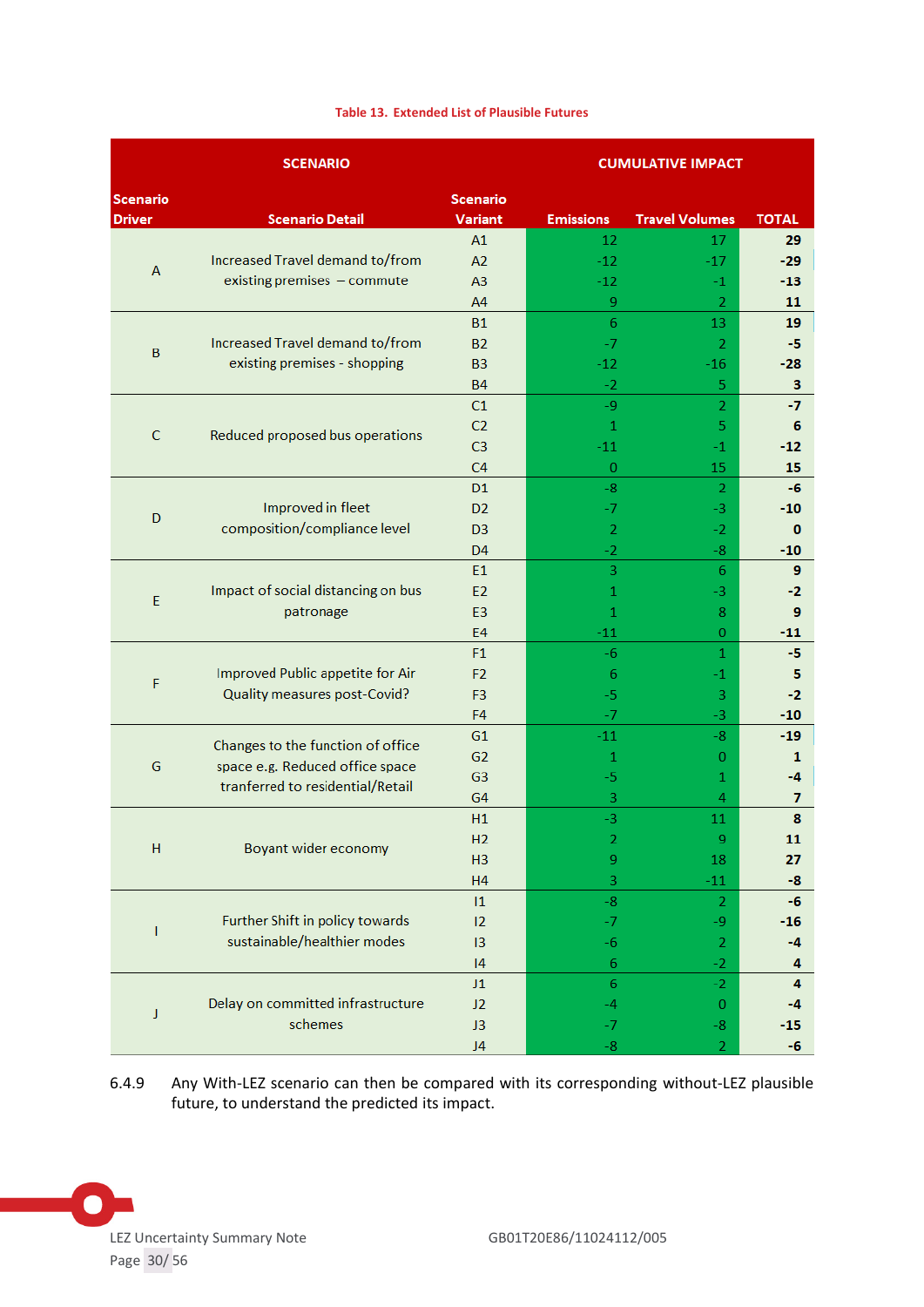6.4.10 In order to sift the above list of plausible scenarios into a more concise set of scenarios which encompass the range of emissions and travel relationships, Figure 1 illustrates the criteria for selection (one scenario for each quadrant).

| <b>Emissions</b> | <b>Trips</b> |
|------------------|--------------|
| +                | ┺            |
| ┿                |              |
|                  | ┹            |
|                  |              |
|                  |              |

**Figure 1. Scenario Sifting Criteria**

6.4.11 Four short listed scenarios were identified to reflect the different viewpoint in terms of both emissions and trip making i.e. one scenario from each quadrant, (illustrated in Figure 2). The specific scenario selected does not necessarily have to be the worst case in each quadrant, only the direction of travel is important at this stage e.g. low emissions and reduced trips.



**Figure 2. Four Short-listed Futures**

- 6.4.12 The scenario names detailed in Figure 2 correspond with the variants listed in Table 13.
- 6.4.13 Each scenario provides an insight into what a future could look like in terms of differing outcomes. The narrative which defines the four plausible futures therefore were:
	- A1: 'Bounce Back' Increased commuting and retail travel demand, improved bus operations and more buoyant economy along with a suppressed enthusiasm for compliant vehicles.

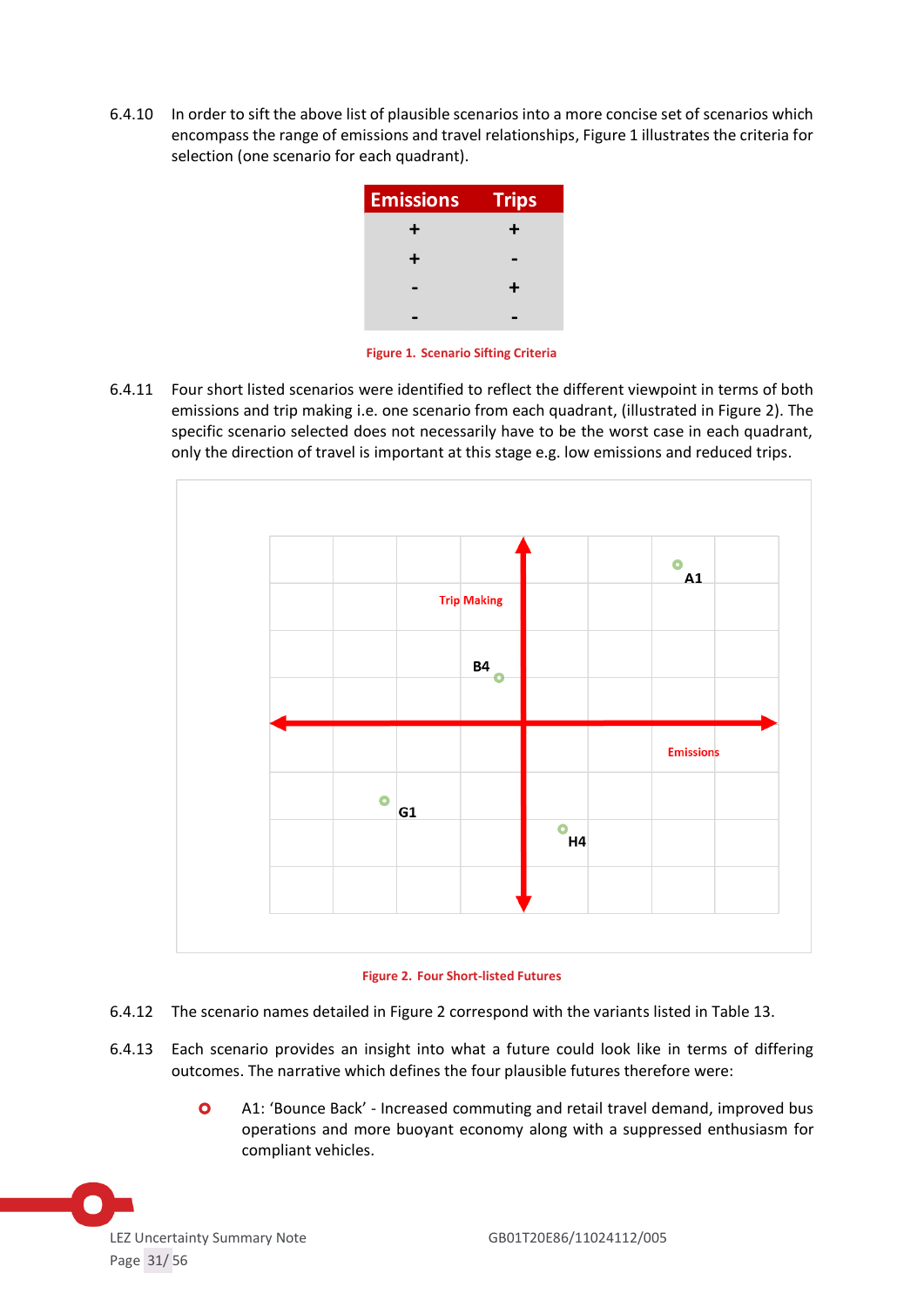- H4: 'Coping as Best We Can' A poorly performing economy results in delayed infrastructure investment, a lack of shift to healthier modes and fleet, and a lack of appetite for additional air quality measures
- G1: 'Brave New World' Following Covid there has been a reduction in office space which has transferred to other uses. With this a general reduction in traffic in the city centre for both commuting and shopping, however the uptake in compliant vehicles continues.
- B4: 'It Could Have Been Worse' Increased retail travel demand resulting in increased congestion however public appetite for further Air Quality measures, which supports further policy shift towards more sustainable measures including a zero-Carbon fleet.
- 6.4.14 Each of the four pre-defined plausible futures have been run through the tool in preparation for testing the LEZ. The performance of each scenario against transport policy has been illustrated in RBG in Figure 3 and Table 14 as follows:
	- $\bullet$  Red Negative effect (Score <-1)
	- **O** Blue Neutral i.e. little change (Score of -1 to 1)
	- **O** Green Positive effect (Score  $>1$ )

|                | Scenario Description                      | Emissions in the<br>LEZ area | Carbon | Active<br>Travel | Cars | <b>Taxis</b> | <b>LGVs</b> | <b>HGVs</b> | <b>Buses</b> |
|----------------|-------------------------------------------|------------------------------|--------|------------------|------|--------------|-------------|-------------|--------------|
| A1             | Bounce<br><b>Back</b>                     |                              |        | $\sim 100$       |      | $\sim 10^7$  |             |             |              |
| H <sub>4</sub> | <b>Coping As</b><br><b>Best We</b><br>Can |                              |        |                  |      |              |             |             |              |
| G <sub>1</sub> | <b>Brave New</b><br>World                 |                              |        |                  |      |              |             |             |              |
| <b>B4</b>      | It Could<br>Have Been<br>Worse            |                              |        |                  |      |              |             |             |              |

#### **Figure 3. RBG Plausible Without-LEZ Scenarios**

**Table 14. Plausible Without-LEZ Scoring**

| <b>Scenario</b> | <b>NOX</b><br>emissions in<br>the LEZ area: | Carbon | Active<br><b>Travel</b> | Cars |      |      |          | Taxis LGVs HGVs Buses |
|-----------------|---------------------------------------------|--------|-------------------------|------|------|------|----------|-----------------------|
| A1              |                                             |        | 4                       | 4    |      | 2    |          |                       |
| H <sub>4</sub>  |                                             |        | $-7$                    |      | 1    | $-2$ | $-2$     | $-2$                  |
| G <sub>1</sub>  | $-10$                                       | - 1    | -3                      | $-2$ | $-2$ | 1    | $\Omega$ | $-2$                  |
| B <sub>4</sub>  |                                             |        |                         |      |      |      |          |                       |

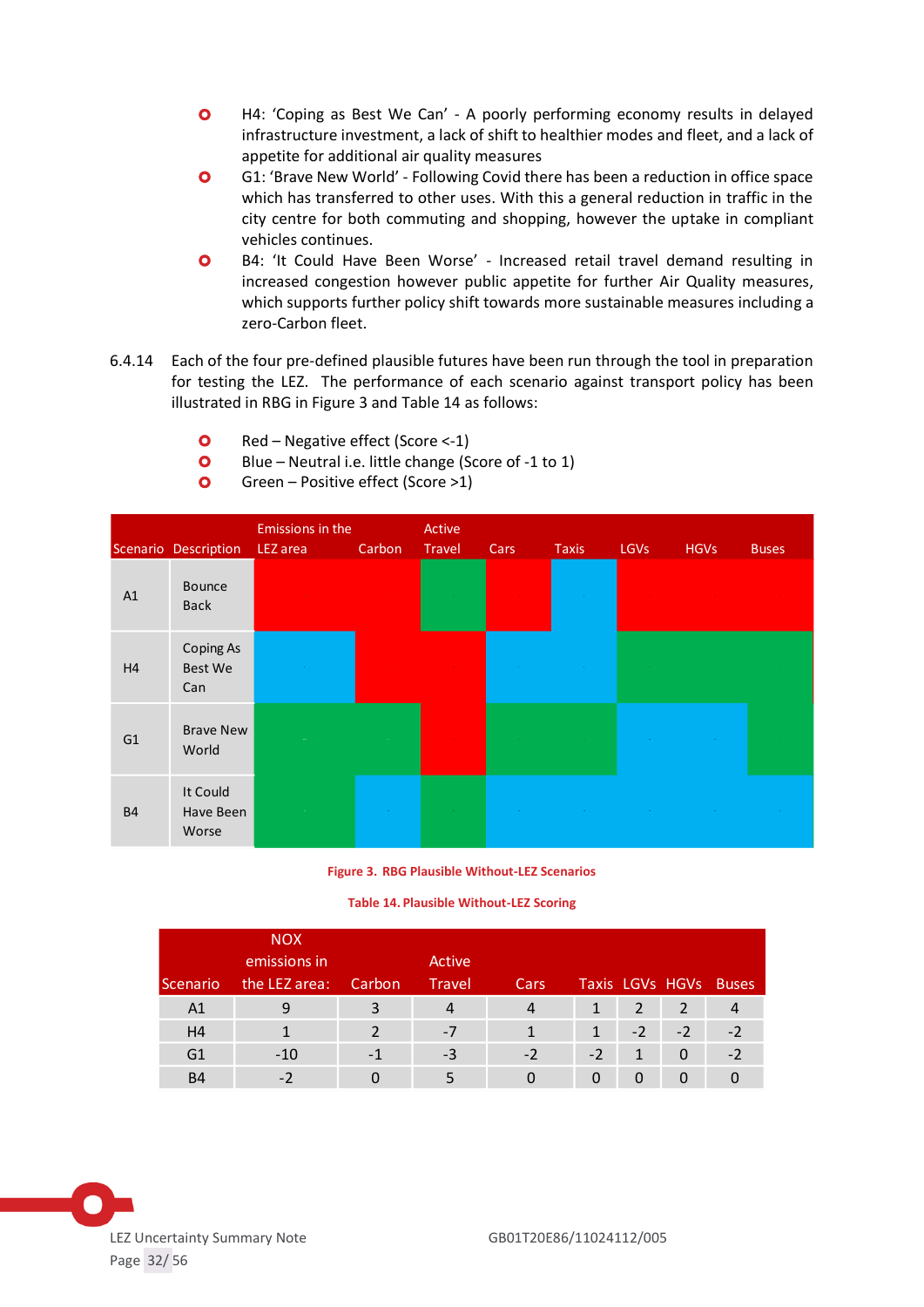# <span id="page-32-0"></span>**6.5 Testing of LEZ on Different Futures**

- 6.5.1 Following the definition of the without-scheme scenarios, the LEZ scheme will be tested against each scenario. The LEZ Scenario is assumed to deliver the following benefits to the city centres however it is recognised that the impact will vary depending on each scenario:
	- **O** Reduction in Emissions
	- **O** Increase in Active Travel
	- **O** Reduction in car trips
	- No change to LGVs, HGVs and Buses (assumed to be compliant)
- 6.5.2 It is recognised that the LEZ proposals have specific legislation with respect to compliant and non-compliant vehicles. This results in the impact of an LEZ varying depending on each specific scenario.
- 6.5.3 Table 15 summarises the weighted scoring applied to each of the four scenarios, as a result of the LEZ scheme.

| Scenario       | <b>NOX</b><br>emissions in<br>the LEZ area: | Carbon | Active<br><b>Travel</b> | Cars |          |      |      | Taxis LGVs HGVs Buses |
|----------------|---------------------------------------------|--------|-------------------------|------|----------|------|------|-----------------------|
| A <sub>1</sub> | -9                                          |        |                         | -6   | $-3$     | $-2$ | $-2$ |                       |
| H <sub>4</sub> | $-2$                                        |        |                         | $-2$ | $-1$     | 0    | 0    |                       |
| G <sub>1</sub> | -1                                          |        |                         | -1   | 0        | $-1$ | $-1$ |                       |
| <b>B4</b>      | - 1                                         |        |                         | $-1$ | $\Omega$ | $-1$ | $-1$ |                       |
|                |                                             |        |                         |      |          |      |      |                       |

#### **Table 15. Impact of LEZ on Scenario Scoring**

- 6.5.4 Table 15 shows, for example, that the LEZ will have a significant impact on NOX emissions in scenario A1 (increased travel demand and emissions) but less so in the other scenarios (where trips or emissions are reduced).
- 6.5.5 The outcome of this testing of the LEZ, results in impacts against emissions and vehicles as illustrated in Figure 4 and Table 16.

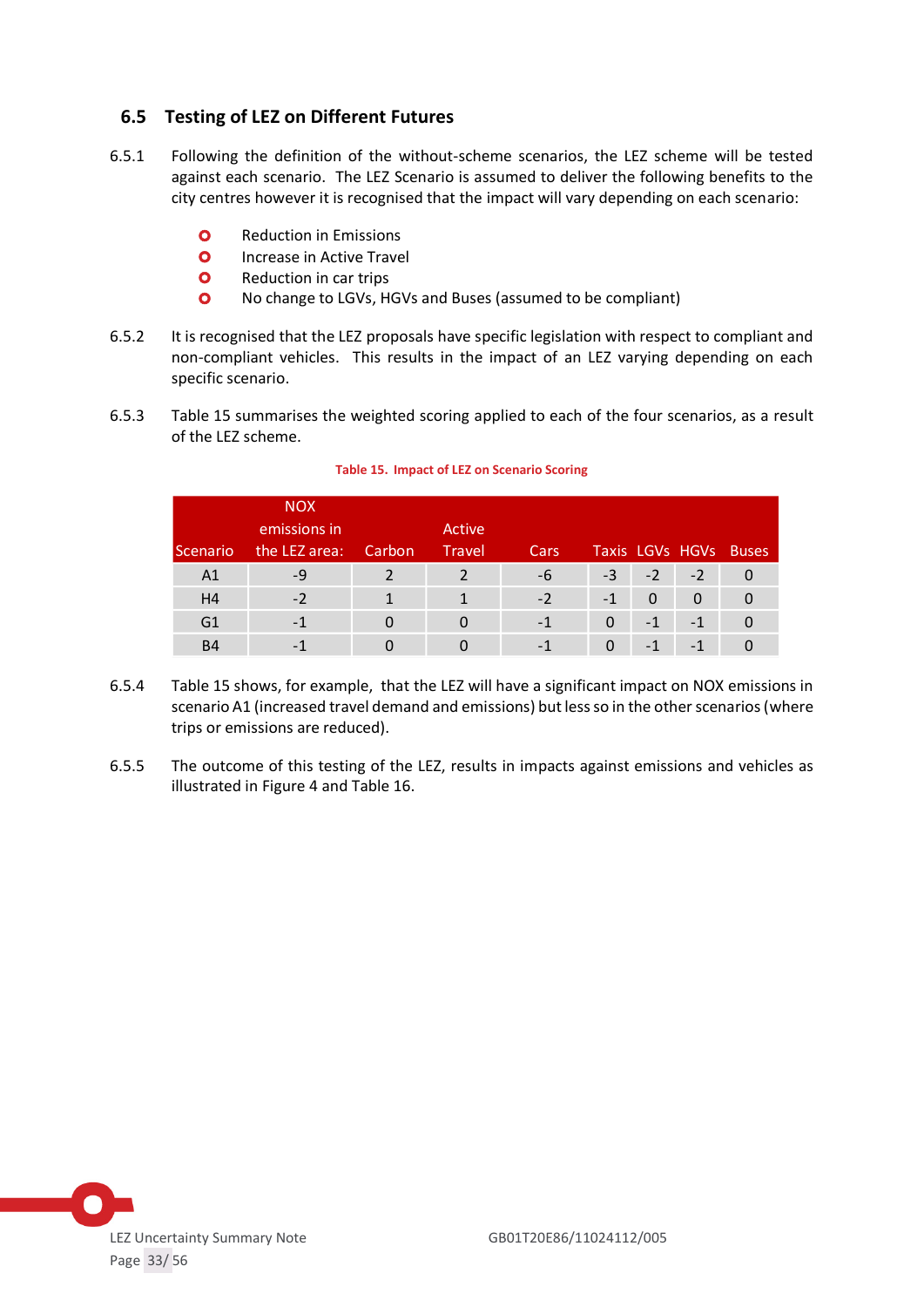| Scenario  | <b>Description</b>                 | <b>Emissions in</b><br>the LEZ area | Carbon | Active<br>Travel | Cars | <b>Taxis</b> | <b>LGVs</b> | <b>HGVs</b> |
|-----------|------------------------------------|-------------------------------------|--------|------------------|------|--------------|-------------|-------------|
| A1        | Bounce<br><b>Back</b>              |                                     |        |                  |      |              |             |             |
| H4        | <b>Coping As</b><br>Best We<br>Can |                                     |        |                  |      |              |             |             |
| G1        | <b>Brave New</b><br>World          |                                     |        |                  |      |              |             |             |
| <b>B4</b> | It Could<br>Have Been<br>Worse     |                                     |        |                  |      |              |             |             |

**Figure 4. RGB Plausible With-LEZ Futures**

**Table 16. Plausible With-LEZ Scoring**

|                 | <b>NOX</b>    |        |               |       |          |          |          |                       |
|-----------------|---------------|--------|---------------|-------|----------|----------|----------|-----------------------|
|                 | emissions in  |        | Active        |       |          |          |          |                       |
| <b>Scenario</b> | the LEZ area: | Carbon | <b>Travel</b> | Cars, |          |          |          | Taxis LGVs HGVs Buses |
| A <sub>1</sub>  |               | 5      | 6             | $-2$  | $-2$     | $\Omega$ | $\Omega$ |                       |
| H <sub>4</sub>  | $-1$          | 3      | -6            | $-1$  | $\Omega$ | $-2$     | $-2$     | $-2$                  |
| G <sub>1</sub>  | $-11$         | $-1$   | -3            | $-3$  | $-2$     | 0        | $-1$     | $-2$                  |
| <b>B4</b>       | -3            |        |               | $-1$  |          | $-1$     | $-1$     |                       |

- 6.5.6 The narrative of the outcome of testing the LEZ against each future is summarised below.
	- Scenario A1 'Bounce Back': With the introduction of the LEZ the volume of noncompliant vehicles have reduced which has demonstrated a marked improvement in the NOX levels within the city centre however, traffic will re-route around the city centre. The volume of vehicles within the LEZ area has reduced and active travel has increased as a result.
	- **O** Scenario H4 'Coping as Best We Can': The LEZ has reduced the emissions within the LEZ area to an acceptable level however there is still re-routeing vehicles. The reduction in vehicular traffic has reduced below current levels however limited active travel increases have been achieved.
	- **O** Scenario G1 'Brave New World' & B4 'It Could Have Been Worse': The emission levels are still at acceptable levels with little change as a result of the LEZ scheme.
- 6.5.7 Whilst the LEZ may achieve a consistent goal in terms of NOX emissions, it is important to understand that the consequences of a LEZ may vary e.g. re-distribution of traffic effects.

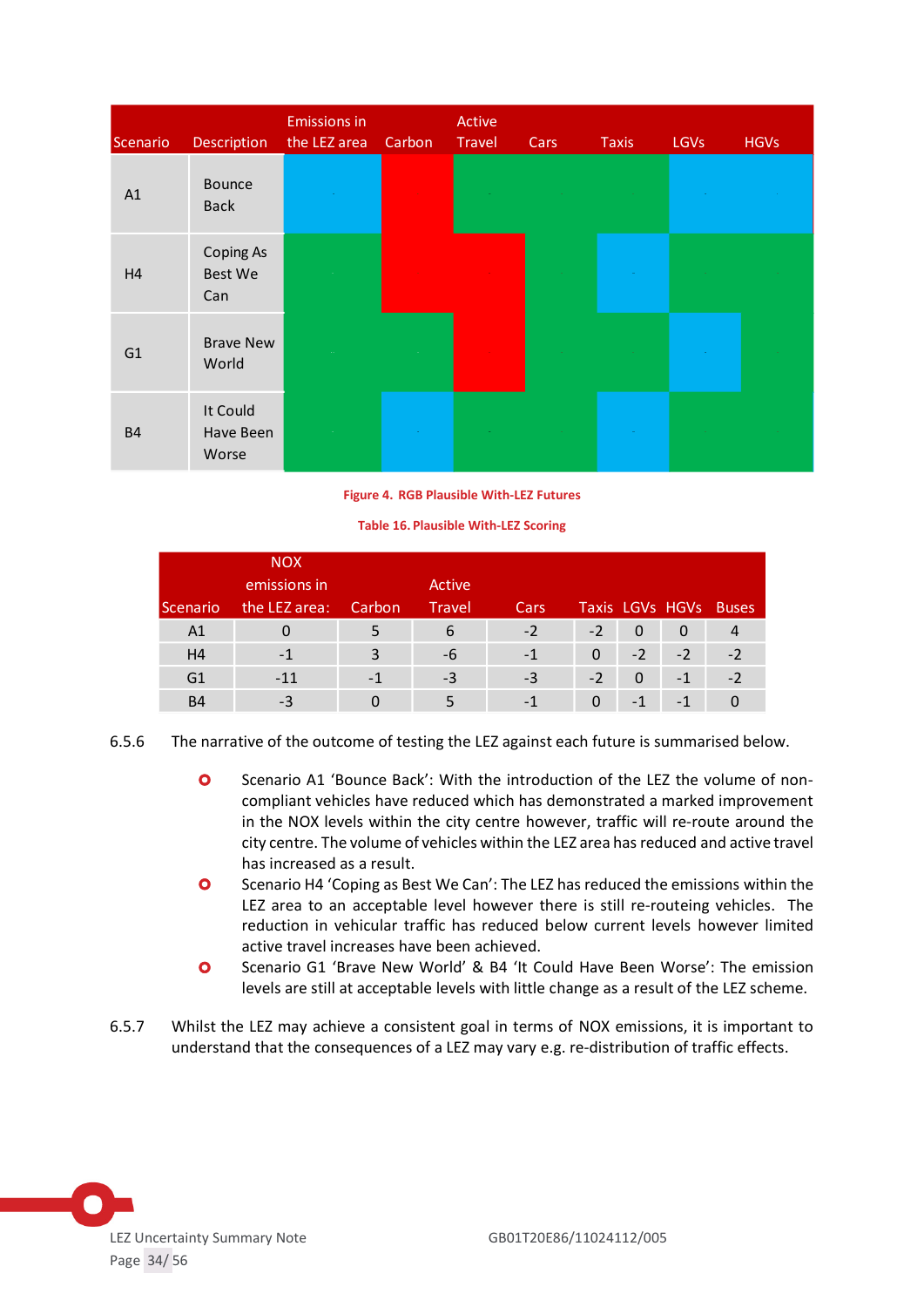# <span id="page-34-0"></span>**7. CONCLUSIONS & RECOMMENDATIONS**

### <span id="page-34-1"></span>**7.1 Conclusions**

- 7.1.1 This note sets out the consideration of uncertainty to assist decision makers. Through stakeholder engagement, the most likely disruptors that will have the highest impact have been identified and used to shape plausible futures. In addition, the key metrics have been set out to measure the impact of the LEZ against the objectives.
- 7.1.2 A scenario planning tool has been developed and has explored the scenarios which have resulted in an increase/decrease in emissions and trip making. These scenarios have been used to understand the impact of an LEZ scheme.
- 7.1.3 This process demonstrates that the impact of the Low Emission Zones will vary between each city depending on their specific traffic levels and fleet composition. But importantly, the LEZ will protect the city centres by preventing non-compliant vehicles from entering them.
- 7.1.4 Whilst the impact of the LEZ may vary across each city in terms of NOX emissions, the outcome is likely to be very similar with the level of emissions limited to a reduced value compared to pre-LEZ levels. It is acknowledged that the LEZ will have greater impact in specific future scenarios compared to others, examples of which are discussed below:
	- With high levels of compliance and reduced traffic levels, the LEZ may have a limited effect however the LEZ protects the desired outcome with a reduced level of emissions in the city centres. The LEZ does also maintain the momentum of applying legislation to protect the environment.
	- **O** With lower uptake of compliant vehicles, the LEZ provides the mechanism to secure the reduced emissions levels in the future and protect the city centre environment; however, there may be consequences of vehicle re-routeing.
	- With higher traffic levels and the likely increase in volumes of non-compliant vehicles, the LEZ manages the number of non-compliant vehicles entering the city centres, however again there may be consequences of vehicle re-routeing as would be expected of a scheme that prohibits access for non-compliant vehicles.
- 7.1.5 It is acknowledged that where significant traffic re-routing may occur as a result of the LEZ scheme, there may be an increase in the local Carbon footprint. However, this marginal negative consequence of the LEZ proposals should be viewed in the context of the more significant benefits of the scheme for the local air quality.
- 7.1.6 A significant amount of work has been undertaken to date developing models and using one future scenario. The role of the LEZ is clear, as is the understanding of what it may achieve for a city centre, however each future scenario will have varying consequences as a result of the LEZ. To that end, it is suggested that each city should consider modelling alternative scenarios and Section 6.2 sets out potential sensitivity test scenarios that could be considered by each of the four cities.
- 7.1.7 The LEZ objectives across all four cities includes references not only to emissions but other supporting strategies which promote reducing traffic levels, active/sustainable travel, and improving the city centre as a place to visit. This was a consistent theme discussed throughout the consultation workshops and is consider very important when considering uncertainty over what city centres will look like post-Covid. This reiterates the hypothesis that the LEZ should

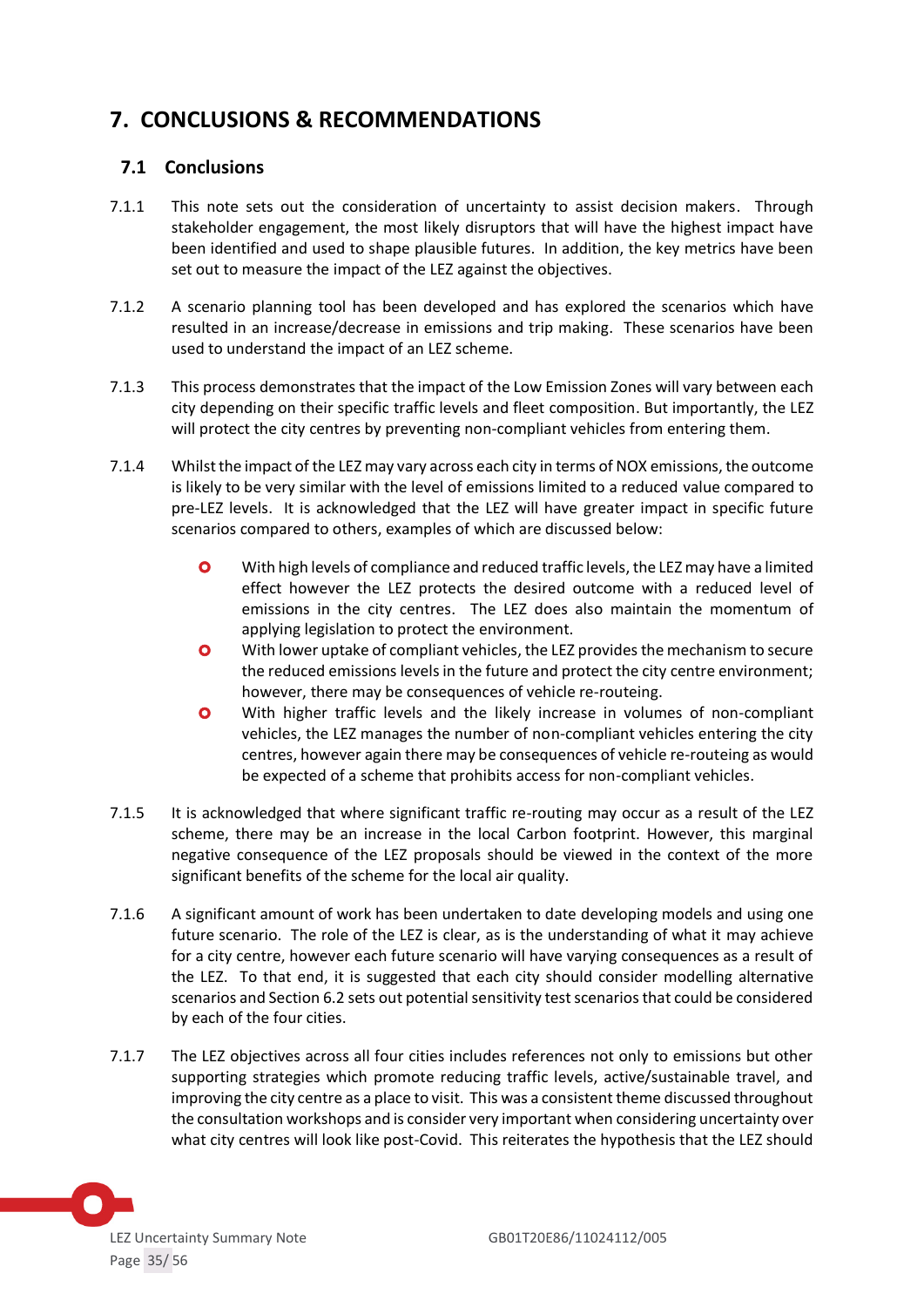not be considered in isolation, but is part of an overall strategy to meet the national, regional and local visions for the city centres.

# <span id="page-35-0"></span>**7.2 Recommendations**

- 7.2.1 For each of the four LEZ cities, the four identified plausible futures (with varying traffic demand and vehicle compliance levels) have been considered against the model assessments undertaken to date. From this, to address uncertainty, recommendations for further sensitivity testing of the proposed LEZ schemes, under alternative future scenarios, are provided.
- 7.2.2 It should be noted that the future network which the primary LEZ model testing has been undertaken ('core testing') varies between each city. For example, Aberdeen LEZ testing has assumed growth to 2024, whereas Dundee and Edinburgh model testing has assumed a baseline network demand level for the scheme assessment.
- 7.2.3 These different compliance and growth assumptions for each city are each valid and robust approaches to the assessment of the LEZ schemes. What is critical, is that each city considers the potential impact of the alternative future scenarios within their assessment.
- 7.2.4 It should also be noted that there are significant differences in the traffic network conditions within each city which have defined the testing strategies to date, and will also define what alternative plausible future scenarios are considered for sensitivity testing. These include:
	- **O** Glasgow and Edinburgh LEZ areas include demand management measures to restrict traffic growth (e.g. car parking strategies). Aberdeen and Dundee LEZ areas have capacity to accommodate traffic and economic growth.
	- **O** Dundee and Glasgow LEZ assessments are primarily concerned with the impact of displaced traffic from originating and destinating within the LEZ area. Edinburgh and Aberdeen LEZ assessments include the impact of through routing traffic relocation
	- **O** Dundee LEZ does not need to consider the parallel impact of other proposed infrastructure measures. Glasgow LEZ needs to consider measures which conflict with the impact of the LEZ, whilst Aberdeen LEZ needs to consider complimentary measures.
	- **O** Each city has subtly varying objectives for the LEZ, including the requirement to specifically achieve the air quality compliance levels or more generally to reduce emissions.
- 7.2.5 Tables 17 to 20 outlines the consideration of scenario planning to each of the four cities in turn. Each city list four scenarios which have been derived through this process. The scenarios listed (See 5.4.7) should be modelled using the following guide:
	- **1.** Scenario B4 'It Could Have Been Worse': The fleet projections follow pre-Covid trends provided by SEPA and the traffic growth is in line with current Local Development Plan Allocations/uptake.
	- **2.** Scenario H4 'Coping as Best We Can': Following an economic downturn, the fleet projections are lower than pre-Covid trends provided by SEPA and traffic shrinkage is experienced, similar to the 2010 downturn. Where appropriate, reduce bus demand should be accounted for as a sensitivity test, as set out in section 6.2.7.

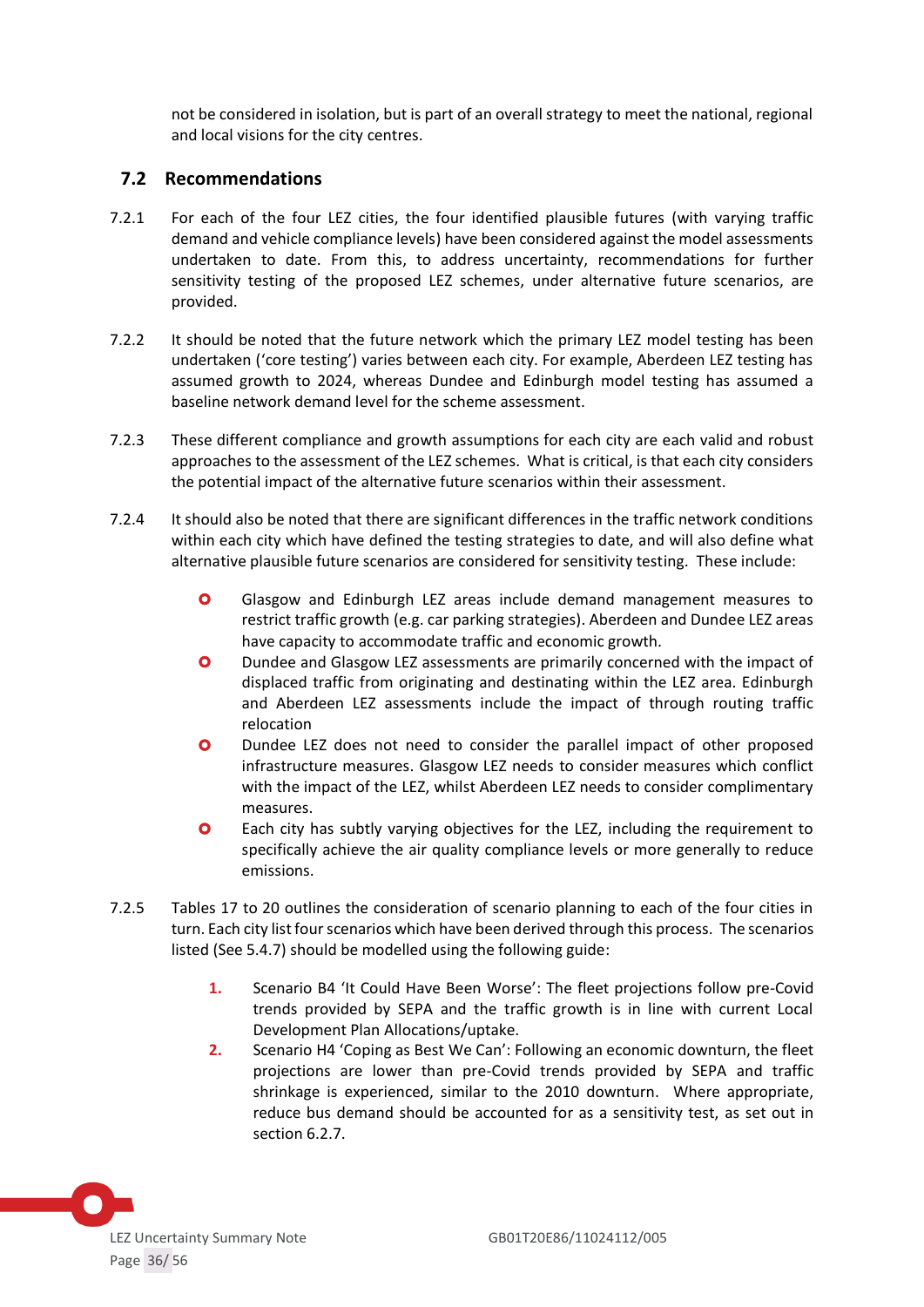- **3.** Scenario G1 'Brave New World': The fleet projections follow pre-Covid trends provided by SEPA however behavioural change results in traffic levels remaining consistent with pre-Covid levels.
- **4.** Scenario A1 'Bounce Back': The fleet projections are lower than pre-Covid trends provided by SEPA and the traffic growth continues due to Increased commuting and retail travel demand, similar to Scenario B4.

|                | <b>Scenario Planning</b><br><b>Scenarios</b> |           | <b>Scenario Detail</b>   |                             | <b>Traffic Modelling</b> |                               |                                                                                                                                                                                                                    |  |  |
|----------------|----------------------------------------------|-----------|--------------------------|-----------------------------|--------------------------|-------------------------------|--------------------------------------------------------------------------------------------------------------------------------------------------------------------------------------------------------------------|--|--|
| No.            | <b>Emmissions</b>                            |           | Trips   Fleet Compliance | <b>Traffic Flow</b>         | Core<br><b>Testing</b>   | Sensitivity<br><b>Testing</b> | Rationale                                                                                                                                                                                                          |  |  |
| $\mathbf{1}$   |                                              | $\ddot{}$ | High Level<br>uptake     | High Growth                 | $\checkmark$             |                               | This is the 2024 Ref Case scenario from which the<br>initial 8 LEZ scenarios are to be assessed                                                                                                                    |  |  |
| $\overline{2}$ | $\ddot{}$                                    |           | Low Level<br>uptake      | <b>Network</b><br>Shrinkage |                          | $\checkmark$                  | Supporting evidence                                                                                                                                                                                                |  |  |
| 3              |                                              |           | High Level<br>uptake     | Low Growth                  |                          | $\checkmark$                  | Supporting evidence                                                                                                                                                                                                |  |  |
| 4              | $\ddot{}$                                    | $\ddot{}$ | Low Level<br>uptake      | High Growth                 |                          | $\boldsymbol{\mathsf{x}}$     | Scenario 1 suggests network capacity issues so<br>any additional traffic demand from a lower<br>compliance level would restrict availability for<br>growth. Therefore, Scenario 4 is not plausible for<br>Aberdeen |  |  |

#### **Table 17. Scenario Planning Application to Aberdeen LEZ**

#### **Table 18. Scenario Planning Application to Dundee LEZ**

| <b>Scenario Planning</b><br><b>Scenarios</b> |                   |           | <b>Scenario Detail</b>   |                             | <b>Traffic Modelling</b> |                           |                                                                                               |
|----------------------------------------------|-------------------|-----------|--------------------------|-----------------------------|--------------------------|---------------------------|-----------------------------------------------------------------------------------------------|
|                                              |                   |           |                          |                             | Core                     | Sensitivity               | Rationale                                                                                     |
| No.                                          | <b>Emmissions</b> |           | Trips   Fleet Compliance | <b>Traffic Flow</b>         | <b>Testing</b>           | <b>Testing</b>            | Scenario 4 is the worst case scenario for Dundee                                              |
| $\mathbf{1}$                                 |                   | $\ddot{}$ | High Level<br>uptake     | High Growth                 |                          | $\boldsymbol{\mathsf{x}}$ | in terms of traffic displacement from the city<br>centre                                      |
| $\mathcal{P}$                                | $+$               |           | Low Level<br>uptake      | <b>Network</b><br>Shrinkage |                          | ✓                         | Consideration of a shriking economy and the<br>potential lower benefits of a LEZ              |
| 3                                            |                   |           | High Level<br>uptake     | Low Growth                  |                          | $\mathsf{x}$              | This is an intermediate scenario that would not<br>provide any more information to Scenario 4 |
| 4                                            | $+$               | $\ddot{}$ | Low Level<br>uptake      | High Growth                 | $\checkmark$             |                           | This is the future year scenario that the proposed<br>LEZ options have been tested on to date |

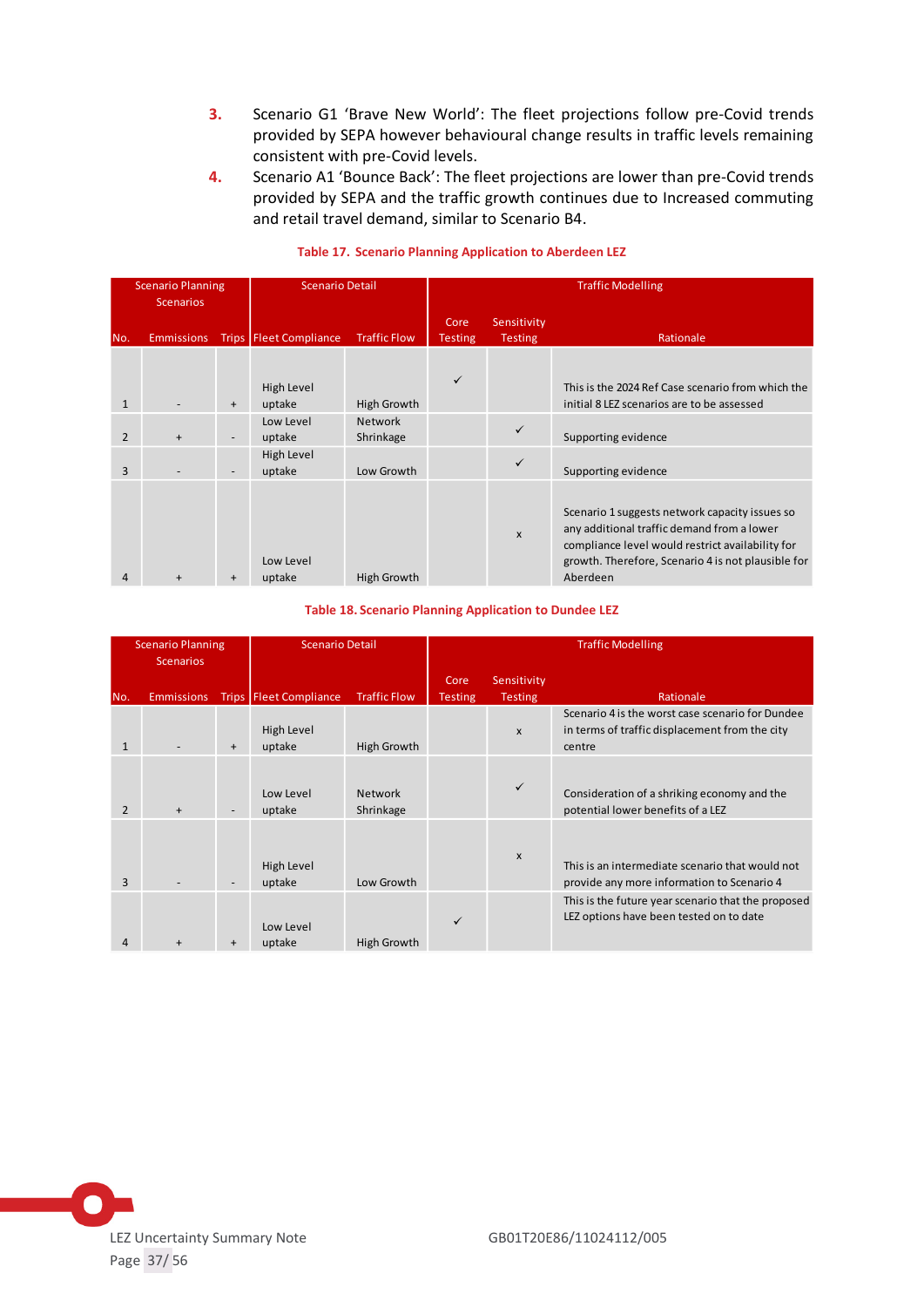| <b>Scenario Planning</b><br><b>Scenarios</b> |                   | <b>Scenario Detail</b>       |                          | <b>Traffic Modelling</b>    |                        |                               |                                                                                                                                                                  |
|----------------------------------------------|-------------------|------------------------------|--------------------------|-----------------------------|------------------------|-------------------------------|------------------------------------------------------------------------------------------------------------------------------------------------------------------|
| No.                                          | <b>Emmissions</b> |                              | Trips   Fleet Compliance | <b>Traffic Flow</b>         | Core<br><b>Testing</b> | Sensitivity<br><b>Testing</b> | Rationale                                                                                                                                                        |
| $\mathbf{1}$                                 |                   | $+$                          | High Level<br>uptake     | Pre-COVID<br>Levels         | ✓                      |                               | Testing undertaken to date includes traffic<br>growth with a variation in low and high levels of<br>fleet uptake                                                 |
| $\overline{2}$                               | $+$               | $\qquad \qquad \blacksquare$ | Low Level<br>uptake      | <b>Network</b><br>Shrinkage |                        | $\checkmark$                  | Demand management in Glasgow (via car parking<br>strategies) are likely to restrict growth so lower<br>growth sensitivity testing deemed a plausible<br>scenario |
| $\overline{3}$                               |                   | $\overline{\phantom{a}}$     | High Level<br>uptake     | Low Growth                  |                        | ✓                             | As per Option 2                                                                                                                                                  |
| 4                                            |                   | $\ddot{}$                    | Low Level<br>uptake      | Pre-COVID<br>Levels         | ✓                      |                               | As per Option 1                                                                                                                                                  |

#### **Table 19. Scenario Planning Application to Glasgow LEZ**

#### **Table 20. Scenario Planning application to Edinburgh LEZ**

| <b>Scenario Planning</b><br><b>Scenarios</b> |                   |                          | <b>Scenario Detail</b>   |                             | <b>Traffic Modelling</b> |                        |                                                                                                                |
|----------------------------------------------|-------------------|--------------------------|--------------------------|-----------------------------|--------------------------|------------------------|----------------------------------------------------------------------------------------------------------------|
| No.                                          | <b>Emmissions</b> |                          | Trips   Fleet Compliance | <b>Traffic Flow</b>         | Core<br><b>Testing</b>   | Sensitivity<br>Testing | Rationale                                                                                                      |
| $\mathbf{1}$                                 |                   | $+$                      | High Level<br>uptake     | Pre-COVID<br>Levels         |                          | X                      | Not required, as demand management (via car<br>parking strategies) should restrict increased<br>traffic growth |
| $\mathcal{P}$                                | $+$               |                          | Low Level<br>uptake      | <b>Network</b><br>Shrinkage | $\checkmark$             |                        | As per Option 3 but zero growth tested as<br>opposed to traffic network shrinkage                              |
| 3                                            |                   | $\overline{\phantom{a}}$ | High Level<br>uptake     | Low Growth                  | $\checkmark$             |                        | Testing undertaken to date includes no growth<br>with a variation in low and high levels of fleet<br>uptake    |
| 4                                            | $+$               | $\ddot{}$                | Low Level<br>uptake      | Pre-COVID<br>Levels         |                          | X                      | As per Option 1                                                                                                |

- 7.2.6 As detailed in the above tables, there are suggested alternative future scenarios to be considered by each local authority for potential sensitivity testing of their proposed LEZ measures.
- 7.2.7 In addition to the above, a further future scenario (within Scenario 2, with a poorly performing economy) with a potential reduction in public transportservice provision. Traffic services may reduce due to a lower patronage resulting from COVID-19 however the magnitude of this may vary by city depending on the local conditions. There is applicable functionality within the public transport element of SEPA's National Framework Air Quality Model. This feature can assess the potential impact to emission levels if the volume of public transport within the LEZ area is reduced from pre-COVID levels. It is proposed that this is the most suitable tool and should be used instead of detailed traffic modelling.
- 7.2.8 In terms of a timeline, these sensitivity tests are proposed to be consistent with the core testing background scenario year (2022-2024). It is recognised that the LEZ adherence criteria will only provide impact to the network for a finite period of time. The consideration of scenario planning is not therefore to consider how the network will change in the longer term, but to consider the potential plausible futures over the short (Post-COVID) to medium term.

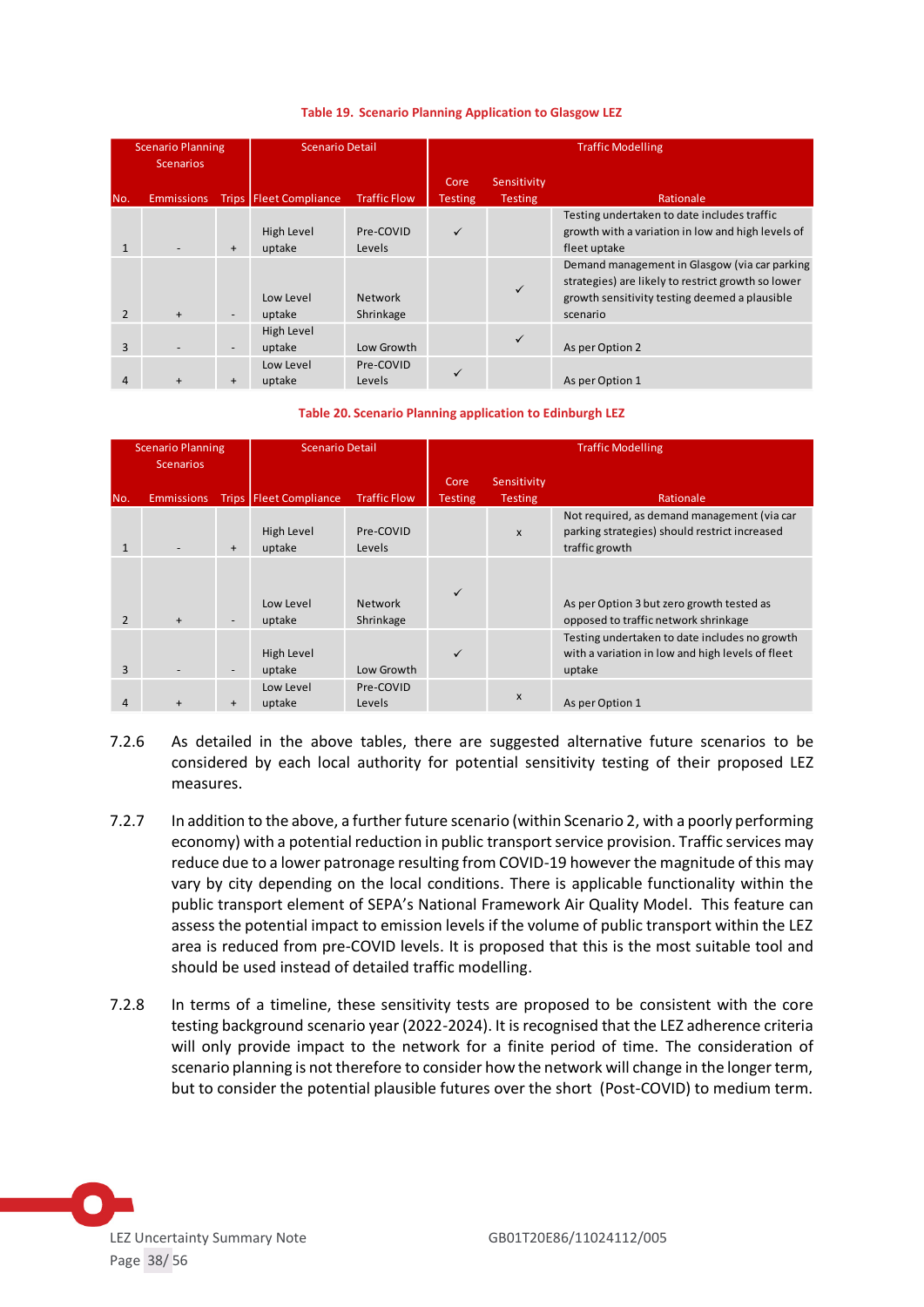7.2.9 The objectives of undertaking the proposed sensitivity tests are to provide evidence that the LEZ schemes are robust to variations in network conditions that may occur in a post-pandemic world. Each city may undertake different sensitivity scenarios, but they will have all considered plausible futures under a consistent framework.

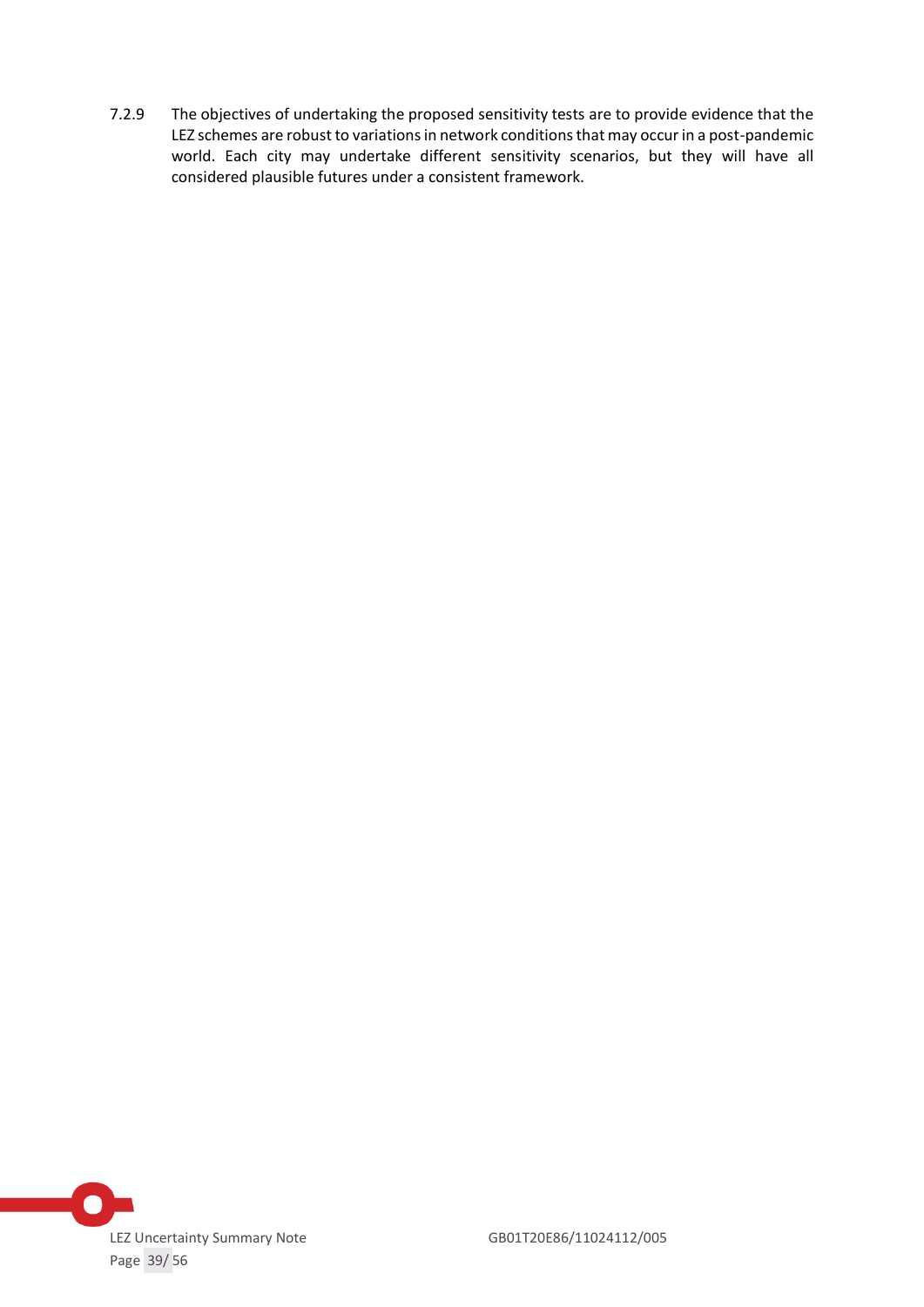# <span id="page-39-0"></span>**APPENDIX A**

# <span id="page-39-1"></span>**A.1 Dundee Workshop Attendees**

| <b>NAME</b>             | <b>ORGANISATION</b>       |  |
|-------------------------|---------------------------|--|
| <b>Malcolm Neil</b>     | <b>SYSTRA</b>             |  |
| <b>Grant Davidson</b>   | Jacobs                    |  |
| <b>Boris Johansson</b>  | <b>SYSTRA</b>             |  |
| Keith Gowenlock         | Jacobs                    |  |
| <b>Christopher Shaw</b> | <b>SYSTRA</b>             |  |
| <b>Ewan Gourlay</b>     | Dundee City Council       |  |
| <b>lain Black</b>       | Dundee City Council       |  |
| <b>Tom Stirling</b>     | Dundee City Council       |  |
| John Berry              | Dundee City Council       |  |
| David Gray              | Dundee City Council       |  |
| Jamie Landwehr          | Dundee City Council       |  |
| <b>Vincent McInally</b> | <b>Transport Scotland</b> |  |
| <b>Stephen Cragg</b>    | <b>Transport Scotland</b> |  |
| <b>Colin Gillespie</b>  | <b>SEPA</b>               |  |
| Nicola Ferguson         | Dundee City Council       |  |
| <b>Niall Gardiner</b>   | Tactran                   |  |

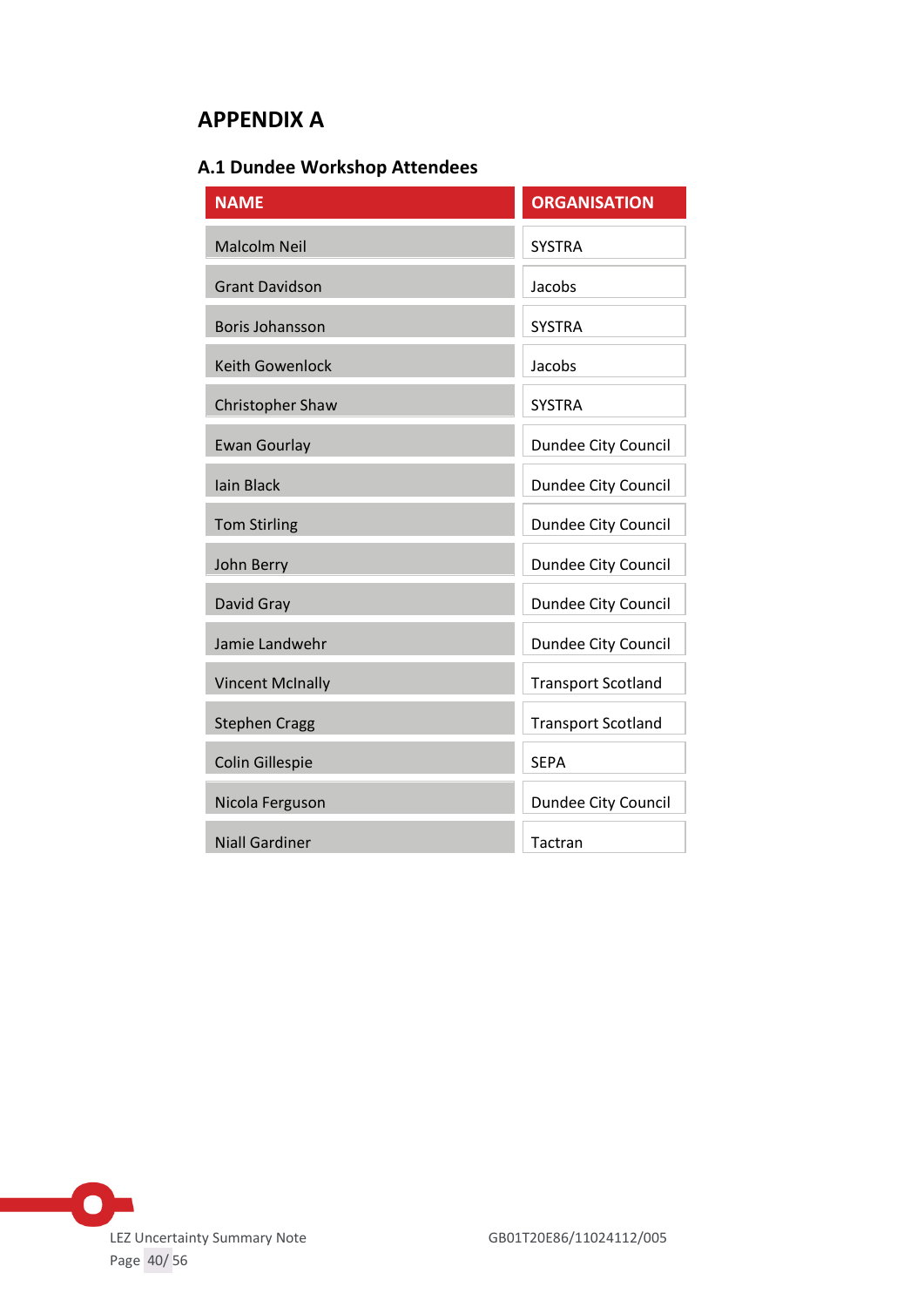# <span id="page-40-0"></span>**A.2 Aberdeen Workshop Attendees**

| <b>NAME</b>             | <b>ORGANISATION</b>       |
|-------------------------|---------------------------|
| <b>Malcolm Neil</b>     | <b>SYSTRA</b>             |
| <b>William Hekelaar</b> | Aberdeen City Council     |
| <b>Boris Johansson</b>  | <b>SYSTRA</b>             |
| <b>Grant Davidson</b>   | Jacobs                    |
| <b>Keith Gowenlock</b>  | Jacobs                    |
| Callum Guild            | <b>SYSTRA</b>             |
| <b>Tony Maric</b>       | Aberdeen City Council     |
| <b>Gale Beattie</b>     | Aberdeen City Council     |
| <b>Vincent McInally</b> | <b>Transport Scotland</b> |
| Colin Gillespie         | <b>SEPA</b>               |
| Joanna Murray           | Aberdeen City Council     |
| Aileen Brodie           | Aberdeen City Council     |
| <b>Paul Finch</b>       | <b>Nestrans</b>           |
| <b>Tom Walsh</b>        | Aberdeen City Council     |
| Jenny Anderson          | <b>Nestrans</b>           |
| <b>Richard Sweetnam</b> | Aberdeen City Council     |
| David Dunne             | Aberdeen City Council     |

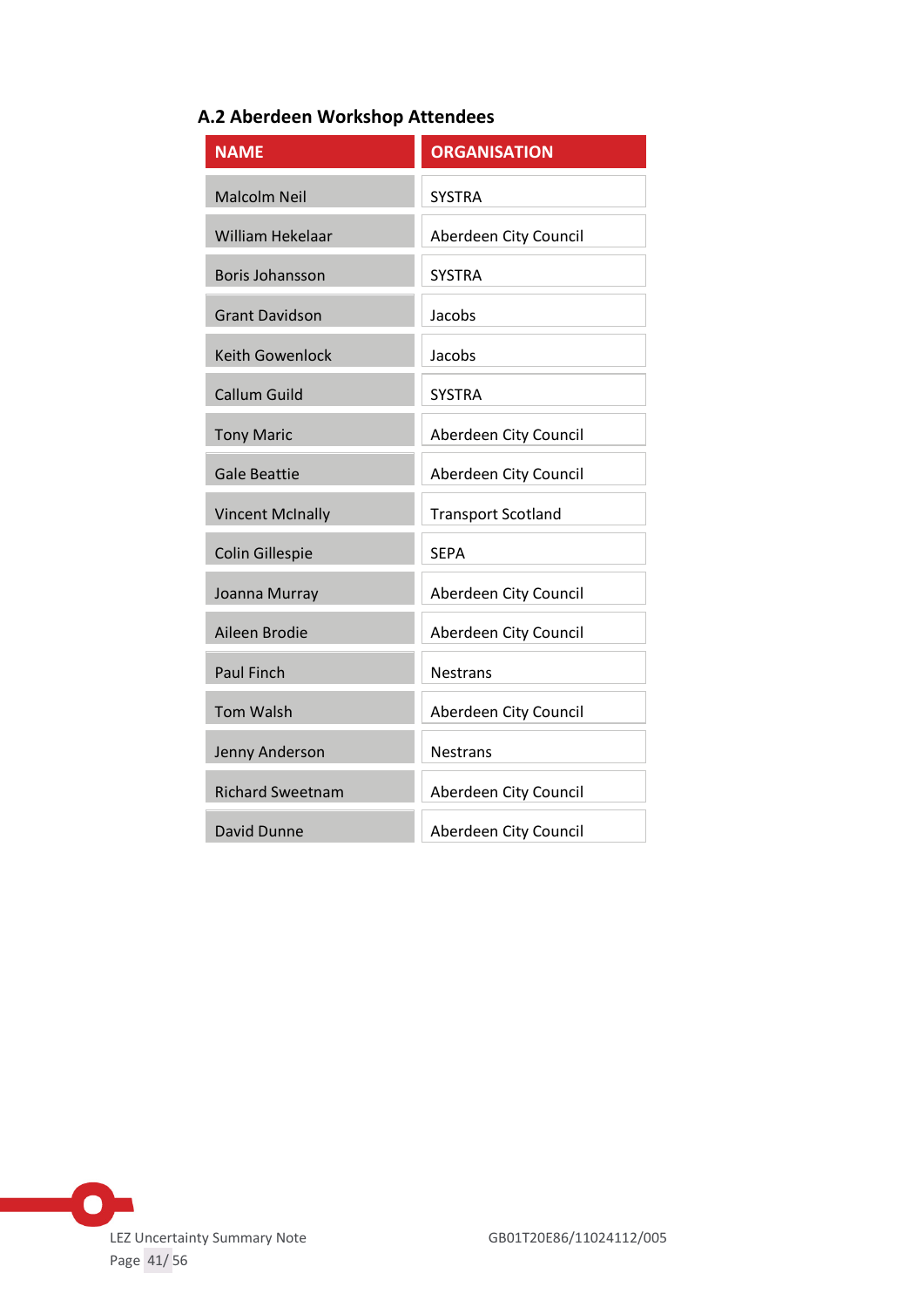<span id="page-41-0"></span>

|  |  | A.3 Edinburgh Workshop Attendees |  |
|--|--|----------------------------------|--|
|--|--|----------------------------------|--|

| <b>NAME</b>             | <b>ORGANISATION</b>       |
|-------------------------|---------------------------|
| <b>Grant Davidson</b>   | Jacobs                    |
| <b>Keith Gowenlock</b>  | Jacobs                    |
| <b>Vincent McInally</b> | <b>Transport Scotland</b> |
| Alan McDonald           | <b>SEPA</b>               |
| Boris Johansson         | <b>SYSTRA</b>             |
| Ewan Kennedy            | City of Edinburgh Council |
| Jain McFarlane          | City of Edinburgh Council |
| David Cooper            | City of Edinburgh Council |
| Gavin Brown             | City of Edinburgh Council |
| <b>Will Garrett</b>     | City of Edinburgh Council |
| Shauna Clarke           | City of Edinburgh Council |
| <b>Andrew Smith</b>     | City of Edinburgh Council |
| Jim Stewart             | <b>SEStran</b>            |

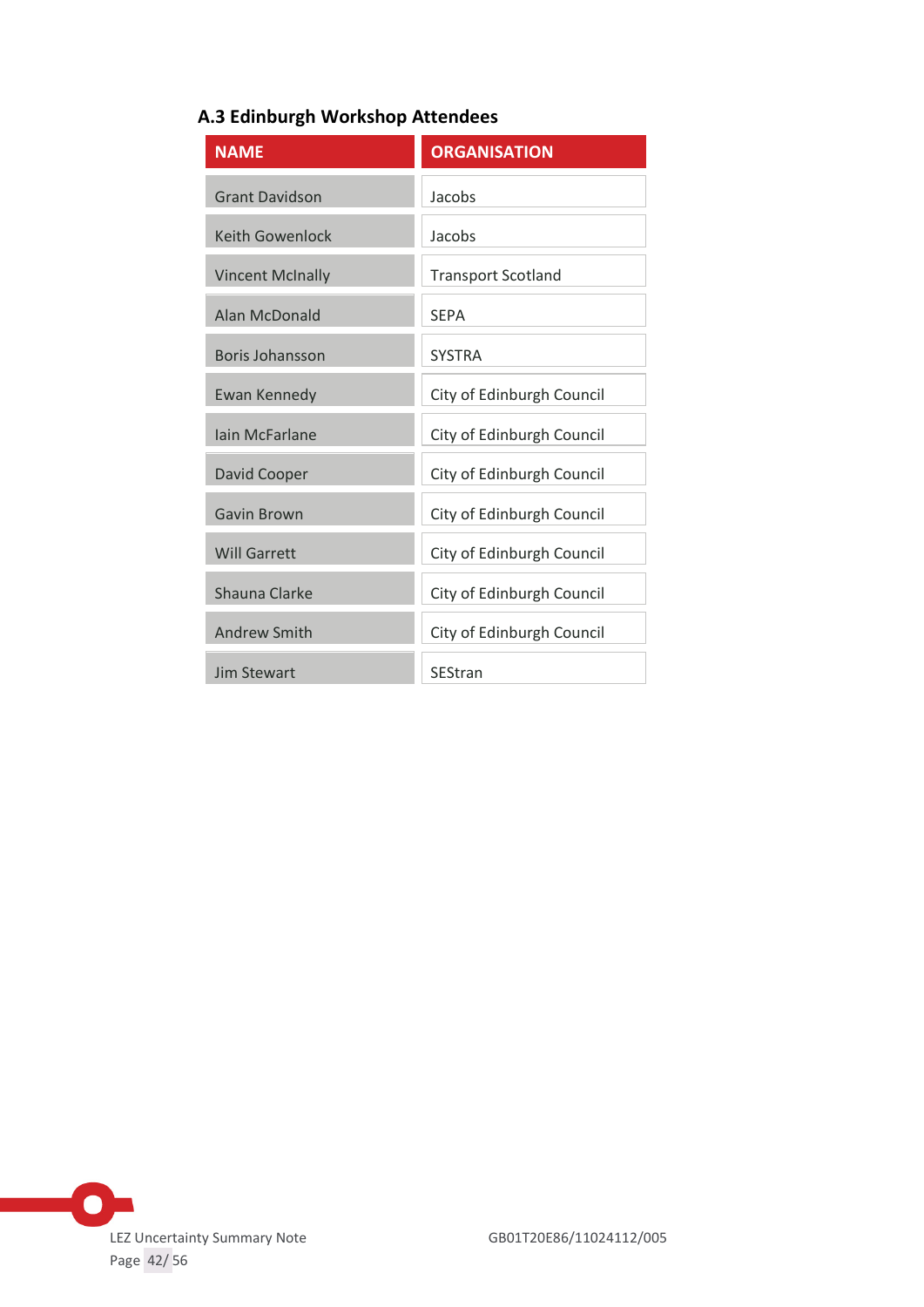# <span id="page-42-0"></span>**A.4 Glasgow Workshop Attendees**

| <b>NAME</b>             | <b>ORGANISATION</b>         |
|-------------------------|-----------------------------|
| <b>Malcolm Neil</b>     | <b>SYSTRA</b>               |
| Dom Callaghan           | <b>Glasgow City Council</b> |
| <b>Grant Davidson</b>   | Jacobs                      |
| <b>Keith Gowenlock</b>  | Jacobs                      |
| Boris Johansson         | <b>SYSTRA</b>               |
| <b>Vincent McInally</b> | <b>Transport Scotland</b>   |
| Julie Robertson         | <b>Glasgow City Council</b> |
| Mic Ralph               | <b>Glasgow City Council</b> |
| Andy MacGibbon          | <b>Glasgow City Council</b> |
| <b>Collin Little</b>    | <b>Glasgow City Council</b> |
| <b>Donald Booth</b>     | <b>SPT</b>                  |
| <b>Julie Evans</b>      | <b>Glasgow City Council</b> |
| <b>Graeme Dewar</b>     | <b>Glasgow City Council</b> |
| Lewis Douglas           | <b>Glasgow City Council</b> |
| John Sharkey            | Glasgow City Council        |
| <b>Andrew Malby</b>     | <b>SEPA</b>                 |
| <b>Emil Laiolo</b>      | <b>Glasgow City Council</b> |
| <b>Eric Stewart</b>     | <b>Glasgow City Council</b> |
| Chris Shaw              | <b>SYSTRA</b>               |
| <b>Gillian Dick</b>     | <b>Glasgow City Council</b> |
| Derek Barry             | <b>Glasgow City Council</b> |
| <b>Paul Morris</b>      | <b>Glasgow City Council</b> |

 $\bullet$ LEZ Uncertainty Summary Note GB01T20E86/11024112/005 Page 43/ 56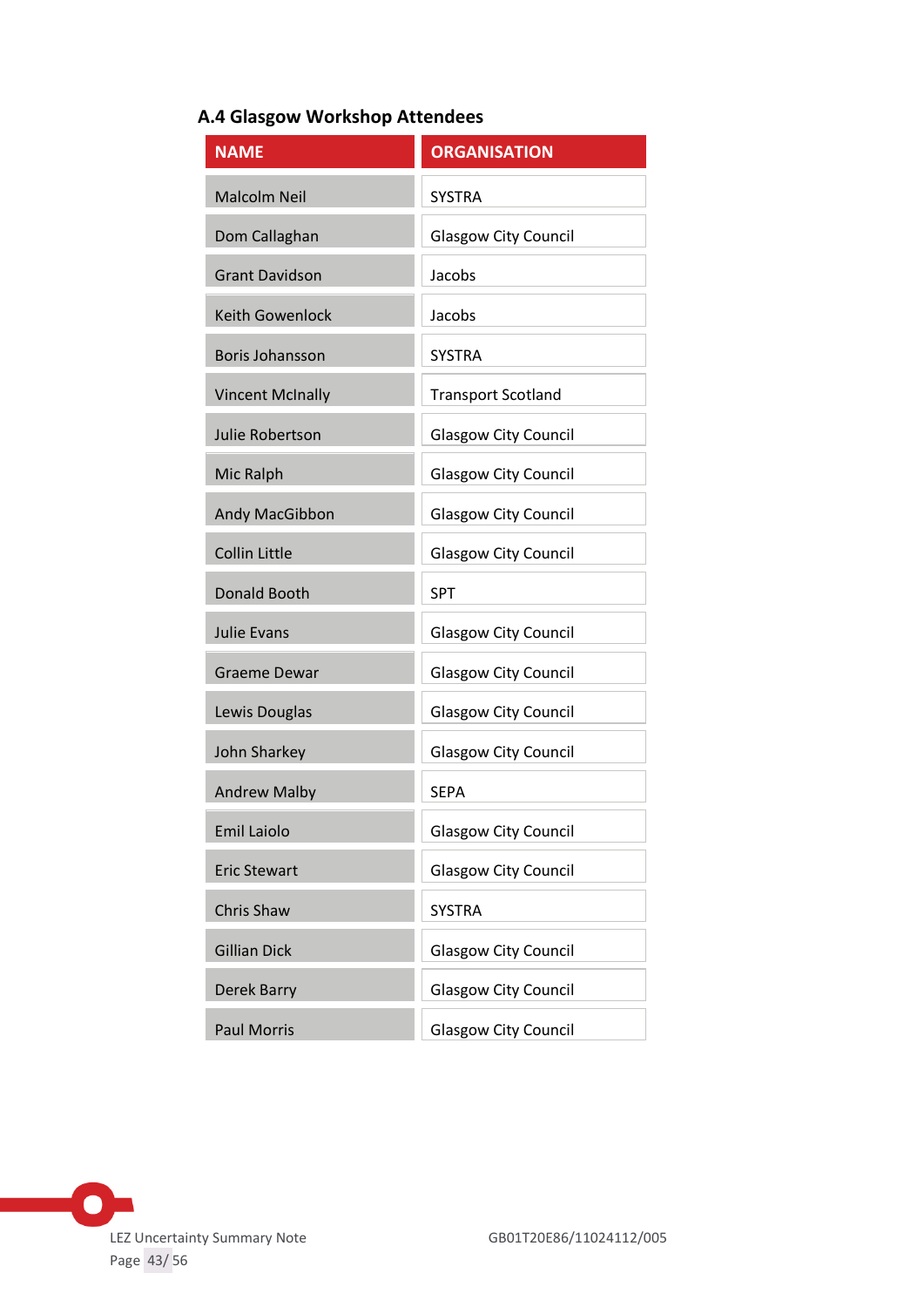# <span id="page-43-0"></span>**APPENDIX B**

# **B.1 Dundee Disruptors**

<span id="page-43-1"></span>

| <b>Travel Demand</b>                                                 | <b>Score Pre-</b>   | <b>Score Post-</b>  |
|----------------------------------------------------------------------|---------------------|---------------------|
|                                                                      | <b>Consultation</b> | <b>Consultation</b> |
| CAR                                                                  |                     |                     |
| Travel demand to/from existing premises $-$ commute (e.g. reduced    |                     |                     |
| employment)                                                          | 52                  | 48                  |
| Travel demand to/from existing premises - commute (e.g. more         |                     |                     |
| home working)                                                        | 62                  | 57                  |
| Travel demand to/from existing premises - business travel (e.g.      |                     |                     |
| economic downturn)                                                   | 42                  | 40                  |
| Travel demand to/from existing premises - business travel (e.g.      |                     |                     |
| more internet-based)                                                 | 48                  | 46                  |
| Travel demand to/from existing city-centre premises - shopping (e.g. |                     |                     |
| economic downturn)                                                   | 44                  | 44                  |
| Car travel demand to/from existing premises - shopping (e.g. more    |                     |                     |
| on-line and out-of-town shopping)                                    | 51                  | 48                  |
| Travel demand to/from existing premises - other leisure (e.g.        |                     |                     |
| economic down-turn and reduced city centre businesses)               | 38                  | 30                  |
| LGV                                                                  |                     |                     |
| Increase in volume of LGV on network as a result of increase in on-  |                     |                     |
| line shopping                                                        | 44                  | 43                  |
| Reduction in volume of LGV on network as a result of economic        |                     |                     |
| downturn                                                             | 24                  | 26                  |
| <b>HGV</b>                                                           |                     |                     |
| Reduction in volume of HGV on network as a result of economic        |                     |                     |
| downturn                                                             | 22                  | 25                  |
| Taxi                                                                 |                     |                     |
| Change in taxi demand due to reduction in bus/rail demand            | 27                  | 24                  |
| Change in taxi demand due to reduction in leisure trips              | 28                  | 26                  |
| Change in taxi demand due to reduction in business trips             | 33                  | 32                  |
| Changes to type of new car due to trip purpose changes               | 16                  | 18                  |
|                                                                      |                     |                     |

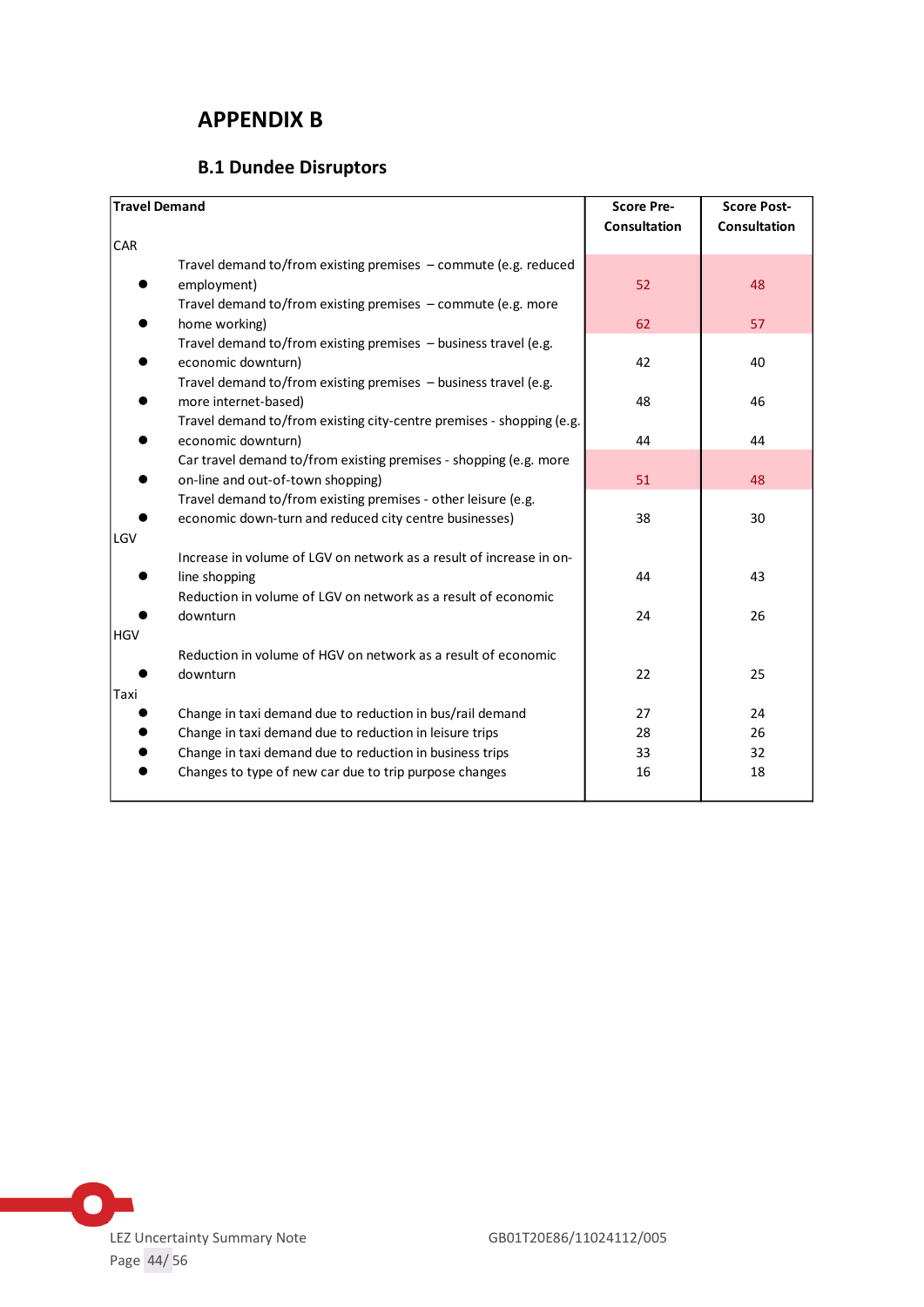| <b>Fleet Composition</b> |                                                                                                       | <b>Score Pre-</b><br><b>Consultation</b> | <b>Score Post-</b><br><b>Consultation</b> |
|--------------------------|-------------------------------------------------------------------------------------------------------|------------------------------------------|-------------------------------------------|
| <b>PT</b>                | Impact on rail patronage (related to services and fares)                                              | 22                                       | 33                                        |
|                          | Impact on proposed bus fleet upgrades (existing fleet conversions)                                    | 62                                       | 55                                        |
| <b>CAR</b>               | Increase in New Purchase of Low Carbon Vehicles                                                       | 33                                       | 34                                        |
|                          | Decrease in New Purchase of Diesel Vehicles<br>Change in the overall number of people buying new cars | 42<br>50                                 | 45<br>36                                  |
| LGV                      | Increase in EURO 6 new vehicle purchases                                                              | 25                                       | 31                                        |
| HGV                      | Change in the overall number of people buying new LGV                                                 | 37                                       | 32                                        |
|                          | Increase in EURO 6 new vehicle purchases<br>Change in the overall number of people buying new HGV     | 21<br>31                                 | 27<br>29                                  |
|                          | Reduction in volume of HGV on network as a result of economic<br>downturn                             | 25                                       | 25                                        |

| <b>Behavioural Response</b>                                        | <b>Score Pre-</b>   | <b>Score Post-</b>  |
|--------------------------------------------------------------------|---------------------|---------------------|
|                                                                    | <b>Consultation</b> | <b>Consultation</b> |
| Walk / Cycle                                                       |                     |                     |
| Proportion of people who have changed mode to walk / cycle during  |                     |                     |
| COVID period                                                       | 35                  | 37                  |
| Proportion of people who are walking / cycling now, who will       |                     |                     |
| continue to do so, post-covid                                      | 18                  | 20                  |
| PT                                                                 |                     |                     |
| Bus users switch to private car                                    | 60                  | 54                  |
| Impact on bus patronage (related to social distancing factors)     | 52                  | 56                  |
| Impact on bus patronage (related to services and fares)            | 41                  | 45                  |
| Rail                                                               |                     |                     |
| Rail passengers switch to private car                              | 42                  | 42                  |
| Impact on rail patronage (related to social distancing factors)    | 28                  | 40                  |
| Car                                                                |                     |                     |
| Car occupancy levels reduce as people travel in separate cars      | 42                  | 41                  |
| Car occupancy levels increase as car share increases due to switch |                     |                     |
| from bus / rail                                                    | 31                  | 36                  |
| Taxi                                                               |                     |                     |
| Bus and rail passengers switch to Taxi e.g. vulnerable members of  |                     |                     |
| the public                                                         | 20                  | 15                  |
|                                                                    |                     |                     |

| <b>LEZ Concept</b>                                   | <b>Score Pre-</b>   | <b>Score Post-</b>  |
|------------------------------------------------------|---------------------|---------------------|
|                                                      | <b>Consultation</b> | <b>Consultation</b> |
| Public appetite for Air Quality measures post covid? | 53                  | 42                  |
| Public acceptance post-implementation?               | 34                  | 35                  |
|                                                      |                     |                     |

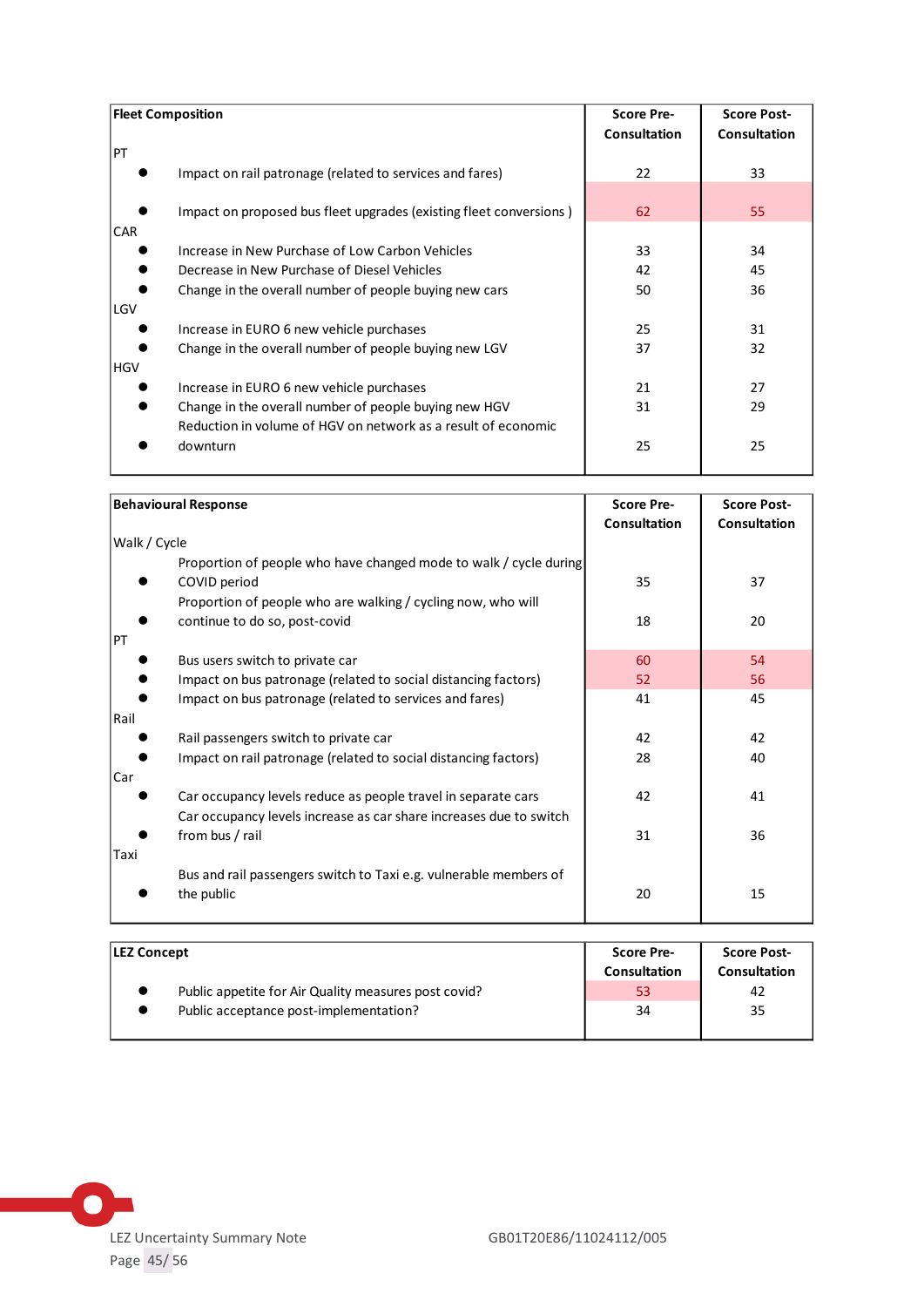| Travel pattern                                                          | <b>Score Pre-</b><br>Consultation | <b>Score Post-</b><br>Consultation |
|-------------------------------------------------------------------------|-----------------------------------|------------------------------------|
| Potential changes to Parking Policy                                     | 42                                | 45                                 |
| Changes to LGV trips across the whole network (residential              |                                   |                                    |
| deliveries)                                                             | 39                                | 41                                 |
| Changes to the function of office space (shared offices / hired office) |                                   |                                    |
| space)                                                                  | 48                                | 48                                 |
| Impact on local University Applications                                 | 9                                 | 16                                 |
| Impact on local airport Patrons                                         | 19                                | 24                                 |
| Trip frequency changes as a result of trip purposes changing            |                                   |                                    |
| (proportion commute/business vs leisure)                                | 41                                | 44                                 |
| Time of day changes as a result of trip purposes changing               |                                   |                                    |
| (proportion commute/business vs leisure)                                | 43                                | 43                                 |
|                                                                         |                                   |                                    |

| National Economy / Policy                                     | <b>Score Pre-</b> | <b>Score Post-</b> |
|---------------------------------------------------------------|-------------------|--------------------|
|                                                               | Consultation      | Consultation       |
| Gov financial incentives to affected industries               | 31                | 35                 |
| Potential tax changes (income / VAT) to finance cost of Covid | 31                | 37                 |
| Climate change incentives                                     | 44                | 44                 |
| <b>Brexit</b>                                                 | 26                | 33                 |
| Shift in policy (further) towards sustainable/healthier modes |                   |                    |
| (walk/cycle)                                                  | 48                | 40                 |
|                                                               |                   |                    |

| Local Economy / Policy                                                                                                      | <b>Score Pre-</b><br>Consultation | <b>Score Post-</b><br>Consultation |
|-----------------------------------------------------------------------------------------------------------------------------|-----------------------------------|------------------------------------|
| Impact on Oil Industry now                                                                                                  | 21                                | 23                                 |
| Impact of Oil industry recovery post 2020                                                                                   | 21                                | 25                                 |
| Impact on Fishing industry / Harbour Economy<br>$\bullet$                                                                   | 14                                | 13                                 |
| Delay on committed infrastructure schemes                                                                                   | 32                                | 31                                 |
| Delays in committed/assumed LDP development coming forward<br>Shift in policy (further) towards sustainable/healthier modes | 33                                | 33                                 |
| (walk/cycle)                                                                                                                | 29                                | 28                                 |

| <b>Any Further Disruptors?</b>                                                                                                                         | <b>Score Pre-</b><br><b>Consultation</b> | <b>Score Post-</b><br><b>Consultation</b> |
|--------------------------------------------------------------------------------------------------------------------------------------------------------|------------------------------------------|-------------------------------------------|
| The supply of diesel, which I believe we are a net importer of?<br>Trade deals (you reference Brexit, but this not the same thing,                     | 12                                       |                                           |
| we can have Brexit without trade deals)<br>Price of fuel – reductions in cost of fuel due to global demand                                             | 14                                       | 8                                         |
| reducing can lead to changes in vehicle use<br>Passenger capacity – public transport may be operating with                                             | 16                                       | 9                                         |
| significantly limited capacity due to physical distancing for some<br>time to come<br>COVID-19 restrictions and regional differences affecting ability | 12                                       |                                           |
| to travel                                                                                                                                              | 12                                       |                                           |
| Shift in policy based on cities meeting AQ objectives without LEZ<br>intervention in advance of enforcement phase                                      | 0                                        | 4                                         |

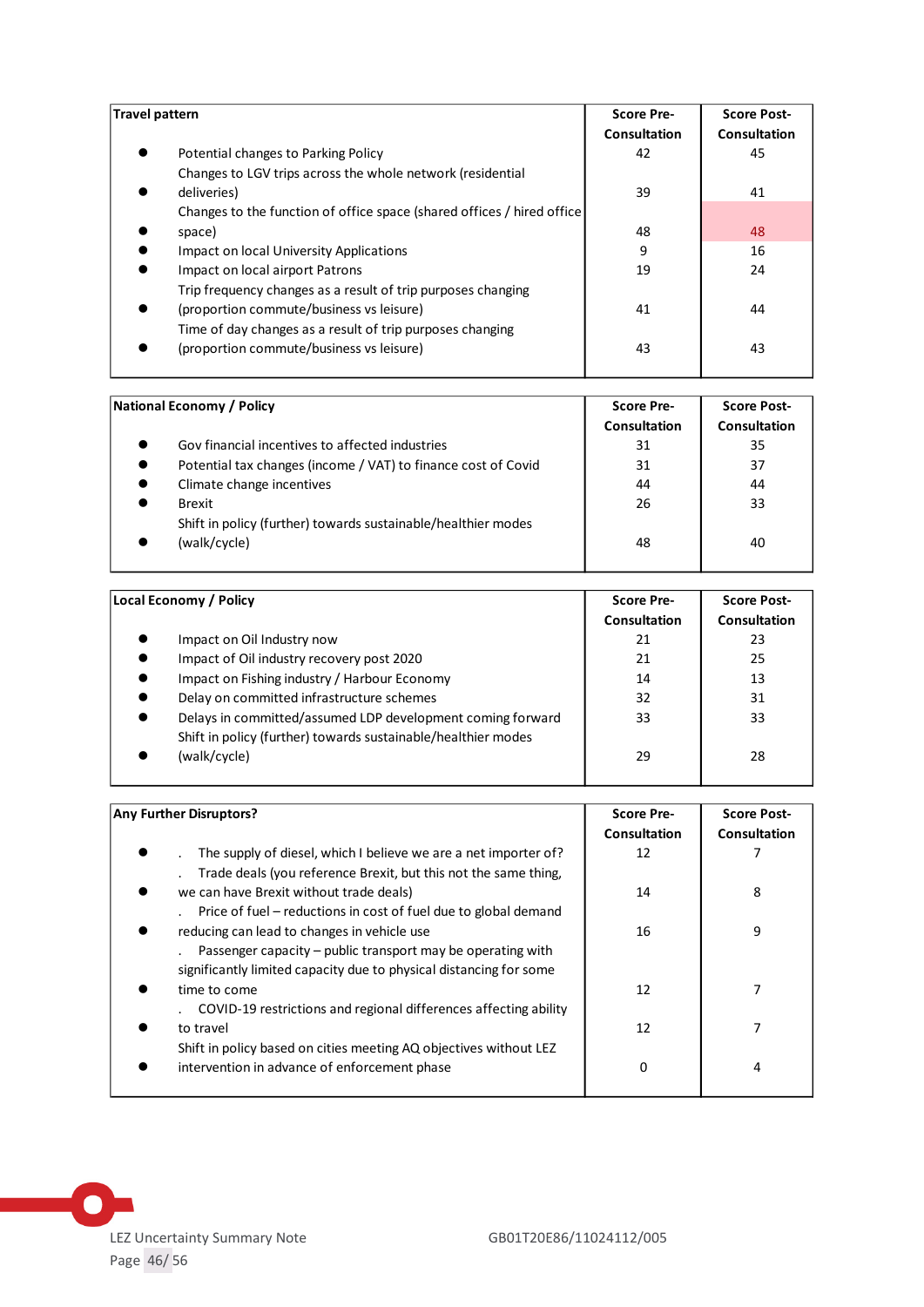<span id="page-46-0"></span>

| <b>Travel Demand</b>                                                                                                    | <b>Score Pre-</b>   |                                           |
|-------------------------------------------------------------------------------------------------------------------------|---------------------|-------------------------------------------|
|                                                                                                                         | <b>Consultation</b> | <b>Score Post-</b><br><b>Consultation</b> |
| CAR                                                                                                                     |                     |                                           |
| Travel demand to/from existing premises $-$ commute (e.g. reduced<br>employment)                                        | 41                  | 38                                        |
| Travel demand to/from existing premises - commute (e.g. more<br>home working)                                           | 61                  | 55                                        |
| Travel demand to/from existing premises $-$ business travel (e.g.<br>economic downturn)                                 | 36                  | 32                                        |
| Travel demand to/from existing premises - business travel (e.g.<br>more internet-based)                                 | 48                  | 48                                        |
| Travel demand to/from existing city-centre premises - shopping (e.g.<br>economic downturn)                              | 37                  | 35                                        |
| Car travel demand to/from existing premises - shopping (e.g. more<br>on-line and out-of-town shopping)                  | 53                  | 46                                        |
| Travel demand to/from existing premises - other leisure (e.g.<br>economic down-turn and reduced city centre businesses) | 25                  | 28                                        |
| LGV                                                                                                                     |                     |                                           |
| Increase in volume of LGV on network as a result of increase in on-<br>line shopping                                    | 34                  | 36                                        |
| Reduction in volume of LGV on network as a result of economic<br>downturn                                               | 33                  | 29                                        |
| <b>HGV</b><br>Reduction in volume of HGV on network as a result of economic                                             |                     |                                           |
| downturn                                                                                                                | 22                  | 22                                        |
| Taxi<br>Change in taxi demand due to reduction in bus/rail demand                                                       | 15                  | 18                                        |
| Change in taxi demand due to reduction in leisure trips                                                                 | 16                  | 18                                        |
| Change in taxi demand due to reduction in business trips                                                                | 24                  | 26                                        |
| Changes to type of new car due to trip purpose changes                                                                  | 12                  | 14                                        |

| <b>Fleet Composition</b>                                           | <b>Score Pre-</b><br><b>Consultation</b> | <b>Score Post-</b><br><b>Consultation</b> |
|--------------------------------------------------------------------|------------------------------------------|-------------------------------------------|
| PT                                                                 |                                          |                                           |
| Impact on rail patronage (related to services and fares)           | 22                                       | 27                                        |
|                                                                    |                                          |                                           |
| Impact on proposed bus fleet upgrades (existing fleet conversions) | 53                                       | 55                                        |
| <b>CAR</b><br>Increase in New Purchase of Low Carbon Vehicles      | 33                                       | 32                                        |
| Decrease in New Purchase of Diesel Vehicles                        | 44                                       | 40                                        |
| Change in the overall number of people buying new cars             | 36                                       | 31                                        |
| l LGV                                                              |                                          |                                           |
| Increase in EURO 6 new vehicle purchases                           | 28                                       | 30                                        |
| Change in the overall number of people buying new LGV              | 34                                       | 30                                        |
| HGV                                                                |                                          |                                           |
| Increase in EURO 6 new vehicle purchases                           | 28                                       | 28                                        |
| Change in the overall number of people buying new HGV              | 27                                       | 26                                        |
| Reduction in volume of HGV on network as a result of economic      |                                          |                                           |
| downturn                                                           | 26                                       | 22                                        |
|                                                                    |                                          |                                           |

 $\bullet$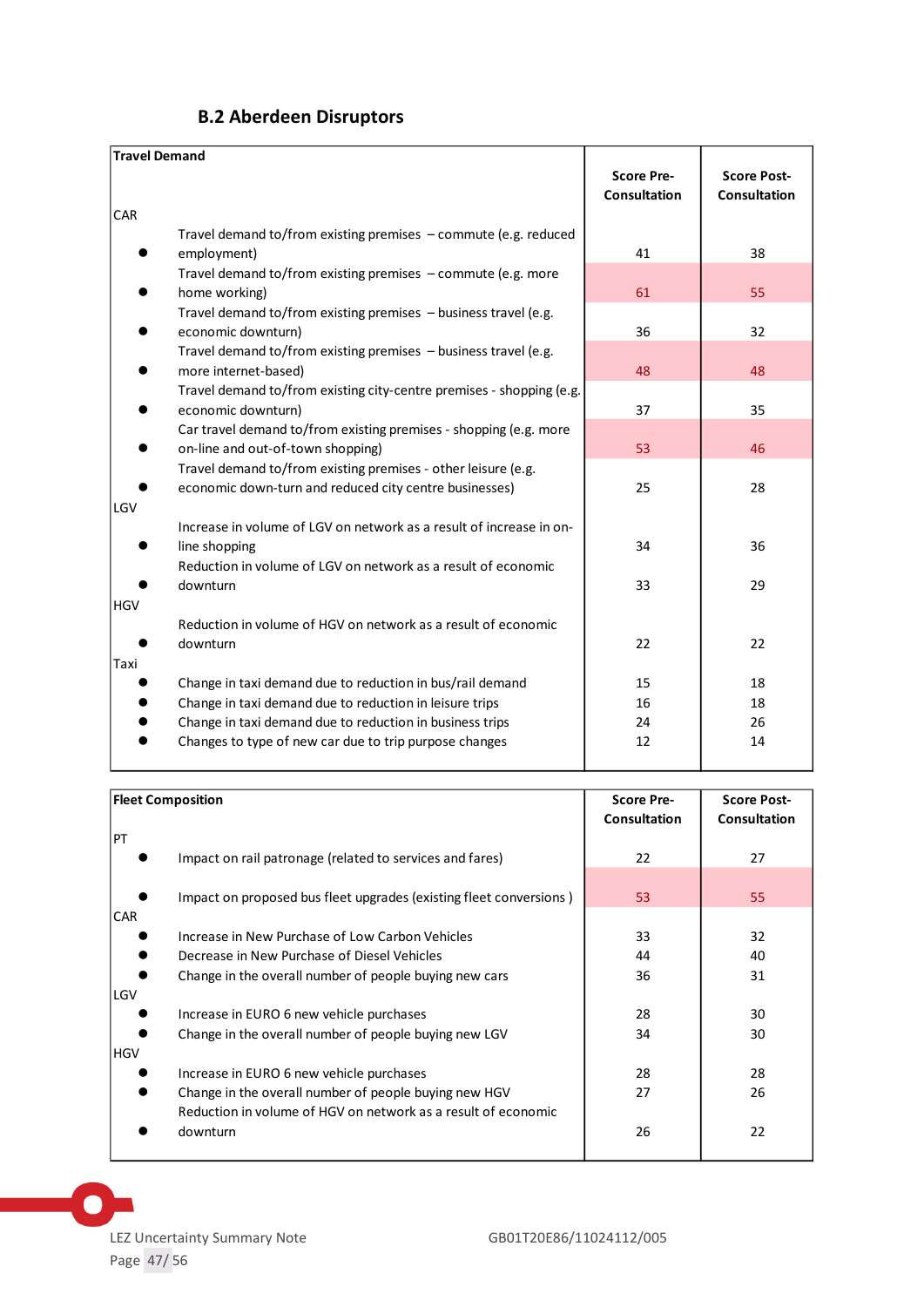| <b>Behavioural Response</b>                                                                                                                       | <b>Score Pre-</b><br><b>Consultation</b> | <b>Score Post-</b><br><b>Consultation</b> |
|---------------------------------------------------------------------------------------------------------------------------------------------------|------------------------------------------|-------------------------------------------|
| Walk / Cycle                                                                                                                                      |                                          |                                           |
| Proportion of people who have changed mode to walk / cycle<br>during COVID period<br>Proportion of people who are walking / cycling now, who will | 30                                       | 30                                        |
| continue to do so, post-covid                                                                                                                     | 16                                       | 16                                        |
| PT<br>Bus users switch to private car                                                                                                             | 42                                       | 43                                        |
| Impact on bus patronage (related to social distancing factors)                                                                                    | 43                                       | 48                                        |
| Impact on bus patronage (related to services and fares)<br> Rail                                                                                  | 31                                       | 38                                        |
| Rail passengers switch to private car                                                                                                             | 35                                       | 34                                        |
| Impact on rail patronage (related to social distancing factors)<br>Car                                                                            | 29                                       | 33                                        |
| Car occupancy levels reduce as people travel in separate cars<br>Car occupancy levels increase as car share increases due to switch               | 34                                       | 35                                        |
| from bus / rail<br>Taxi                                                                                                                           | 22                                       | 23                                        |
| Bus and rail passengers switch to Taxi e.g. vulnerable members of<br>the public                                                                   | 10                                       | 13                                        |

| <b>LEZ Concept</b>                                   | <b>Score Pre-</b><br><b>Consultation</b> | <b>Score Post-</b><br>Consultation |
|------------------------------------------------------|------------------------------------------|------------------------------------|
| Public appetite for Air Quality measures post covid? | 42                                       | 37                                 |
| Public acceptance post-implementation?               | 32                                       | 32                                 |

| Travel pattern                                                  | <b>Score Pre-</b><br>Consultation | <b>Score Post-</b><br>Consultation |
|-----------------------------------------------------------------|-----------------------------------|------------------------------------|
| Potential changes to Parking Policy                             | 42                                | 39                                 |
| Changes to LGV trips across the whole network (residential      |                                   |                                    |
| deliveries)                                                     | 38                                | 37                                 |
| Changes to the function of office space (shared offices / hired |                                   |                                    |
| office space)                                                   | 49                                | 46                                 |
| Impact on local University Applications                         | 16                                | 17                                 |
| Impact on local airport Patrons                                 | 32                                | 34                                 |
| Trip frequency changes as a result of trip purposes changing    |                                   |                                    |
| (proportion commute/business vs leisure)                        | 45                                | 41                                 |
| Time of day changes as a result of trip purposes changing       |                                   |                                    |
| (proportion commute/business vs leisure)                        | 44                                | 40                                 |

| National Economy / Policy                                     | <b>Score Pre-</b> | <b>Score Post-</b> |
|---------------------------------------------------------------|-------------------|--------------------|
|                                                               | Consultation      | Consultation       |
| Gov financial incentives to affected industries               | 31                | 31                 |
| Potential tax changes (income / VAT) to finance cost of Covid | 38                | 36                 |
| Climate change incentives                                     | 32                | 33                 |
| <b>Brexit</b>                                                 | 37                | 36                 |
| Shift in policy (further) towards sustainable/healthier modes |                   |                    |
| (walk/cycle)                                                  | 35                | 37                 |
|                                                               |                   |                    |

LEZ Uncertainty Summary Note Page 48 / 56

 $\bullet$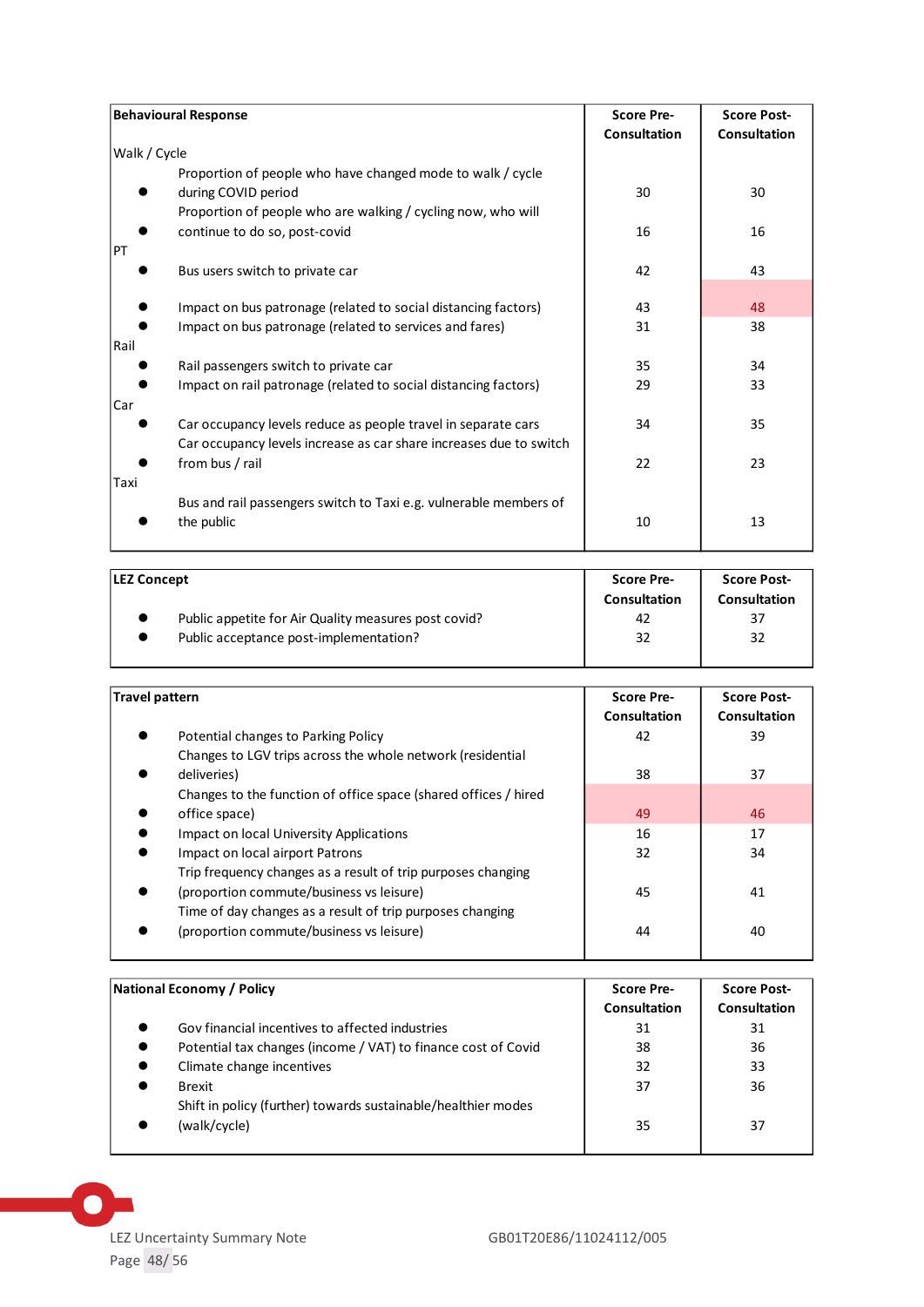| Local Economy / Policy                                        | <b>Score Pre-</b> | <b>Score Post-</b> |
|---------------------------------------------------------------|-------------------|--------------------|
|                                                               | Consultation      | Consultation       |
| Impact on Oil Industry now                                    | 41                | 37                 |
| Impact of Oil industry recovery post 2020                     | 37                | 32                 |
| Impact on Fishing industry / Harbour Economy                  | 26                | 27                 |
| Delay on committed infrastructure schemes                     | 35                | 36                 |
| Delays in committed/assumed LDP development coming forward    | 42                | 42                 |
| Shift in policy (further) towards sustainable/healthier modes |                   |                    |
| (walk/cycle)                                                  | 34                | 30                 |
|                                                               |                   |                    |

| Any Further Disruptors?                                             | <b>Score Pre-</b> | <b>Score Post-</b>  |
|---------------------------------------------------------------------|-------------------|---------------------|
|                                                                     | Consultation      | <b>Consultation</b> |
| The supply of diesel, which I believe we are a net importer of?     | 8                 | 6                   |
| Trade deals (you reference Brexit, but this not the same thing, we  |                   |                     |
| can have Brexit without trade deals)                                | 8                 | 6                   |
| Price of fuel – reductions in cost of fuel due to global demand     |                   |                     |
| reducing can lead to changes in vehicle use                         | 9                 | 6                   |
| Passenger capacity – public transport may be operating with         |                   |                     |
| significantly limited capacity due to physical distancing for some  |                   |                     |
| time to come                                                        | 7                 | 5                   |
| COVID-19 restrictions and regional differences affecting ability to |                   |                     |
| travel                                                              | 7                 | 5                   |
| Uncertainty of air quality changes and likelihood and extent of     |                   |                     |
| exceedance of air quality objectives                                | 9                 | 6                   |
| Road space reallocation for public transport or active travel (ie   |                   |                     |
| infrastructure rather than just policy)                             | 0                 | 6                   |
|                                                                     |                   |                     |
|                                                                     |                   |                     |

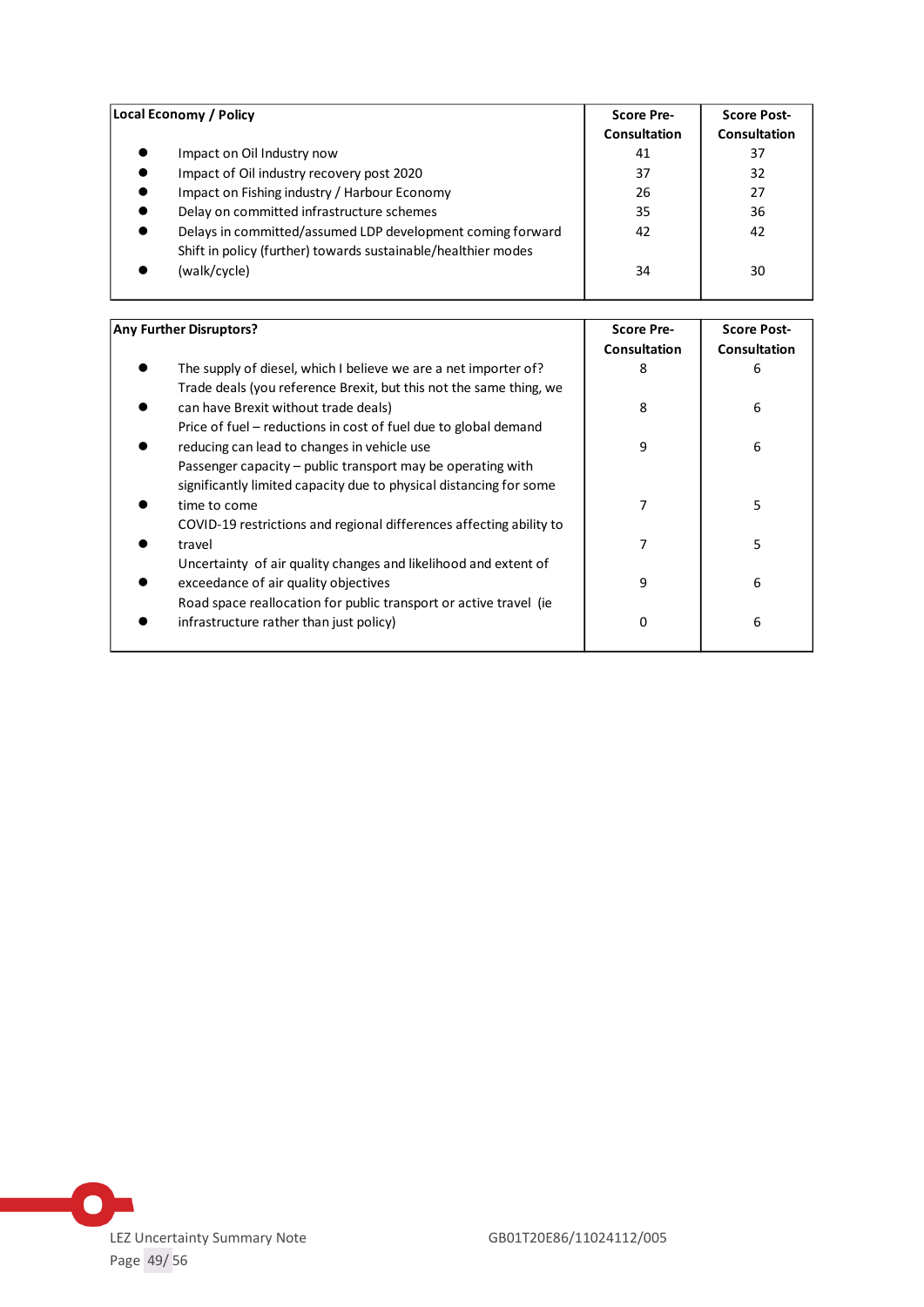# **B.3 Edinburgh Disruptors**

<span id="page-49-0"></span>

| <b>Travel Demand</b> |                                                                                                                         | <b>Score Pre-</b><br><b>Consultation</b> | <b>Score Post-</b><br><b>Consultation</b> |
|----------------------|-------------------------------------------------------------------------------------------------------------------------|------------------------------------------|-------------------------------------------|
| <b>CAR</b>           |                                                                                                                         |                                          |                                           |
|                      | Travel demand to/from existing premises - commute (e.g. reduced                                                         |                                          |                                           |
|                      | employment)                                                                                                             | 17                                       | 17                                        |
|                      | Travel demand to/from existing premises $-$ commute (e.g. more home                                                     |                                          |                                           |
|                      | working)                                                                                                                | 26                                       | 26                                        |
|                      | Travel demand to/from existing premises - business travel (e.g. economic                                                |                                          |                                           |
|                      | downturn)                                                                                                               | 18                                       | 18                                        |
|                      | Travel demand to/from existing premises - business travel (e.g. more                                                    |                                          |                                           |
|                      | internet-based)                                                                                                         | 24                                       | 24                                        |
|                      | Travel demand to/from existing city-centre premises - shopping (e.g.                                                    |                                          |                                           |
|                      | economic downturn)                                                                                                      | 19                                       | 19                                        |
|                      | Car travel demand to/from existing premises - shopping (e.g. more on-line                                               | 24                                       | 24                                        |
|                      | and out-of-town shopping)                                                                                               |                                          |                                           |
|                      | Travel demand to/from existing premises - other leisure (e.g. economic<br>down-turn and reduced city centre businesses) | 17                                       | 17                                        |
| LGV                  |                                                                                                                         | $\Omega$                                 | $\Omega$                                  |
|                      | Increase in volume of LGV on network as a result of increase in on-line                                                 |                                          |                                           |
|                      | shopping                                                                                                                | 26                                       | 26                                        |
|                      |                                                                                                                         |                                          |                                           |
|                      | Reduction in volume of LGV on network as a result of economic downturn                                                  | 7                                        | 7                                         |
| <b>HGV</b>           |                                                                                                                         | 0                                        | 0                                         |
|                      |                                                                                                                         |                                          |                                           |
|                      | Reduction in volume of HGV on network as a result of economic downturn                                                  | 7                                        | 7                                         |
| Taxi                 |                                                                                                                         | 0                                        | $\Omega$                                  |
|                      | Change in taxi demand due to reduction in bus/rail demand                                                               | 24                                       | 24                                        |
|                      | Change in taxi demand due to reduction in leisure trips                                                                 | 17                                       | 17                                        |
|                      | Change in taxi demand due to reduction in business trips                                                                | 18                                       | 18                                        |
|                      | Changes to type of new car due to trip purpose changes                                                                  | 17                                       | 17                                        |
|                      |                                                                                                                         | 0                                        | 0                                         |

|                                                                        | <b>Score Pre-</b>   | <b>Score Post-</b>  |
|------------------------------------------------------------------------|---------------------|---------------------|
| <b>Fleet Composition</b>                                               | <b>Consultation</b> | <b>Consultation</b> |
| PT                                                                     |                     |                     |
| Impact on rail patronage (related to services and fares)               | 18                  | 18                  |
| Impact on proposed bus fleet upgrades (existing fleet conversions)     | 22                  | 22                  |
| <b>CAR</b>                                                             | 0                   | $\Omega$            |
| Increase in New Purchase of Low Carbon Vehicles                        | 20                  | 20                  |
| Decrease in New Purchase of Diesel Vehicles                            | 20                  | 20                  |
| Change in the overall number of people buying new cars                 | 26                  | 26                  |
| LGV                                                                    | 0                   | 0                   |
| Increase in EURO 6 new vehicle purchases                               | 23                  | 23                  |
| Change in the overall number of people buying new LGV                  | 22                  | 22                  |
| <b>HGV</b>                                                             | 0                   | $\Omega$            |
| Increase in EURO 6 new vehicle purchases                               | 18                  | 18                  |
| Change in the overall number of people buying new HGV                  | 14                  | 14                  |
| Reduction in volume of HGV on network as a result of economic downturn | 11                  | 11                  |

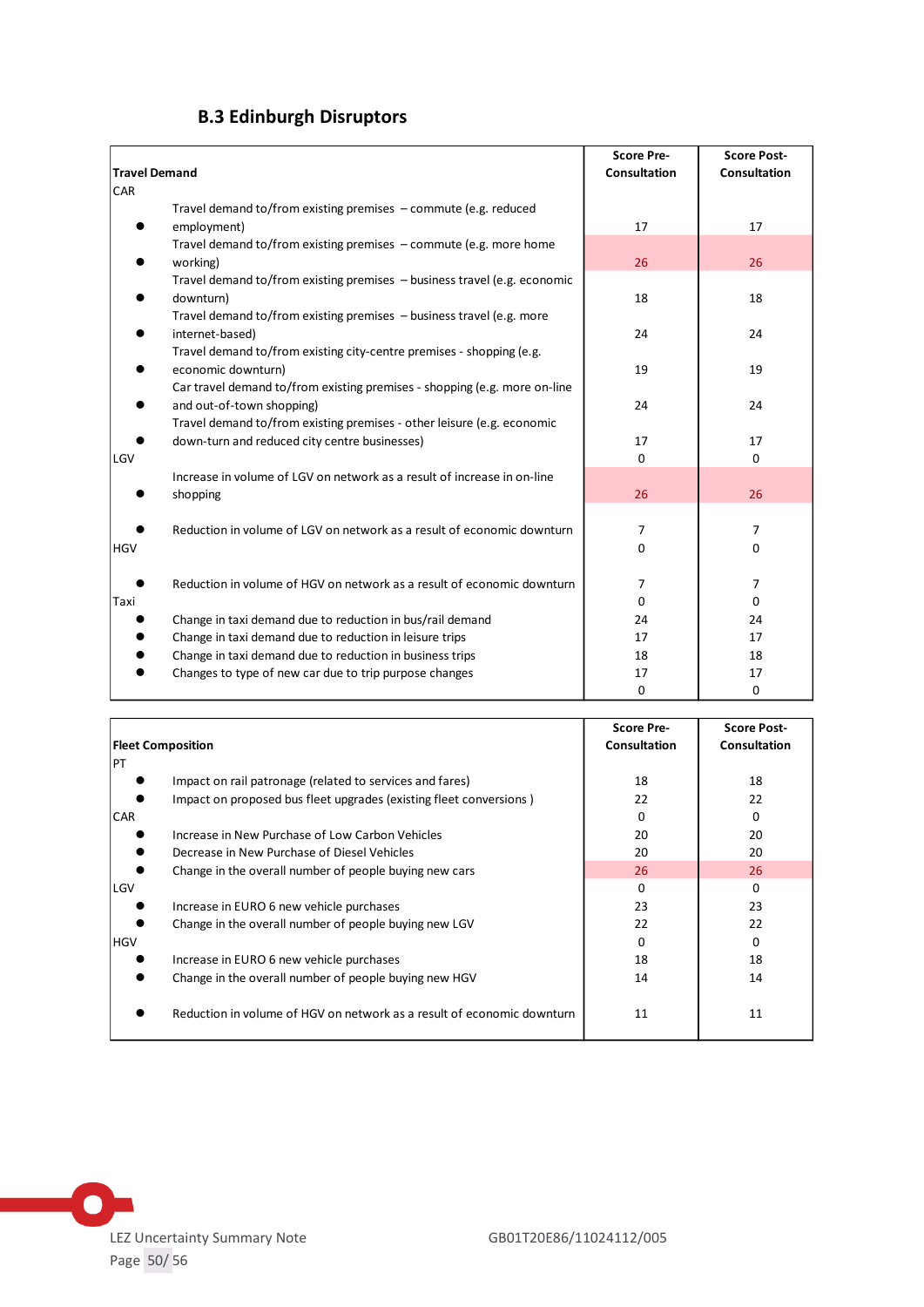|                                                                                   | <b>Score Pre-</b> | <b>Score Post-</b> |
|-----------------------------------------------------------------------------------|-------------------|--------------------|
| <b>Behavioural Response</b>                                                       | Consultation      | Consultation       |
| Walk / Cycle                                                                      |                   |                    |
| Proportion of people who have changed mode to walk / cycle during COVID<br>period | 19                | 19                 |
| Proportion of people who are walking / cycling now, who will continue to          |                   |                    |
| do so, post-covid<br>PT                                                           | 18                | 18                 |
| Bus users switch to private car                                                   | 26                | 26                 |
| Impact on bus patronage (related to social distancing factors)                    | 28                | 28                 |
| Impact on bus patronage (related to services and fares)                           | 18                | 18                 |
| Rail                                                                              | 0                 | 0                  |
| Rail passengers switch to private car                                             | 21                | 21                 |
| Impact on rail patronage (related to social distancing factors)                   | 27                | 27                 |
| Car                                                                               | $\Omega$          | $\Omega$           |
| Car occupancy levels reduce as people travel in separate cars                     | 26                | 26                 |
| Car occupancy levels increase as car share increases due to switch from           |                   |                    |
| bus / rail                                                                        | 14                | 14                 |
| Taxi                                                                              | 0                 | 0                  |
| Bus and rail passengers switch to Taxi e.g. vulnerable members of the             |                   |                    |
| public                                                                            | 8                 | 8                  |

| <b>LEZ Concept</b>                                   | <b>Score Pre-</b><br><b>Consultation</b> | <b>Score Post-</b><br>Consultation |
|------------------------------------------------------|------------------------------------------|------------------------------------|
| Public appetite for Air Quality measures post covid? | 14                                       | 14                                 |
| Public acceptance post-implementation?               | 16                                       | 16                                 |

| Travel pattern                                                                                           | <b>Score Pre-</b><br>Consultation | <b>Score Post-</b><br>Consultation |
|----------------------------------------------------------------------------------------------------------|-----------------------------------|------------------------------------|
| Potential changes to Parking Policy                                                                      | 18                                | 18                                 |
| Changes to LGV trips across the whole network (residential deliveries)                                   | 28                                | 28                                 |
| Changes to the function of office space (shared offices / hired office space)                            | 19                                | 19                                 |
| Impact on local University Applications                                                                  | 22                                | 22                                 |
| Impact on local airport Patrons                                                                          | 13                                | 13                                 |
| Trip frequency changes as a result of trip purposes changing (proportion<br>commute/business vs leisure) | 18                                | 18                                 |
| Time of day changes as a result of trip purposes changing (proportion<br>commute/business vs leisure)    | 20                                | 20                                 |

|                                                                            | <b>Score Pre-</b> | <b>Score Post-</b>  |
|----------------------------------------------------------------------------|-------------------|---------------------|
| National Economy / Policy                                                  | Consultation      | <b>Consultation</b> |
| Gov financial incentives to affected industries                            | 19                | 19                  |
| Potential tax changes (income / VAT) to finance cost of Covid              | 16                | 16                  |
| Climate change incentives                                                  | 19                | 19                  |
| <b>Brexit</b>                                                              | 18                | 18                  |
| Shift in policy (further) towards sustainable/healthier modes (walk/cycle) | 23                | 23                  |

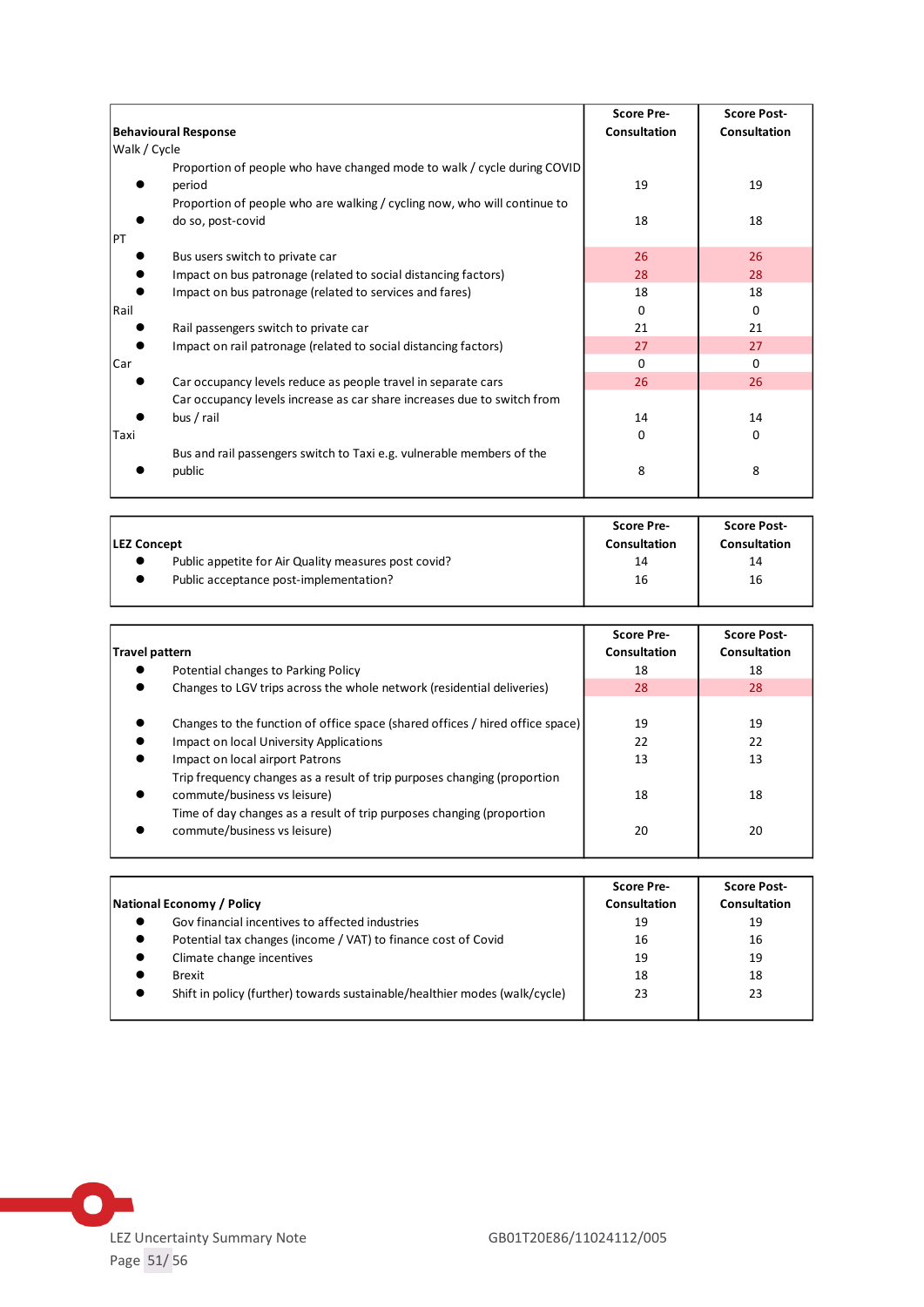| Local Economy / Policy                                                     | <b>Score Pre-</b><br><b>Consultation</b> | <b>Score Post-</b><br><b>Consultation</b> |
|----------------------------------------------------------------------------|------------------------------------------|-------------------------------------------|
| Impact on Oil Industry now                                                 | 16                                       | 16                                        |
|                                                                            |                                          |                                           |
| Impact of Oil industry recovery post 2020                                  | 14                                       | 14                                        |
| Impact on Fishing industry / Harbour Economy                               | 20                                       | 20                                        |
| Delay on committed infrastructure schemes                                  | 18                                       | 18                                        |
| Delays in committed/assumed LDP development coming forward                 | 25                                       | 25                                        |
| Shift in policy (further) towards sustainable/healthier modes (walk/cycle) | 24                                       | 24                                        |

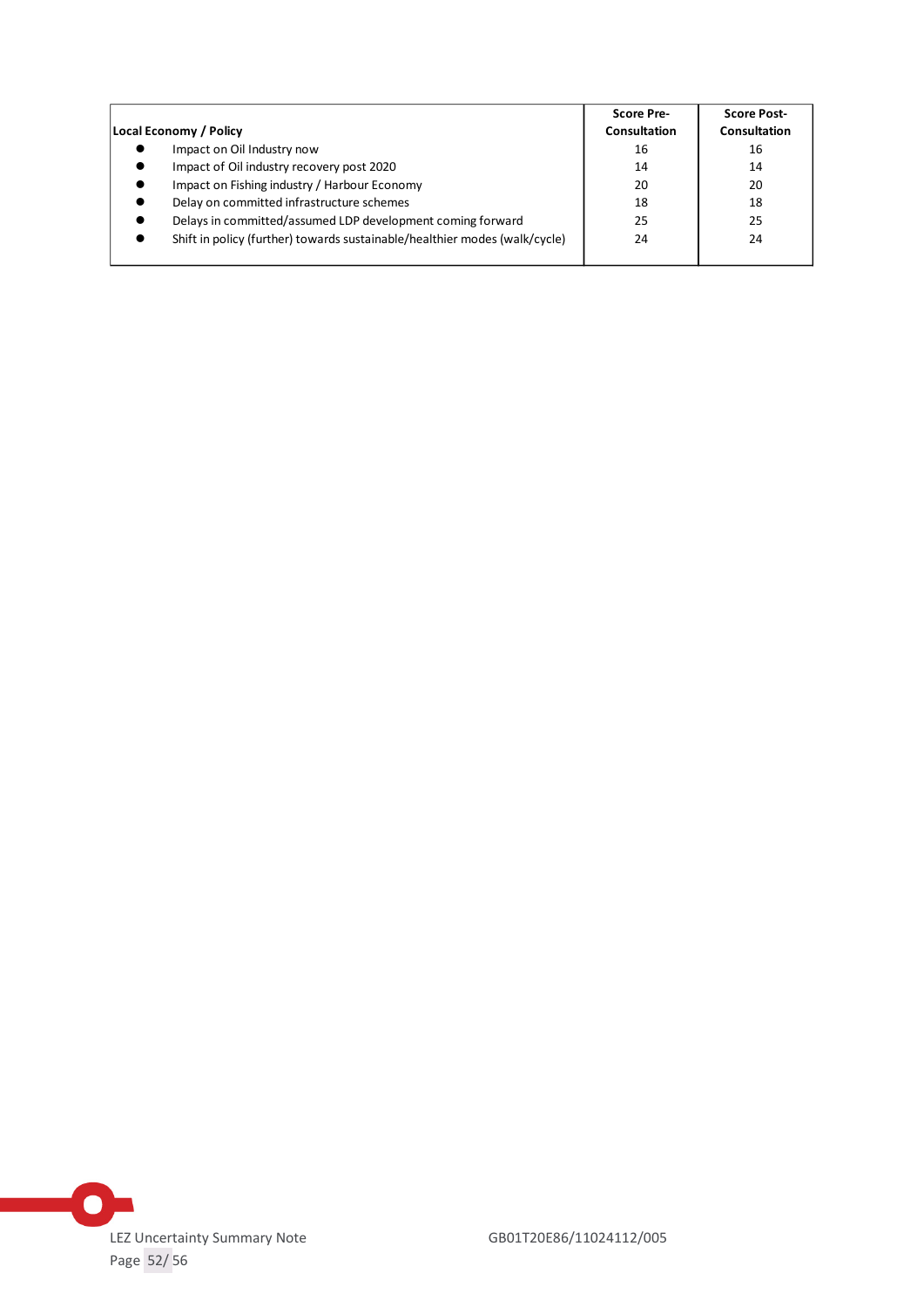<span id="page-52-0"></span>

| <b>Travel Demand</b>                                                   | <b>Score Pre-</b>   | <b>Score Post-</b>  |
|------------------------------------------------------------------------|---------------------|---------------------|
|                                                                        | <b>Consultation</b> | <b>Consultation</b> |
| <b>CAR</b>                                                             |                     |                     |
| Travel demand to/from existing premises $-$ commute (e.g. reduced      | 42                  | 36                  |
| Travel demand to/from existing premises $-$ commute (e.g. more         | 46                  | 41                  |
| Travel demand to/from existing premises - business travel (e.g.        | 38                  | 33                  |
| Travel demand to/from existing premises $-$ business travel (e.g.      | 38                  | 34                  |
| Travel demand to/from existing city-centre premises - shopping (e.g.   | 39                  | 34                  |
| Car travel demand to/from existing premises - shopping (e.g. more      | 44                  | 39                  |
| Travel demand to/from existing premises - other leisure (e.g.          | 37                  | 32                  |
| LGV                                                                    |                     |                     |
| Increase in volume of LGV on network as a result of increase in on-lin | 34                  | 33                  |
| Reduction in volume of LGV on network as a result of economic dow      | 16                  | 14                  |
| <b>HGV</b>                                                             |                     |                     |
| Reduction in volume of HGV on network as a result of economic dow      | 10                  | 9                   |
| Taxi                                                                   |                     |                     |
| Change in taxi demand due to reduction in bus/rail demand              | 25                  | 22                  |
| Change in taxi demand due to reduction in leisure trips                | 38                  | 33                  |
| Change in taxi demand due to reduction in business trips               | 35                  | 31                  |
| Changes to type of new car due to trip purpose changes                 | 12                  | 10                  |
|                                                                        |                     |                     |

| <b>Fleet Composition</b>                                           | <b>Score Pre-</b> | <b>Score Pre-</b>   |
|--------------------------------------------------------------------|-------------------|---------------------|
|                                                                    | Consultation      | <b>Consultation</b> |
| PT                                                                 |                   |                     |
| Impact on rail patronage (related to services and fares)           | 24                | 23                  |
| Impact on proposed bus fleet upgrades (existing fleet conversions) | 54                | 51                  |
| <b>CAR</b>                                                         |                   |                     |
| Increase in New Purchase of Low Carbon Vehicles                    | 43                | 37                  |
| Decrease in New Purchase of Diesel Vehicles                        | 49                | 42                  |
| Change in the overall number of people buying new cars             | 42                | 36                  |
| LGV                                                                |                   |                     |
| Increase in EURO 6 new vehicle purchases                           | 29                | 26                  |
| Change in the overall number of people buying new LGV              | 23                | 20                  |
| <b>HGV</b>                                                         |                   |                     |
| Increase in EURO 6 new vehicle purchases                           | 20                | 18                  |
| Change in the overall number of people buying new HGV              | 23                | 20                  |
| Reduction in volume of HGV on network as a result of economic dow  | 13                | 13                  |
|                                                                    |                   |                     |

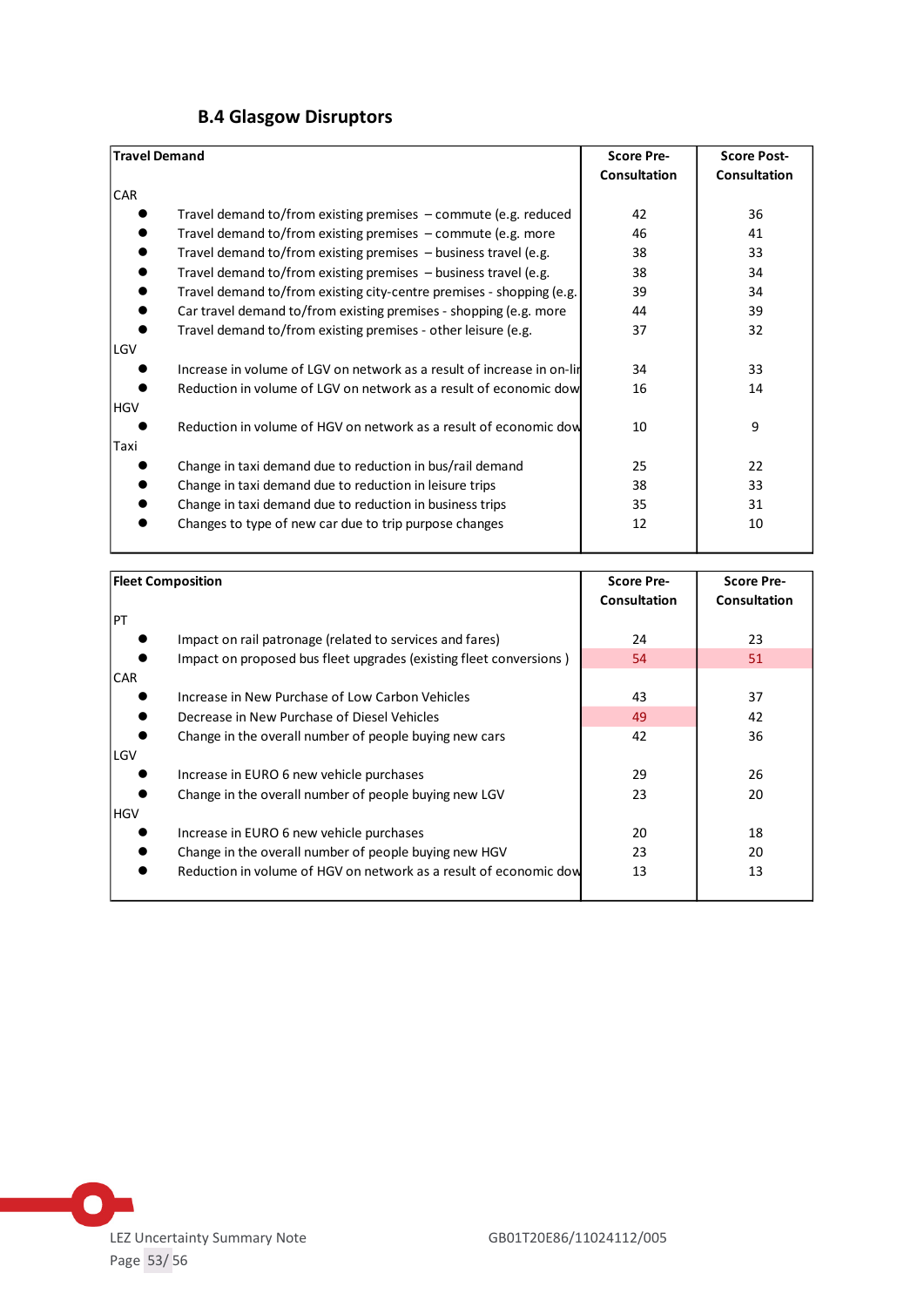| <b>Behavioural Response</b>                                             | <b>Score Pre-</b><br><b>Consultation</b> | <b>Score Pre-</b><br><b>Consultation</b> |
|-------------------------------------------------------------------------|------------------------------------------|------------------------------------------|
| Walk / Cycle                                                            |                                          |                                          |
| Proportion of people who have changed mode to walk / cycle during       | 30                                       | 28                                       |
| Proportion of people who are walking / cycling now, who will continu    | 28                                       | 25                                       |
| PT                                                                      |                                          |                                          |
| Bus users switch to private car                                         | 46                                       | 44                                       |
| Impact on bus patronage (related to social distancing factors)          | 57                                       | 53                                       |
| Impact on bus patronage (related to services and fares)                 | 30                                       | 30                                       |
| Rail                                                                    |                                          |                                          |
| Rail passengers switch to private car                                   | 34                                       | 31                                       |
| Impact on rail patronage (related to social distancing factors)         | 30                                       | 27                                       |
| Car                                                                     |                                          |                                          |
| Car occupancy levels reduce as people travel in separate cars           | 34                                       | 31                                       |
| Car occupancy levels increase as car share increases due to switch free | 18                                       | 17                                       |
| Taxi                                                                    |                                          |                                          |
| Bus and rail passengers switch to Taxi e.g. vulnerable members of the   | 19                                       | 16                                       |
|                                                                         |                                          |                                          |

| <b>LEZ Concept</b>                                   | <b>Score Pre-</b><br><b>Consultation</b> | <b>Score Pre-</b><br><b>Consultation</b> |
|------------------------------------------------------|------------------------------------------|------------------------------------------|
| Public appetite for Air Quality measures post covid? | 40                                       | 35                                       |
| Public acceptance post-implementation?               | 37                                       | 34                                       |
|                                                      |                                          |                                          |

| Travel pattern                                                          | <b>Score Pre-</b> | <b>Score Pre-</b>   |
|-------------------------------------------------------------------------|-------------------|---------------------|
|                                                                         | Consultation      | <b>Consultation</b> |
| Potential changes to Parking Policy                                     | 49                | 46                  |
| Changes to LGV trips across the whole network (residential deliveries   | 32                | 31                  |
| Changes to the function of office space (shared offices / hired office) | 54                | 47                  |
| Impact on local University Applications                                 | 15                | 15                  |
| Impact on local airport Patrons                                         | 33                | 29                  |
| Trip frequency changes as a result of trip purposes changing (proport)  | 46                | 39                  |
| Time of day changes as a result of trip purposes changing (proportion   | 49                | 41                  |
|                                                                         |                   |                     |

| National Economy / Policy                                              | <b>Score Pre-</b> | <b>Score Pre-</b> |
|------------------------------------------------------------------------|-------------------|-------------------|
|                                                                        | Consultation      | Consultation      |
| Gov financial incentives to affected industries                        | 45                | 43                |
| Potential tax changes (income / VAT) to finance cost of Covid          | 44                | 37                |
| Climate change incentives                                              | 48                | 42                |
| <b>Brexit</b>                                                          | 46                | 42                |
| Shift in policy (further) towards sustainable/healthier modes (walk/cy | 53                | 47                |
|                                                                        |                   |                   |

| Local Economy / Policy                                                 | <b>Score Pre-</b> | <b>Score Pre-</b> |
|------------------------------------------------------------------------|-------------------|-------------------|
|                                                                        | Consultation      | Consultation      |
| Delay on committed infrastructure schemes                              | 47                | 41                |
| Delays in committed/assumed LDP development coming forward             | 36                | 33                |
| Shift in policy (further) towards sustainable/healthier modes (walk/cy | 40                | 35                |
| Impact on Investment                                                   | 41                | 40                |
| Impact on retail                                                       | 46                | 47                |
| Impact on tourism - resident v visitor                                 | 37                | 34                |
|                                                                        |                   |                   |



 $\bullet$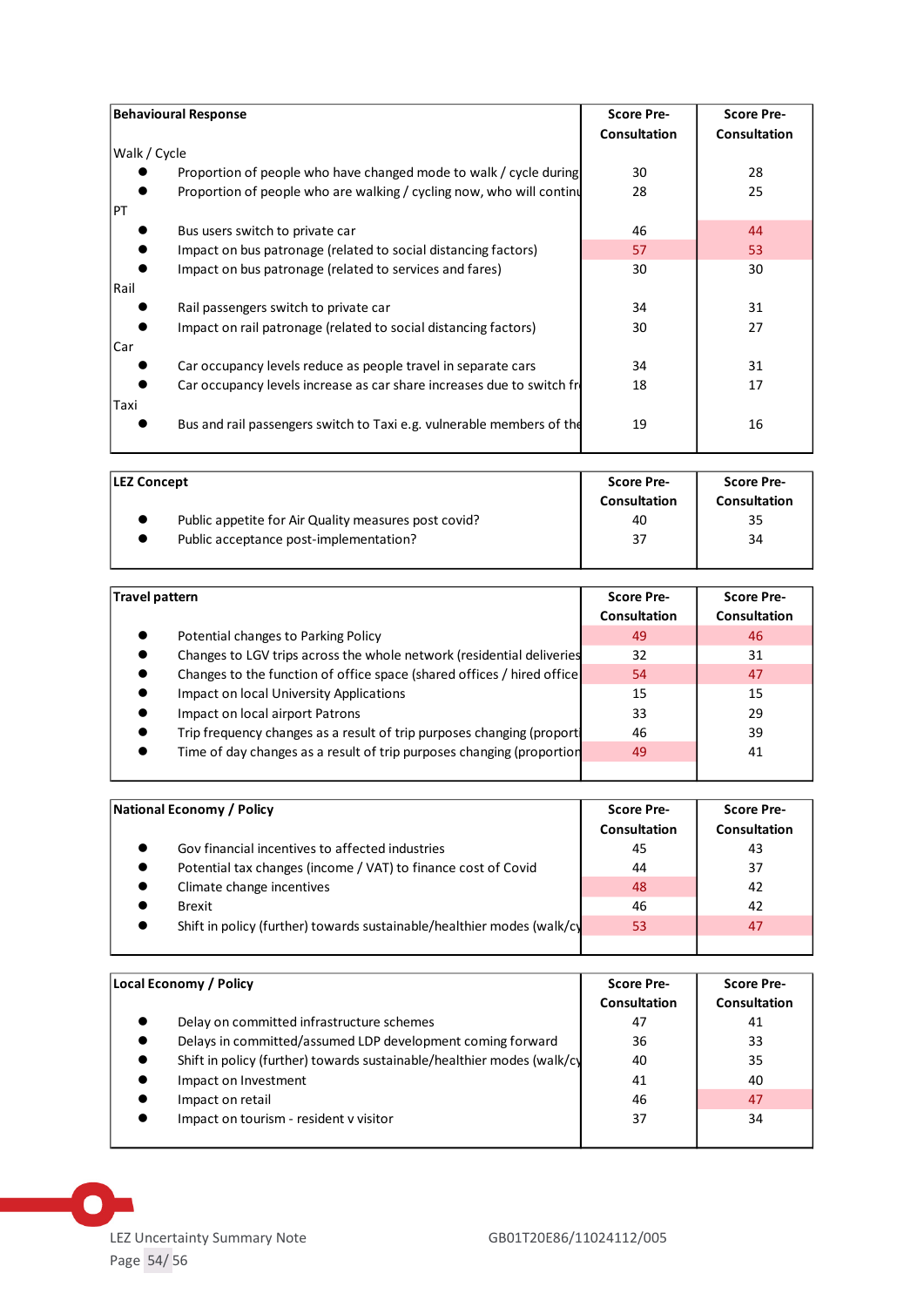| <b>Any Further Disruptors?</b>                                         | <b>Score Pre-</b>   | <b>Score Pre-</b>   |  |
|------------------------------------------------------------------------|---------------------|---------------------|--|
|                                                                        | <b>Consultation</b> | <b>Consultation</b> |  |
| Increased use of e-transport: e-cargo, e-bikes etc                     | 11                  | 11                  |  |
| Increased use of sustainable energy generation                         | 15                  | 15                  |  |
| Business resistance to LEZ measures                                    | 15                  | 15                  |  |
| Leadership commitment                                                  | 10                  | 10                  |  |
| Delays / Lack of Policy Impact on Public Health                        | 15                  | 15                  |  |
| Incentives to Change                                                   |                     |                     |  |
| Leadership Clarity                                                     |                     |                     |  |
| Move towards 20minute neighbourhoods or LTN's                          | 4                   |                     |  |
| Lack of Public Confidence in Government\Local Authorities              | n                   |                     |  |
| Current and future car tax levels (£40000=extra 350 per year) &        | ŋ                   |                     |  |
| Require improved public transport system to be choice (peak issues for | 0                   |                     |  |
| How would current PT cope with required 30% car reduction = 25,000     | ŋ                   |                     |  |
| Lack opf progress in electric car development (necessity may speed p   | 0                   |                     |  |